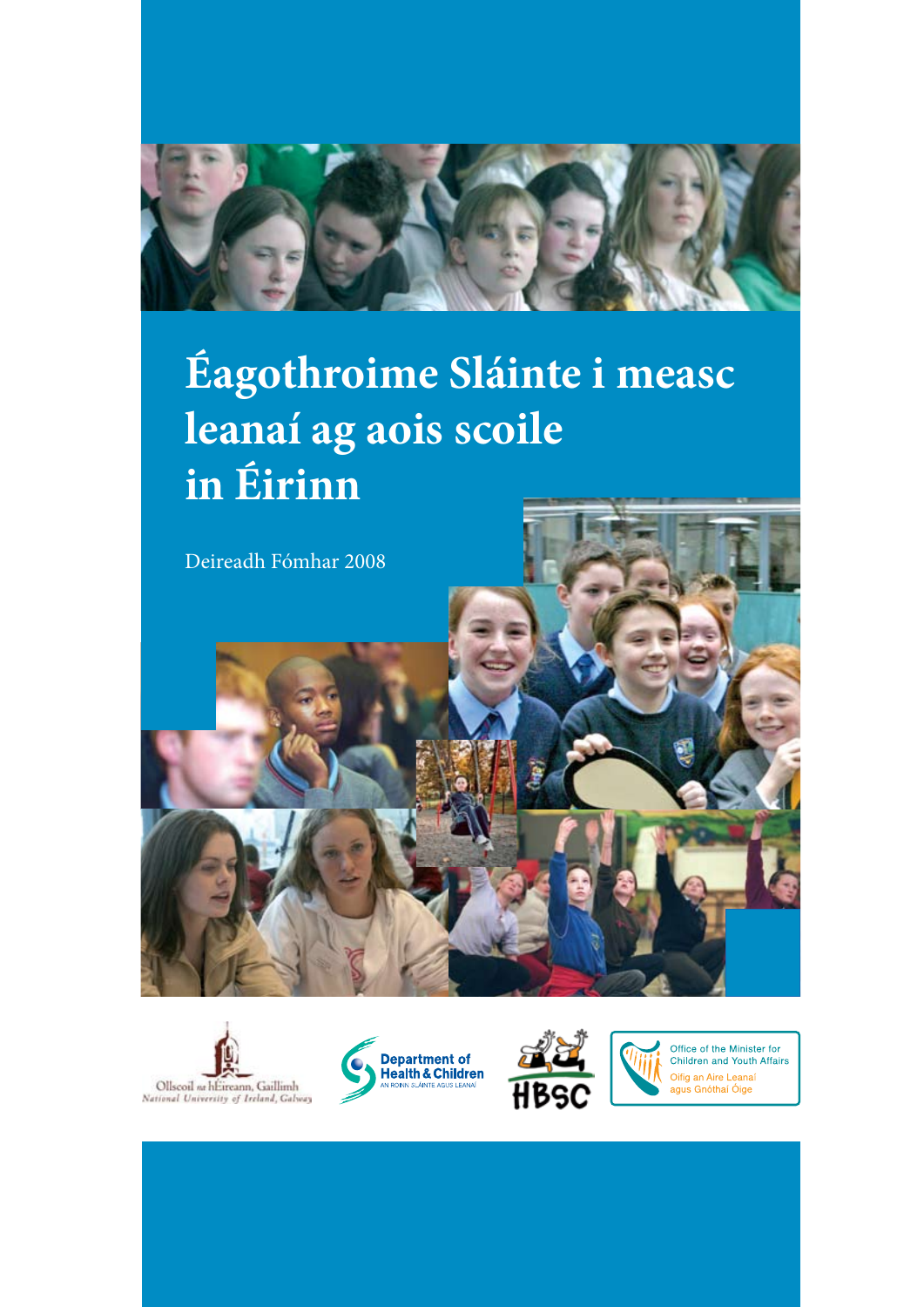# **Éagothroime Sláinte i measc leanaí ag aois scoile in Éirinn**

Deireadh Fómhar 2008

Michal Molcho, Colette Kelly, Aoife Gavin agus Saoirse Nic Gabhainn.

HBSC Éireann, An tIonad Taighde um Chothú Sláinte, Ollscoil na hÉireann, Gaillimh. www.nuigalway.ie/hbsc

**1**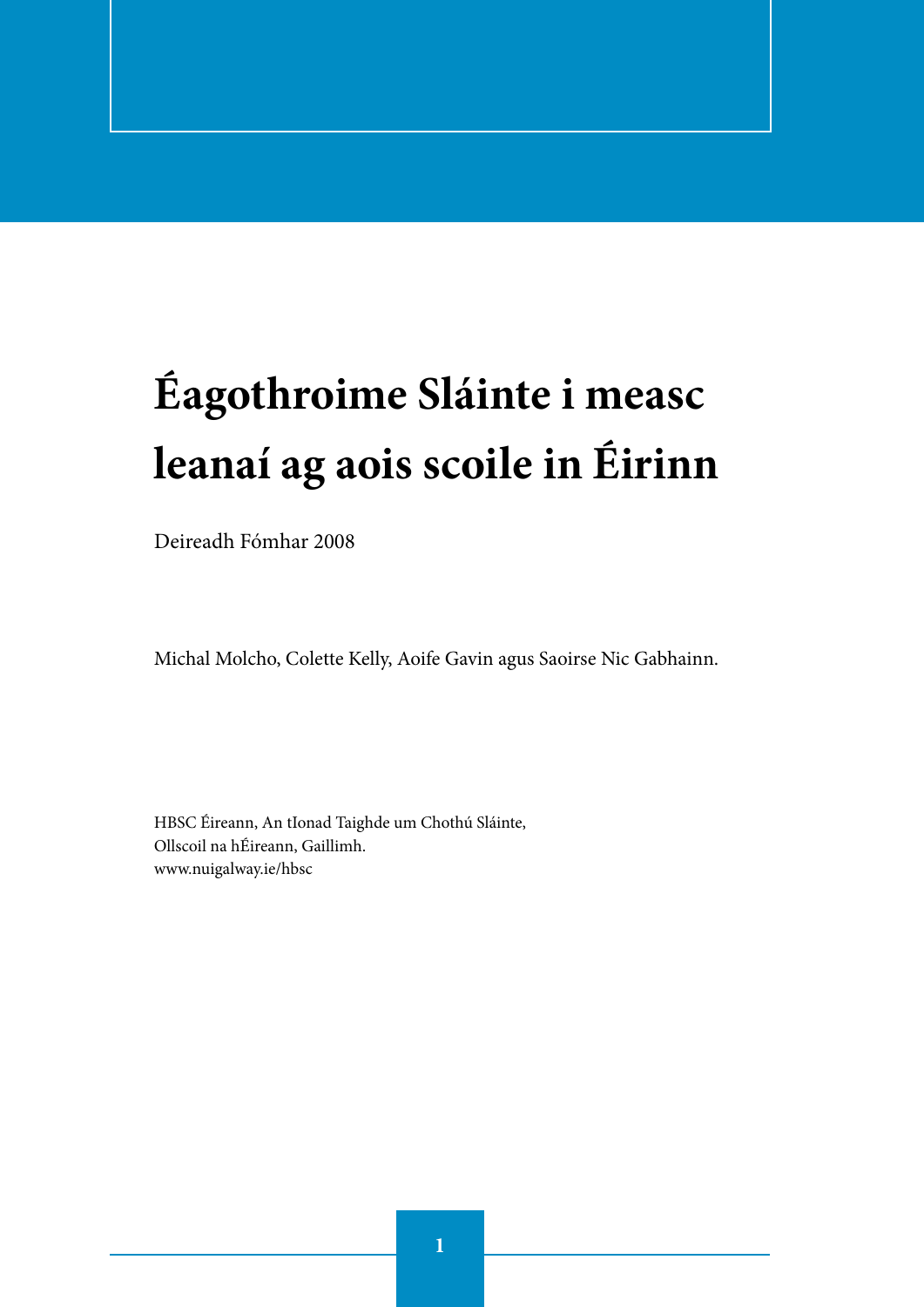© Cóipcheart 2008 An tIonad Taighde um Chothú Sláinte, Ollscoil na hÉireann, Gaillimh. An Roinn Sláinte agus Leanaí, Rialtas na hÉireann, Baile Átha Cliath.

Arna fhoilsiú ag: An Roinn Sláinte agus Leanaí, agus Ollscoil na hÉireann, Gaillimh.

ISBN: 978-0-9546815-8-6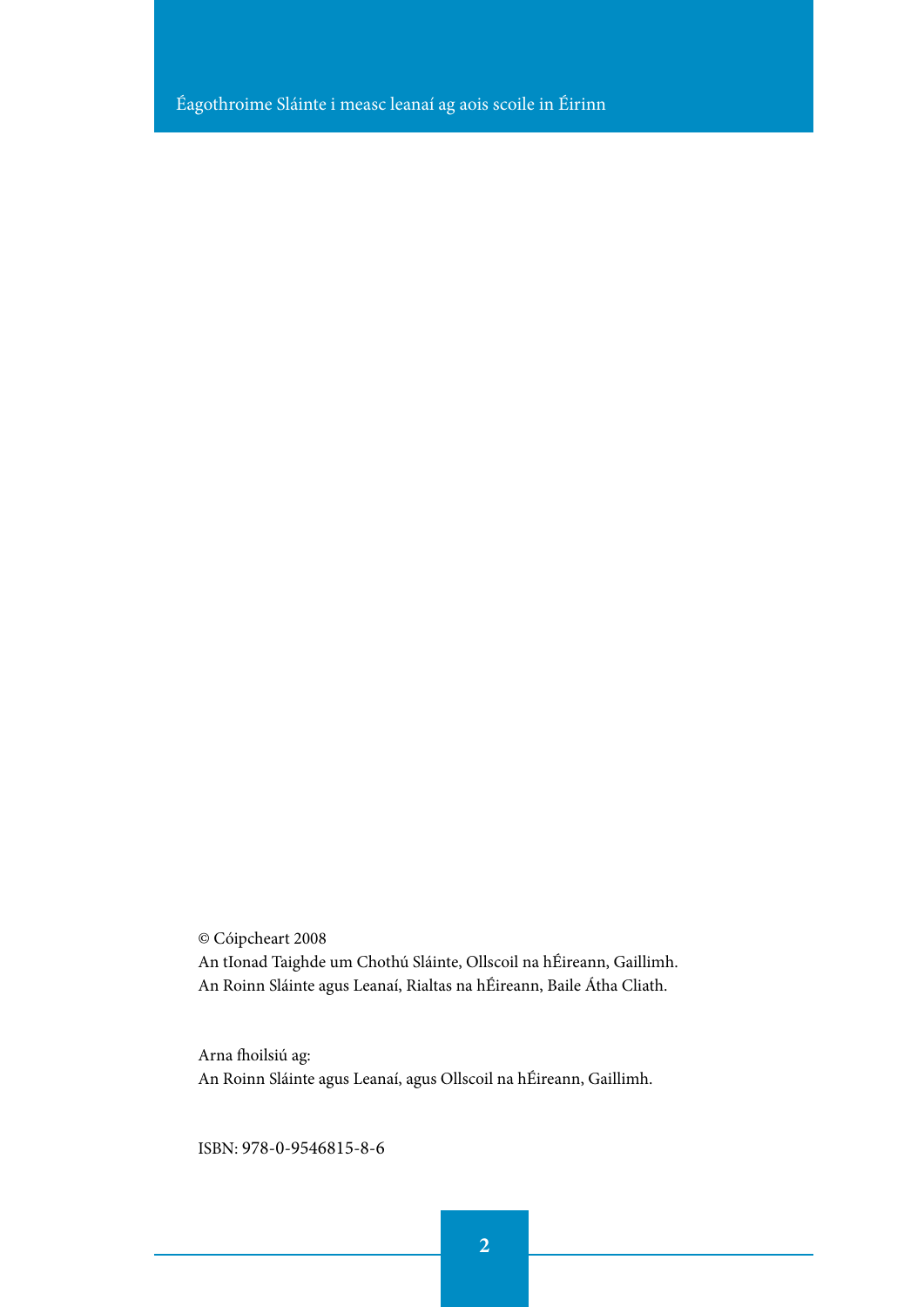# Clár

| 1. |                                                        |  |
|----|--------------------------------------------------------|--|
|    |                                                        |  |
|    |                                                        |  |
| 2. |                                                        |  |
|    |                                                        |  |
|    |                                                        |  |
|    |                                                        |  |
|    |                                                        |  |
| 3. |                                                        |  |
|    |                                                        |  |
|    |                                                        |  |
|    |                                                        |  |
|    |                                                        |  |
| 4. |                                                        |  |
|    |                                                        |  |
|    |                                                        |  |
|    |                                                        |  |
|    |                                                        |  |
| 5. | Gníomhaíocht fhisiciúil agus iompraíocht shuiteach  43 |  |
|    |                                                        |  |
|    |                                                        |  |
|    |                                                        |  |
|    |                                                        |  |
| 6. |                                                        |  |
|    |                                                        |  |
|    |                                                        |  |
|    |                                                        |  |
|    |                                                        |  |
| 7. |                                                        |  |
|    | 7.1                                                    |  |
|    |                                                        |  |
|    |                                                        |  |
|    |                                                        |  |
|    |                                                        |  |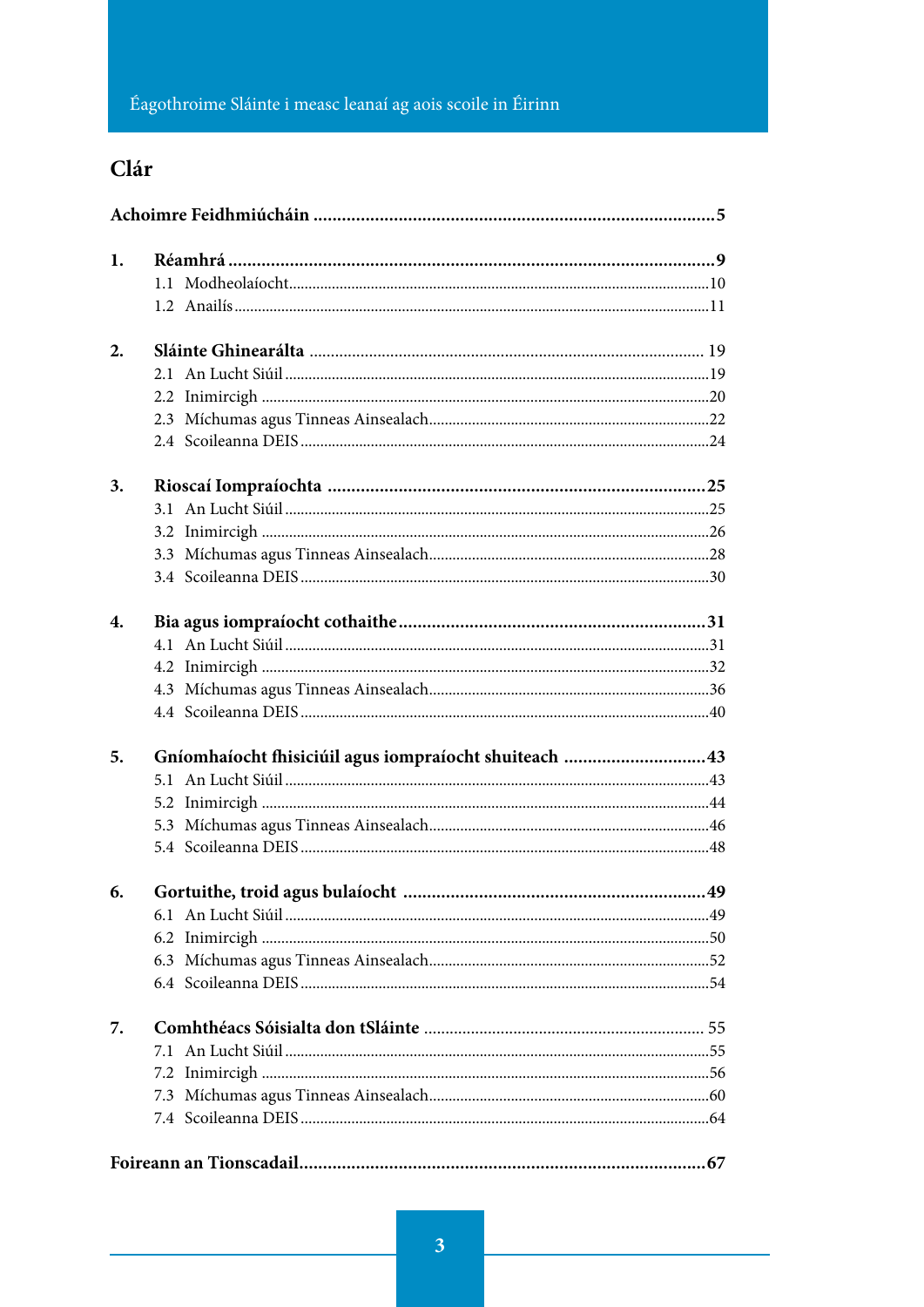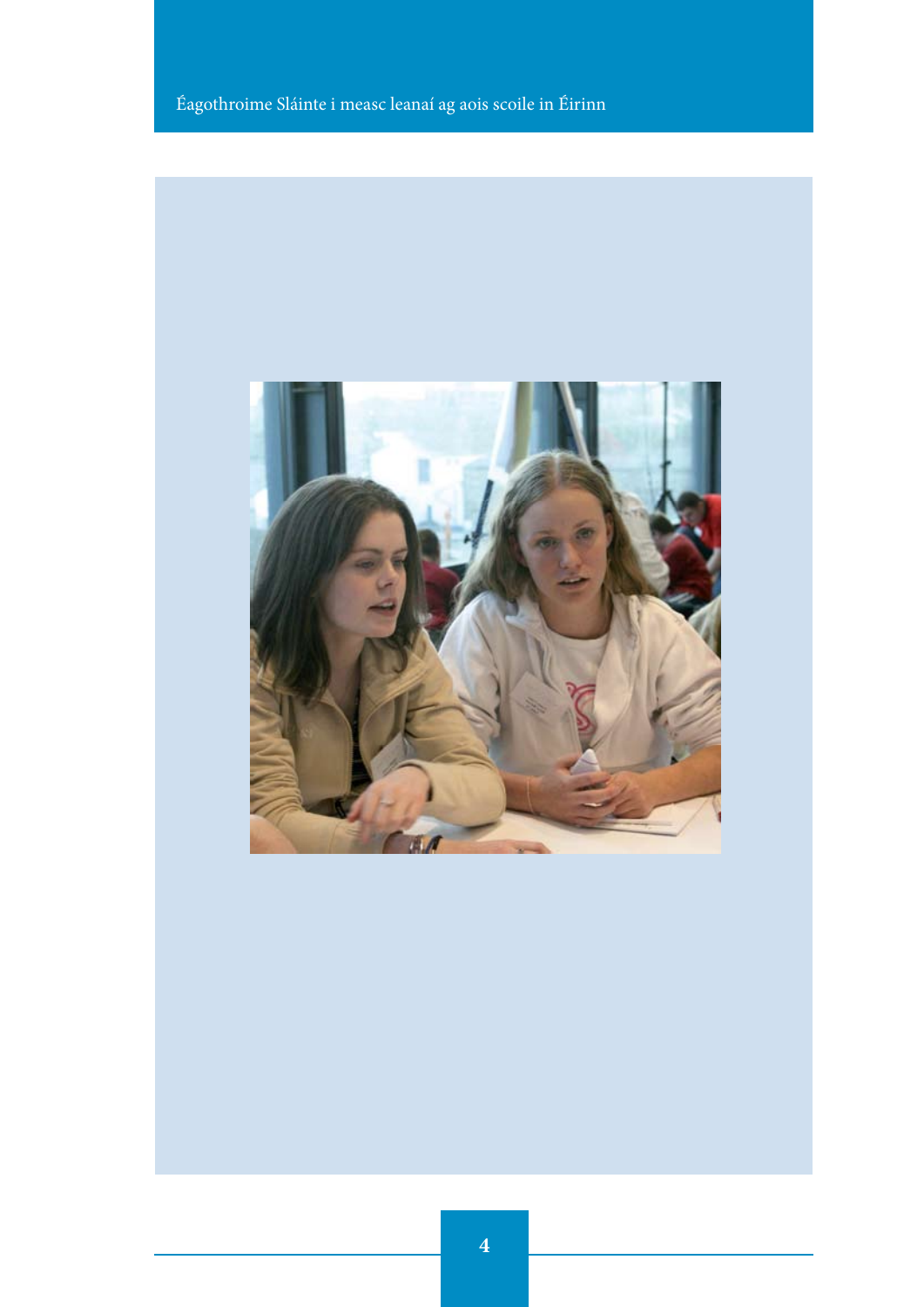# <span id="page-5-0"></span>**Achoimre Feidhmiúcháin**

#### *Réamhrá*

Seo an dara tuarascáil náisiúnta ó shuirbhé ar Iompraíocht Sláinte i Leanaí ag Aois Scoile (HBSC) 2006. Is é aidhm na tuarascála seo iniúchadh a dhéanamh ar stádas sláinte agus ar iompraíocht sláinte sainghrúpaí leanaí a chónaíonn in Éirinn. Cuirtear sonraí i láthair maidir le daltaí ón Lucht Siúil, daltaí ó theaghlaigh inimirceacha, daltaí atá faoi mhíchumas nó a bhfuil tinneas ainsealach orthu agus daltaí i scoileanna atá rannpháirteach i gClár Tacaíochta Scoile na Roinne Oideachais agus Eolaíochta faoin bplean gnímh Comhionannas Deiseanna i Scoileanna ar a dtugtar scoileanna DEIS. Rinneadh comparáid idir daltaí i ngach sainghrúpa díbh sin agus foghrúpa ón sampla náisiúnta a comhoiriúnaíodh de réir aoise, inscne, aicme sóisialta agus ceantair. Déanann an tuarascáil seo athbhreithniú ar stádas sláinte agus iompraíocht féintuairiscithe na ngrúpaí éagsúla maidir leo seo a leanas: sláinte ghinearálta, iompraíocht riosca, iompraíocht bia agus aiste bia, iompraíocht fhisiciúil agus shuiteach, gortuithe agus maistíneach i gcomhthéacs sóisialta na sláinte.

#### *An Lucht Siúil*

Bhí daltaí ón lucht siúil cosúil lena ngrúpa comhoiriúnaithe sa mhéid gur thuairiscigh siad go raibh togha na sláinte acu agus go raibh siad an-sona lena saol. Ach ba lú an seans go dtuairisceodh daltaí ón Lucht Siúil go raibh siad an-sásta leis an saol, agus ba mhó faoi dhó an seans go dtuairisceodh cailíní ón Lucht Siúil go mbíonn tinneas cinn orthu gach seachtain ná na cailíní ón ngrúpa comhoiriúnaithe. Ba mhó an seans go dtuairisceodh daltaí ón Lucht Siúil gur caiteoirí tobac iad faoi láthair, gur ól siad alcól le mí anuas, go raibh siad 'ar deargmheisce' uair amháin ina saol, ar a laghad, agus gur úsáid siad cannabas le 12 mhí anuas.

B'ionann an méid torthaí agus glasraí a itheadh i measc daltaí ón Lucht Siúil agus an grúpa comhoiriúnaithe, ach thuairiscigh níos mó buachaillí ón Lucht Siúil gur ith siad milseáin go minic. Ba mhó seans go dtuairisceodh daltaí ón Lucht Siúil nach raibh bricfeasta acu aon lá sa tseachtain, go raibh siad ar aiste le meáchan a chailleadh agus go raibh taithí acu ar bhochtaineacht bia ná an grúpa comhoiriúnaithe. Ba mhó seans chomh maith go dtuairisceodh daltaí ón Lucht Siúil nach ndearna siad aclaíocht go minic, ach ní raibh aon difear idir iad agus a ngrúpa comhoiriúnaithe maidir le gnéithe eile den iompraíocht shuiteach agus maidir le bheith rannpháirteach i ngníomhaíocht fhisiciúil.

Ba mhó seans go dtuairisceodh cailíní ón Lucht Siúil go ndearnadh bulaíocht orthu ar scoil le cúpla mí anuas, ach níor léir aon difríochtaí idir an Lucht Siúil agus a ngrúpa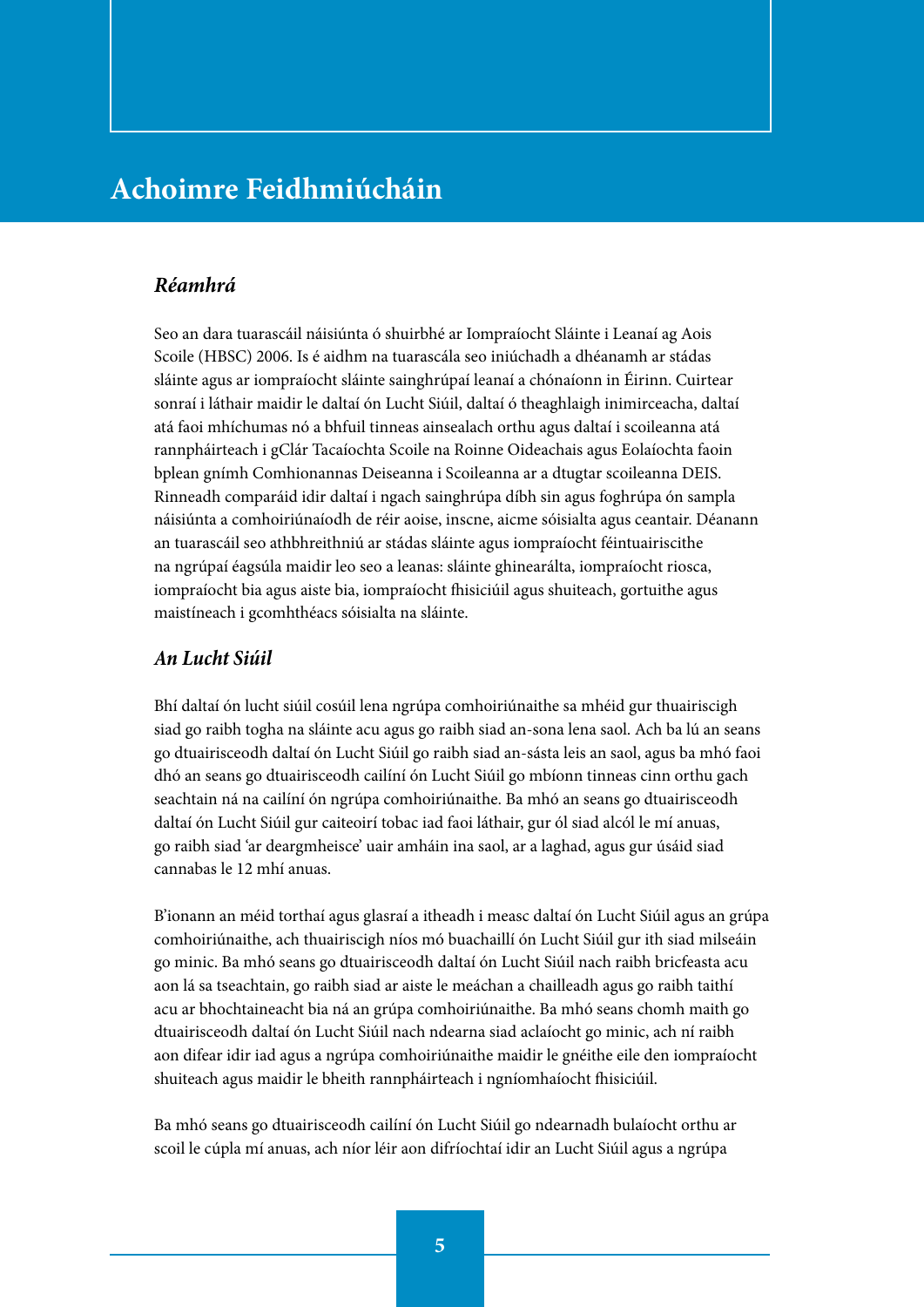comhoiriúnaithe maidir le bheith páirteach i mbulaíocht ar dhaoine eile, nó i dtroid, nó gortú ar cuireadh cóir leighis air a thuairisciú.

Ba lú seans go dtuairisceodh daltaí ón Lucht Siúil dearcadh dearfach i leith na scoile. Ba lú seans go dtuairisceodh cailíní ón Lucht Siúil gur thaitin an scoil leo, gur ghlac daltaí eile ina rang leo mar a bhí siad, nó go raibh triúr cairde nó níos mó ná sin acu den inscne chéanna. Ba lú an seans go dtuairisceodh buachaillí ón Lucht Siúil go mbaineann daltaí ina seomra ranga sult as a bheith le chéile. Ba lú seans chomh maith go dtuairisceodh daltaí ón Lucht Siúil go raibh sé éasca acu labhairt lena máthair, cé nach raibh aon difríocht idir an Lucht Siúil agus an grúpa comhoiriúnaithe maidir le cumarsáid leis an athair.

#### *Inimircigh*

Ba lú seans go dtuairisceodh daltaí inimirceacha go bhfuil siad an-sásta lena saol faoi láthair nó go bhfuil siad an-sona leis an saol i gcomparáid lena ngrúpa comhoiriúnaithe. Ba mhó seans go dtuairisceodh cailíní inimirceacha ón RA go mbíonn tinneas cinn orthu go seachtainiúil i gcomparáid leis na cailíní sa ghrúpa comhoiriúnaithe. Ba lú seans go dtuairisceodh daltaí inimirceacha neamh-RA gur ól siad alcól nó gur nós leo bheith ar meisce, cé gur i gcás buachaillí amháin a bhí difear suntasach sna staitisticí. Ba lú seans chomh maith go dtuairisceodh daltaí nach as an RA iad go gcaitheann siad tobac faoi láthair i gcomparáid lena ngrúpa comhoiriúnaithe.

Bhí daltaí inimirceacha nach as an RA iad cosúil lena ngrúpa comhoiriúnaithe i gcás an bhia a d'ith siad agus iompraíochta cothaithe seachas i gcás torthaí a ithe a tuairiscíodh a bhí níos coitianta i measc cailíní nárbh inimircigh as an RA iad. Ba mhó seans, ar an lámh eile, go dtuairisceodh cailíní ar inimircigh ón RA iad nach mbíodh bricfeasta acu aon lá i rith na seachtaine agus go raibh siad ar aiste le meáchan a chailleadh i gcomparáid le cailíní ón ngrúpa comhoiriúnaithe. Thuairiscigh níos mó daltaí inimirceacha gur lú ná uair sa tseachtain a bhídís i mbun aclaíochta agus thuairiscigh níos lú acu go raibh siad gníomhach go fisiciúil 5 lá sa tseachtain nó níos mó ná sin an tseachtain roimhe sin.

Ba mhó seans go dtuairisceodh daltaí inimirceacha go ndearnadh bulaíocht orthu ar scoil le cúpla mí anuas, ach níor léir aon difríochtaí idir daltaí inimirceacha agus a ngrúpa comhoiriúnaithe maidir le bheith páirteach i maistíneacht ar dhaoine eile, nó i dtroid, nó gortú ar cuireadh cóir leighis air a thuairisciú.

Maidir le comhthéacs sóisialta sláinte, ba lú seans go dtuairisceodh inimircigh ón RA dearcadh dearfach i leith na scoile agus ba lú seans go dtuairisceodh inimircigh nach ón RA iad go raibh caidreamh maith acu lena bpiaraí. Ba lú seans go dtuairisceodh daltaí inimirceacha ón RA gur maith le daltaí ina gcuid ranganna a bheith le chéile, go bhfuil daltaí ina ranganna cineálta agus cabhrach nó go nglacann daltaí eile ina gcuid ranganna leo mar atá siad. Ba lú seans go dtuairisceodh daltaí nach as an RA dóibh go nglacann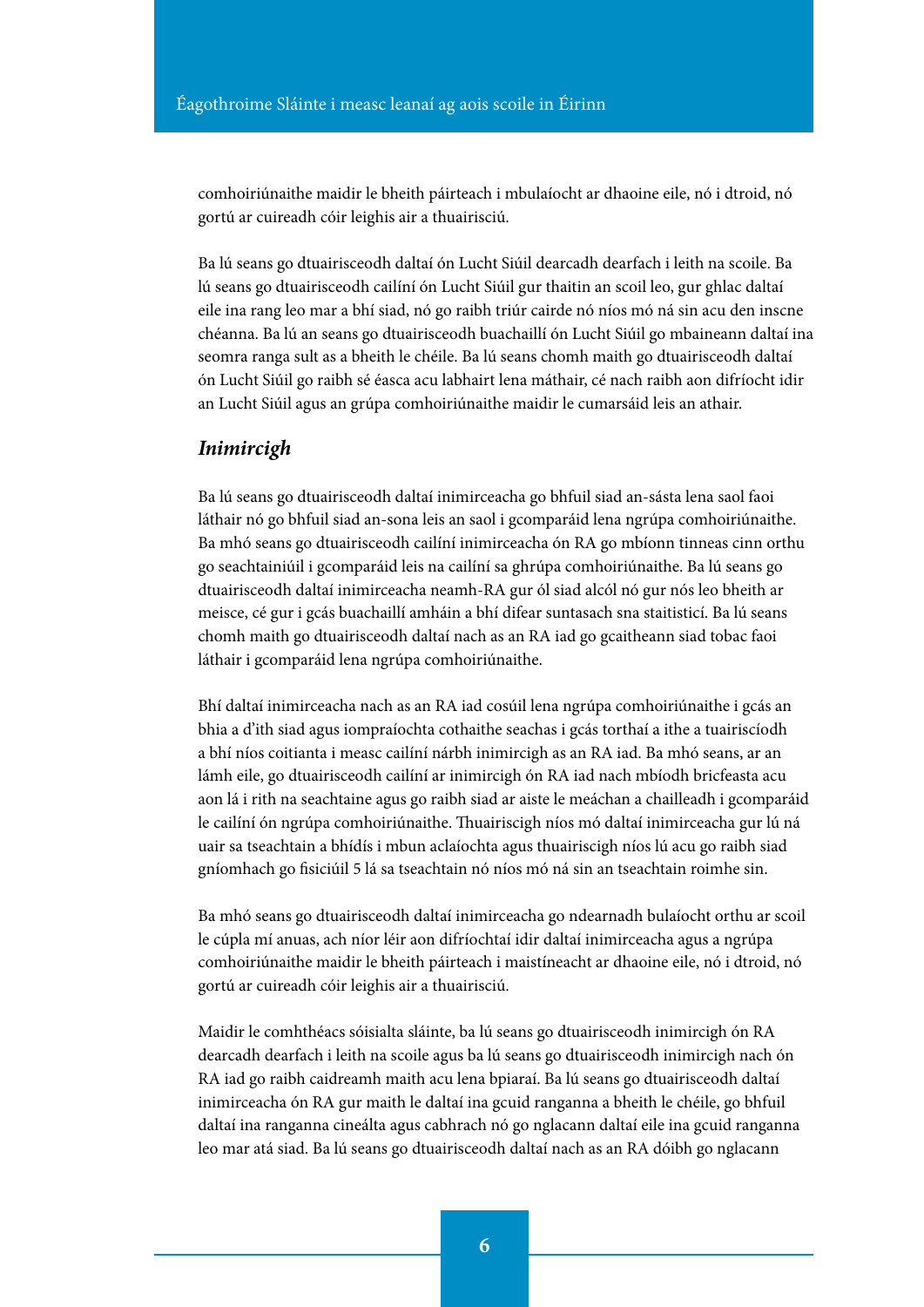daltaí ina ranganna leo mar atá siad, go gcaitheann siad dhá thráthnóna nó níos mó ná sin lena gcairde nó go bhfuil triúr cairde den inscne chéanna acu nó níos mó ná sin. Níor aithníodh aon difríochtaí sa chaidreamh le tuismitheoirí.

#### *Míchumas agus Tinneas Ainsealach*

Thuairiscigh níos lú daltaí a bhfuil míchumas nó tinneas ainsealach orthu go bhfuil togha na sláinte acu, go bhfuil siad an-sásta lena saol nó go bhfuil siad an-sona leis an saol i gcomparáid lena ngrúpa comhoiriúnaithe. Ba mhó seans go dtuairisceodh daltaí a bhfuil míchumas nó tinneas ainsealach orthu go mbíonn tinneas cinn orthu gach seachtain i gcomparáid lena ngrúpa comhoiriúnaithe. Ba léir na difríochtaí i measc daltaí a bhfuil míchumas orthu nó tinneas ainsealach a chuireann as do ghníomhaíocht laethúil. Ba mhó seans go dtuairisceodh daltaí a bhfuil míchumas nó tinneas ainsealach orthu a mbíonn tionchar aige ar ghníomhaíocht gur caiteoirí tobac iad faoi láthair. Níor aimsíodh aon difríochtaí eile idir daltaí le míchumas nó le tinneas ainsealach agus na grúpaí comhoiriúnaithe i dtaca le hólachán nó le húsáid cannabais.

Nuair a dhéantar scrúdú ar na trí fhoghrúpa seo le míchumas nó le tinneas ainsealach le chéile, ní fheictear ach cúpla difríocht i gcás bia agus iompraíochta cothaithe. Eascraíonn an chuid is mó de na difríochtaí ón ngrúpa daltaí le míchumas a bhfuil tionchar aige ar ghníomhaíocht. Thuairiscigh na daltaí sin gur ól siad deochanna boga níos minice ach gur ith siad glasraí níos minice chomh maith. Thuairiscigh níos mó daltaí le míchumas a bhfuil tionchar aige ar ghníomhaíocht nach mbíodh bricfeasta acu i rith na seachtaine, go raibh taithí acu ar bhochtaineacht bia agus go raibh siad ar aiste ná an grúpa comhoiriúnaithe. Is lú buachaillí a bhfuil míchumas nó tinneas ainsealach orthu ar gá cógais a thógáil dó nó a bhfuil míchumas nó tinneas ainsealach orthu a mbíonn tionchar aige ar ghníomhaíocht a thuairiscigh go raibh siad gníomhach go fisiciúil cúig lá sa tseachtain nó níos mó ná sin le seachtain anuas, agus thuairiscigh níos mó cailíní a bhfuil míchumas orthu a mbíonn tinchar aige ar ghníomhaíocht go ndearna siad aclaíocht níos lú ná uair sa tseachtain.

Ba mhó seans go dtuairisceodh daltaí a bhfuil míchumas nó tinneas ainsealach orthu gur gortaíodh iad le 12 mhí anuas, go ndearnadh bulaíocht orthu ar scoil le cúpla mí anuas agus go raibh siad i dtroid le 12 mhí anuas. Ba idir na daltaí a bhfuil míchumas nó tinneas ainsealach orthu a mbíonn tionchar aige ar ghníomhaíocht is follasaí na difríochtaí seo i gcomparáid lena ngrúpa comhoiriúnaithe.

Thuairiscigh daltaí a bhfuil míchumas nó tinneas ainsealach orthu a mbíonn tionchar aige ar ghníomhaíocht go raibh dearcadh nach raibh chomh dearfach sin acu ar shaol na scoile agus ar a gcaidreamh lena dtuismitheoirí. Thuairiscigh níos lú daltaí a bhfuil míchumas nó tinneas ainsealach orthu a mbíonn tionchar aige ar ghníomhaíocht gur maith leo an scoil agus go nglacann daltaí eile ina rang leo mar atá siad. Ba lú an seans go dtuairisceoidís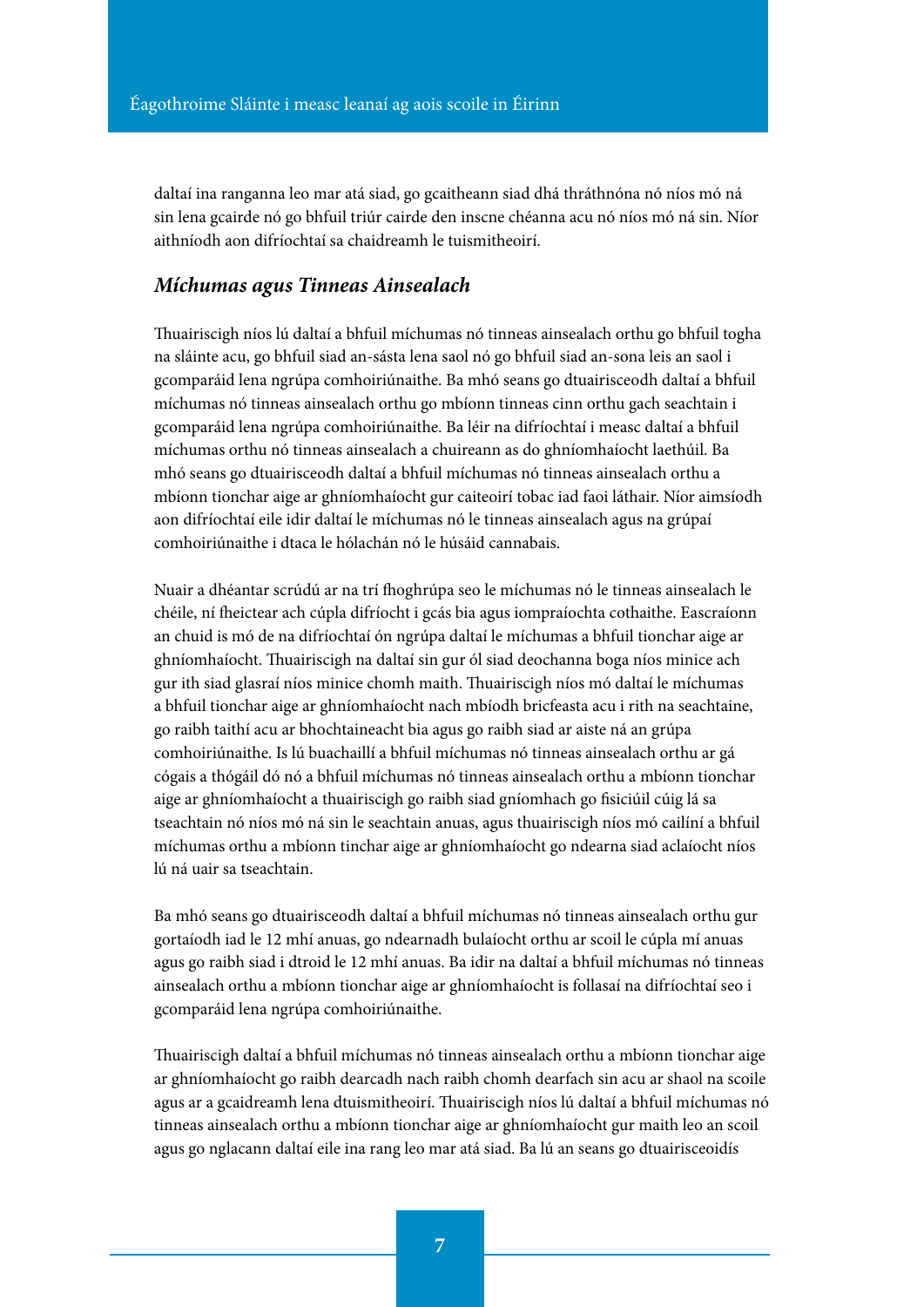go bhfuil sé éasca nó an-éasca orthu labhairt lena n-athair nó lena máthair faoi nithe a chuireann isteach go mór orthu.

## *Scoileanna DEIS*

Ba lú seans go dtuairisceodh daltaí i scoileanna DEIS go bhfuil an tsláinte go maith acu i gcomparáid lena ngrúpa comhoiriúnaithe. Thuairiscigh níos lú daltaí i scoileanna DEIS go bhfuil togha na sláinte acu nó go bhfuil siad an-sásta lena saol faoi láthair, agus thuairiscigh níos mó daltaí i scoileanna DEIS go mbíonn tinneas cinn orthu go seachtainiúil. Chomh maith leis sin, ba mhó seans go dtuairisceodh buachaillí sna scoileanna sin go gcaitheann siad tobac faoi láthair agus go raibh siad 'ar deargmheisce' i gcomparáid le buachaillí sa ghrúpa comhoiriúnaithe.

Thuairiscigh níos lú daltaí i scoileanna DEIS gur ith siad torthaí agus glasraí go minic agus thuairiscigh níos mó daltaí i scoileanna DEIS gur ith siad milseáin agus gur ól siad deochanna boga go laethúil agus nár bhac siad le bricfeasta i rith na seachtaine. Ba mhó an seans go dtuairisceodh buachaillí i scoileanna DEIS gur amharc siad ar an teilifís ar feadh uaire an chloig nó dhá uair an chloig sa lá ná a ngrúpa comhoiriúnaithe. Níor léir aon difríocht idir daltaí i scoileanna DEIS agus an grúpa comhoiriúnaithe maidir le gníomhaíocht fhisiciúil. Ach thuairiscigh níos mó cailíní i scoileanna DEIS go ndearna siad bulaíocht ar dhaltaí eile le cúpla mí anuas agus go raibh siad i dtroid uair amháin ar a laghad le 12 mhí anuas.

Ba lú seans go dtuairisceodh buachaillí i scoileanna DEIS go raibh dearcadh dearfach acu i leith na scoile: thuairiscigh níos lú acu go dtaitníonn an scoil leo, go mbaineann daltaí ina ranganna sult as a bheith le chéile agus go bhfuil daltaí ina ranganna cineálta agus cuiditheach. Ba mhó seans go dtuairisceodh daltaí i scoileanna DEIS, áfach, go gcaitheann siad trí thráthnóna nó níos mó ná sin sa tseachtain le cairde i gcomparáid lena ngrúpa comhoiriúnaithe.

Tá sonraí breise sa tuarascáil iomlán ar na modhanna a úsáideadh, na grúpaí ar leith a bhíothas a fhiosrú agus na torthaí a fuarthas.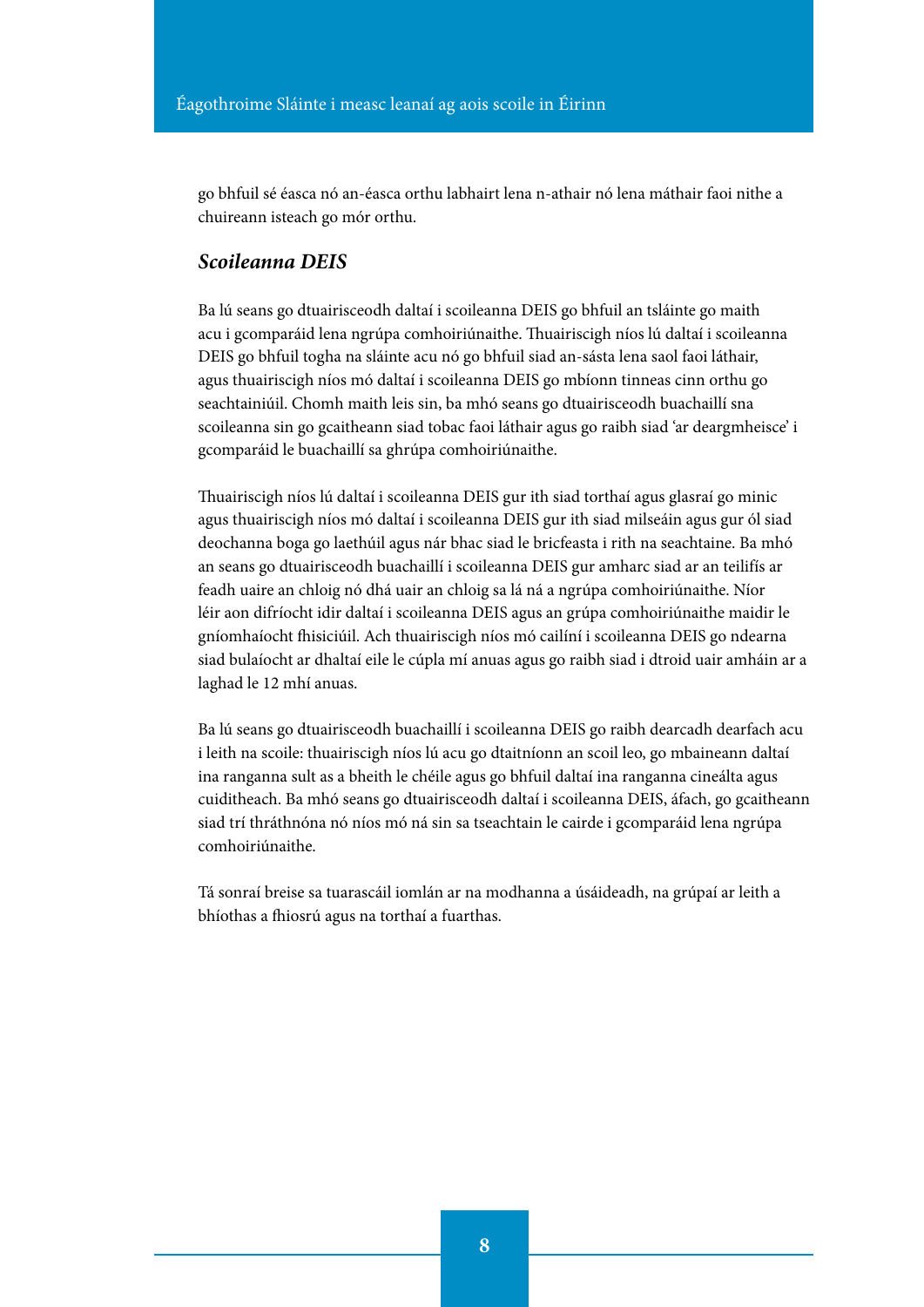# <span id="page-9-0"></span>**1. Réamhrá**

Seo an dara tuarascáil náisiúnta ina gcuirtear sonraí i láthair ó shuirbhé ar Iompraíocht Sláinte i Leanaí ag Aois Scoile (HBSC) 2006. Is é aidhm na tuarascála seo iniúchadh a dhéanamh ar stádas sláinte agus ar iompraíocht sláinte sainghrúpaí leanaí a chónaíonn in Éirinn. Cuirtear sonraí i láthair maidir le leanaí ón lucht siúil, leanaí ar inimircigh iad agus leanaí atá faoi mhíchumas nó a bhfuil tinneas ainsealach orthu. Chomh maith leis sin, áirítear sa tuarascáil seo sonraí ó leanaí i scoileanna a sannadh chuig Clár Tacaíochta Scoile na Roinne Oideachais agus Eolaíochta faoin bplean gnímh Comhionannas Deiseanna i Scoileanna (DEIS) (*[www.education.ie](http://www.education.ie)*).

Staidéar taighde trasnáisiúnta é HBSC a dhéantar i gcomhar le hOifig Réigiúnach na hEorpa de chuid na hEagraíochta Domhanda Sláinte (WHO). Reáchtáiltear an suirbhé idirnáisiúnta HBSC ar bhonn timthrialla acadúla 4 bliana agus 2005/6 bhí 41 tír agus réigiún rannpháirteacha ann (*[www.hbsc.org](http://www.hbsc.org)*). Is iad cuspóirí an staidéir iomláin tuiscint nua a fháil ar shláinte agus ar fholláine daoine óga, ar a n-iompraíocht sláinte agus ar a gcomhthéacs sóisialta agus cur lenár dtuiscint orthu sin. Chomh maith leis an bhfeidhm monatóireachta agus ginte eolais atá aige, tá ionchur i mbeartas agus i gcleachtadh ar cheann de phríomhchuspóirí an HBSC.

Go trasnáisiúnta, bailíonn HBSC faisnéis faoi phríomhtháscairí sláinte, dearcaidh sláinte agus iompraíochta sláinte, agus faoi chomhthéacs na sláinte do dhaoine óga. Is suirbhé scoilbhunaithe an HBSC agus bailítear na sonraí trí cheistneoirí féin-chomhlánaithe a dháileann múinteoirí sa seomra ranga. Is ceistneoir caighdeánach ionstraim shuirbhé an HBSC a d'fhorbair an gréasán taighde idirnáisiúnta. Roghnaítear na réimsí spéise i gcomhar leis an WHO agus tá siad leagtha amach ar bhealach a chuideodh le cinnteoireacht ar leibhéal náisiúnta agus ar leibhéal idirnáisiúnta maidir le sláinte an aosa óig.

Is iad na hábhair a aithníodh lena n-áireamh sa dara tuarascáil seo ó shuirbhé Éireannach 2006 na cinn a aithníodh sa Straitéis Náisiúnta um Chothú Sláinte (An Roinn Sláinte agus Leanaí, 2000) agus sa Straitéis Sláinte: Cáilíocht agus Cothroime (An Roinn Sláinte agus Leanaí, 2001). Ina measc sin tá sláinte ghinearálta, caitheamh tobac, úsáid alcóil agus substaintí eile, iompraíocht cothaithe agus bia, gníomhaíocht fhisiciúil agus iompraíocht shuiteach, gortuithe agus bulaíocht. Cuirtear na torthaí i láthair sa tuarascáil seo agus miondealú déanta orthu de réir na 4 fhoghrúpa leathan daltaí. Is é aidhm na tuarascála seo

<sup>1</sup> Department of Health and Children (2000). *The National Health Promotion Strategy 2000-2005.*  http://www.healthpromotion.ie/health\_promotion\_strategy/.

<sup>2</sup> Department of Health and Children (2001). *Quality and Fairness: a health system for you.*  http://www.dohc.ie/publications/quality\_and\_fairness.html.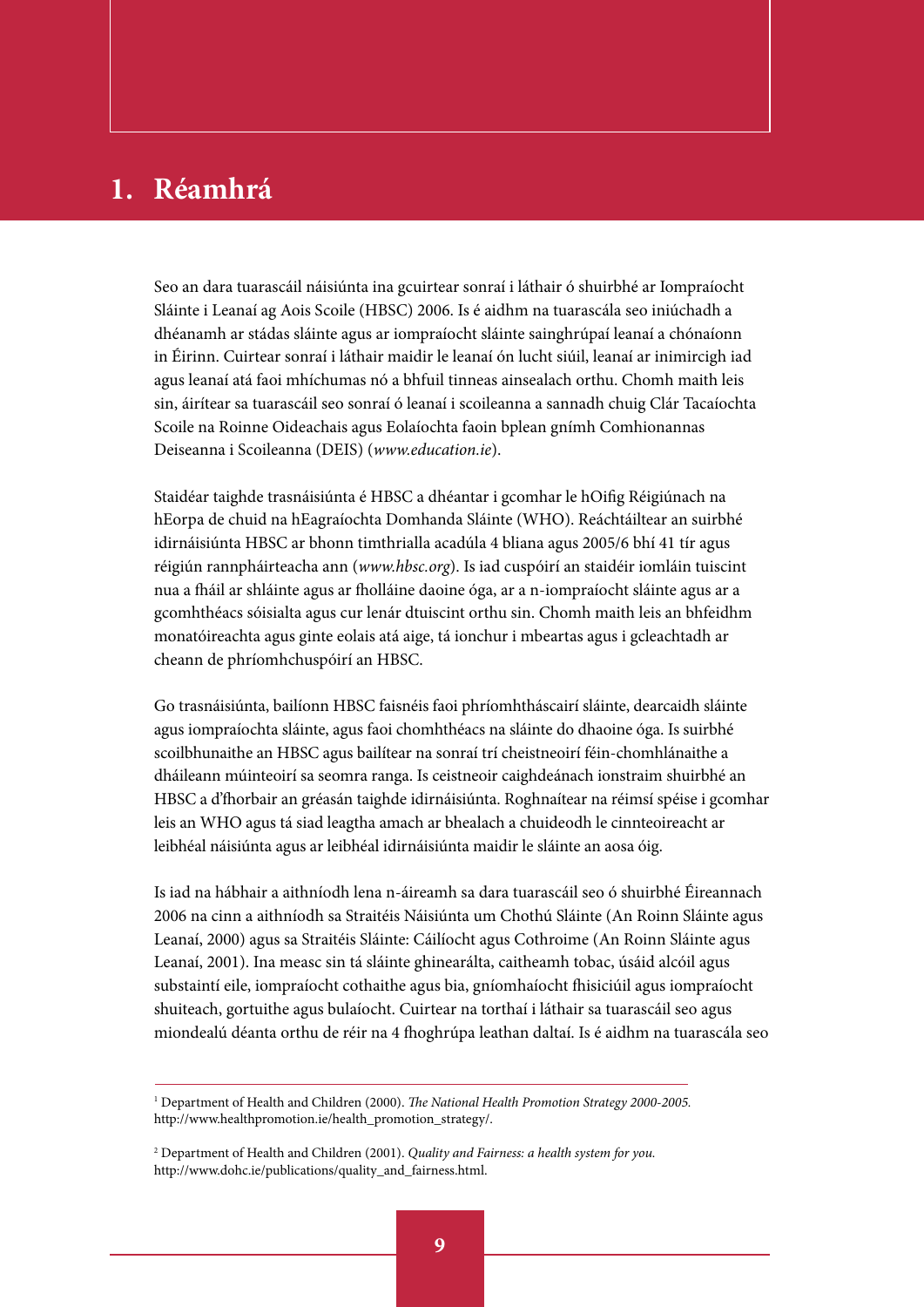<span id="page-10-0"></span>doiciméadú a dhéanamh ar na difríochtaí agus ar na cosúlachtaí idir na foghrúpaí seo ó thaobh iompraíochta sláinte féintuairiscithe, torthaí féintuairiscithe agus an comhthéacs sóisialta. Cuirfidh an taifeadadh ar na patrúin sin i measc leanaí, ar an gcineál patrúin atá ann agus ar mhéad na bpatrún sin le cumadh beartais agus le hidirghabhálacha éifeachtacha cothaithe sláinte a fhorbairt in Éirinn.

Rinne an Roinn Sláinte agus Leanaí agus Oifig an Aire Leanaí maoiniú ar staidéar an HBSC. Rinneadh an suirbhé agus an anailís san Ionad Taighde um Chothú Sláinte, Ollscoil na hÉireann, Gaillimh.

# **1.1 Modheolaíocht**

Is staidéar comhoibríoch WHO (Oifig Eorpach) an HBSC. Bíonn príomhiniúchóirí as gach tír agus as gach réigiún ag comhoibriú le chéile maidir le hábhar, modheolaíocht agus tréimhse ama an tsuirbhé, agus déantar prótacal idirnáisiúnta a fhorbairt. Caithfear cloí go docht leis an bprótacal chun go gcuirfear an t-ábhar san áireamh sa bhunachar sonraí idirnáisiúnta agus d'éirigh linn é sin a dhéanamh sa staidéar reatha seo.

I bPoblacht na hÉireann, rinneadh sampláil chun go mbeadh an suirbhé ionadaíoch ar an gcéadatán leanaí atá i ngach ceann de na 8 réigiún tíreolaíochta. Ba é an aidhm a bhí leis sin sampla ionadaíoch náisiúnta a fháil de leanaí ag aois scoile, agus úsáideadh na nósanna imeachta céanna a úsáideadh do shuirbhéanna HSBC Éireann 1998 agus 2002. Úsáideadh sonraí as daonáireamh 2002 chun léiriú a thabhairt ar roinnt an daonra sna réigiúin tíreolaíochta éagsúla. Bunscoileanna agus iar-bhunscoileanna, ar chuir an Roinn Oideachais agus Eolaíochta liosta díobh ar fáil, a sholáthraigh an fráma samplála. Rinneadh rannpháirtithe an staidéir a aithint trí phróiseas a raibh dhá chéim ann. Roghnaíodh scoileanna éagsúla i réigiúin go randamach agus ina dhiaidh sin roghnaíodh grúpaí ranga i scoileanna go randamach le bheith rannpháirteach sa suirbhé. I mbunscoileanna bhí grúpaí rang 5 agus 6 san áireamh, agus sna hiar-bhunscoileanna cuireadh gach rang seachas grúpaí na hArdteistiméireachta (i.e. ranganna scrúduithe na bliana deiridh) sa sampla.

Chuathas i dteagmháil ar dtús le príomhoidí tríd an bpost agus nuair a fuarthas freagra dearfach, tugadh ceistneoirí HBSC i nGaeilge nó i mBéarla dóibh, mar aon le clúdaigh ghlana lena chinntiú go gcoimeádfaí aitheantas freagróirí faoi rún, foirmeacha toilithe ó thuismitheoirí, bileoga eolais do mhúinteoirí agus foirmeacha aiseolais ranga. Is trí chlúdaigh litreach SAORPHOST a seoladh na foirmeacha ar ais. Chun cur leis an ráta freagartha, cuireadh meabhrúcháin sa phost chuig na scoileanna, agus ghlaoigh foireann taighde an Ionaid Taighde um Chothú Sláinte, OÉ Gaillimh orthu. Rinneadh na sonraí a iontráil de réir an phrótacail HBSC Idirnáisiúnta. Rinneadh teagmháil le 364 scoil ar dtús, agus astu sin bhí 344 bailí. San iomlán, bhí 215 scoil páirteach sa suirbhé, agus bhí ráta freagartha deiridh 63.1% ann. Is ionann sin agus iomlán n de 10,334.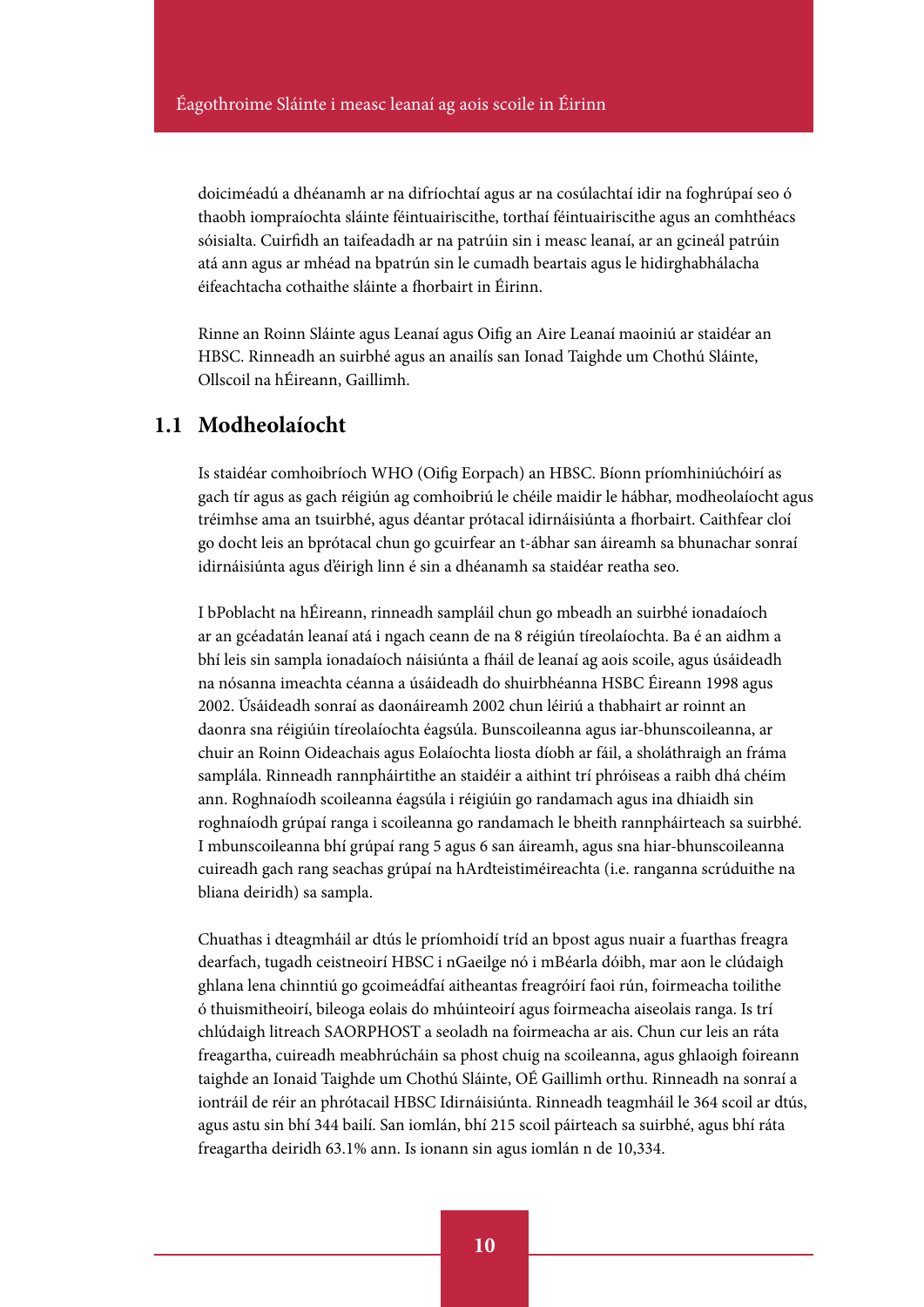# <span id="page-11-0"></span>**1.2 Anailís**

Chun aon difríochtaí a d'fhéadfadh a bheith ann idir na sainghrúpaí leanaí agus an gnáthphobal leanaí a chur san áireamh ó thaobh ceantair nó tréithe sochdhéimeagrafacha, cuireadh grúpaí comhoiriúnaithe le chéile as an sampla iomlán ar mhaithe le comparáid a dhéanamh eatarthu.

#### *An Lucht Siúil*

Aithníodh leanaí ón Lucht Siúil trí fhéintuairisciú i suirbhé HBSC Éireann. Iarradh ar leanaí a thuairisciú cé acu ar bhaill den Lucht Siúil iad. Rinneadh códú mar bhaill den Lucht Siúil ar leanaí a chuir tic le 'is ea' mar fhreagra ar an gceist seo agus arbh as Éirinn nó as an Ríocht Aontaithe a dtuismitheoirí. As tacar sonraí an HBSC, chuir 233 (2%) de na leanaí iad féin in aithne mar bhaill den Lucht Siúil. Léiríonn Tábla 1.1 dáileadh thréithe sochdhéimeagrafacha leanaí ó phobal an Lucht Siúil i gcomparáid le sampla ginearálta HBSC Éireann.

|                  |                  | Sampla ginearálta | An Lucht Siúil |
|------------------|------------------|-------------------|----------------|
| Inscne           |                  |                   |                |
|                  | Buachaillí       | 51%               | 52%            |
|                  | Cailíní          | 49%               | 48%            |
| Aoisghrúpa       |                  |                   |                |
|                  | $10-11$ bl       | 13%               | 23%            |
|                  | $12-14$ bl       | 48%               | 46%            |
|                  | 15-17 bl         | 39%               | 31%            |
| Aicme shóisialta |                  |                   |                |
|                  | $AS1-2$          | 29%               | 18%            |
|                  | $AS3-4$          | 40%               | 32%            |
|                  | AS5- $6$         | 19%               | 22%            |
|                  | AS ar iarraidh   | 12%               | 28%            |
| Uirbeach/Tuaithe |                  |                   |                |
|                  | Uirbeach         | 42%               | 61%            |
|                  | Tuaithe          | 58%               | 39%            |
|                  | $\boldsymbol{n}$ | 10101             | 233            |

#### **Tábla 1.1: Dáileadh sochdhéimeagrafach shampla HBSC Éireann i gcomparáid leis an sampla ón Lucht Siúil**

Chun na difríochtaí ó thaobh aoise, aicme sóisialta agus ceantair (ceantar uirbeach/ tuaithe) a shárú idir an Lucht Siúil agus an sampla ginearálta, rinneadh grúpa comparáideach a chomhoiriúnú le sampla an Lucht Siúil. Rinneadh gach cás sa ghrúpa comparáideach a chomhoiriúnú de réir inscne, aoise agus aicme sóisialta, agus cuireadh foshampla le chéile ina raibh tréithe sochdhéimeagrafacha den chineál céanna. Aon áit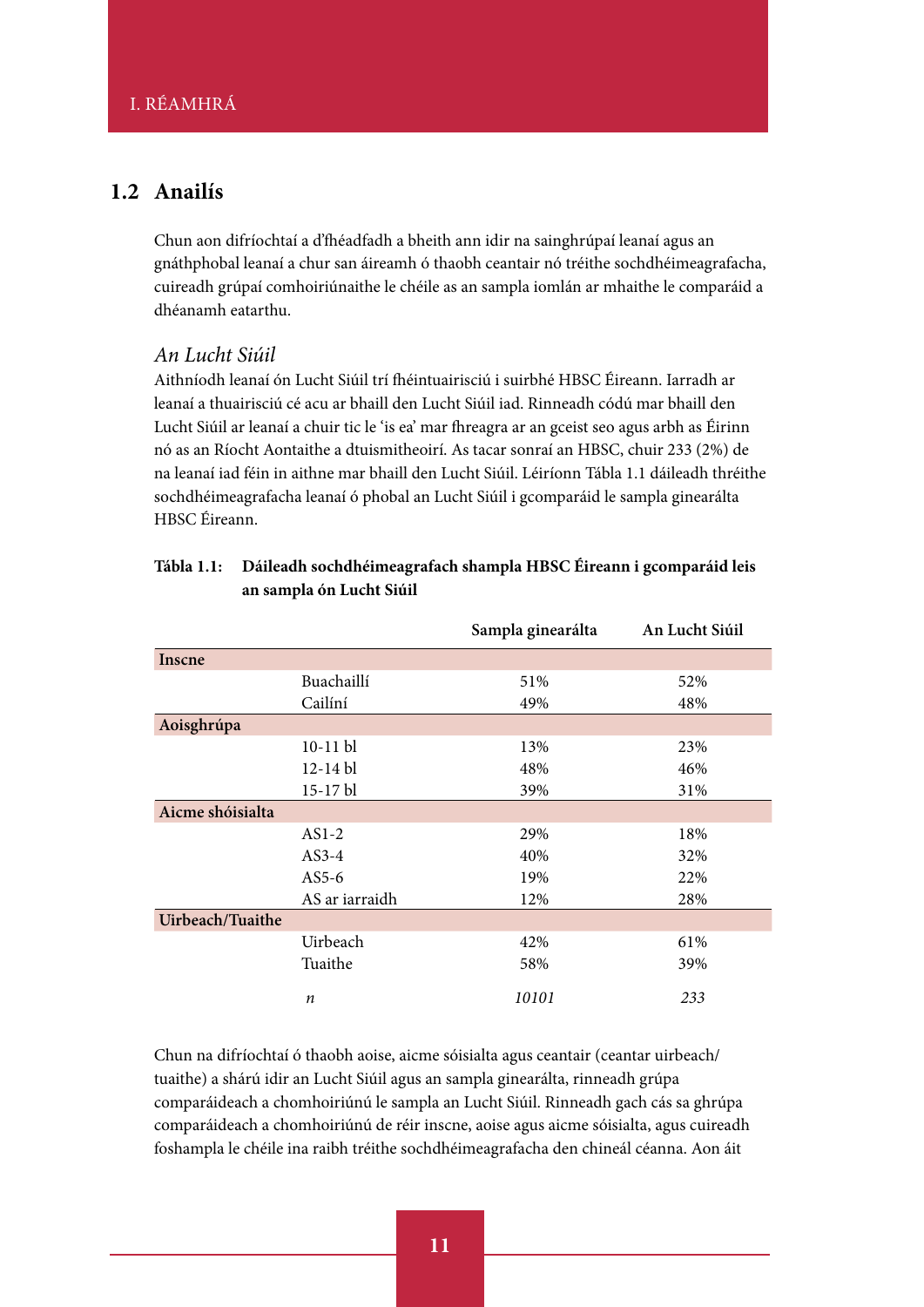arbh fhéidir é rinneadh an comhoiriúnú sa seomra ranga céanna (69% den ghrúpa). Nuair nárbh fhéidir sin cuardaíodh freagróir comhoiriúnaithe sa scoil chéanna (8% den ghrúpa), nó sa réigiúin (23% den ghrúpa). Mar a léirítear i dTábla 1.1 níor thuairiscigh sciar mór de leanaí ó phobal an Lucht Siúil cén aicme shóisialta lenar bhain a dtuismitheoirí.Rinneadh cásanna mar sin a chomhoiriúnú le freagróir as sampla ginearálta HBSC Éireann den inscne chéanna agus den aoisghrúpa céanna nach raibh i ndiaidh eolas a thabhairt maidir le haicme shóisialta tuismitheoirí.

#### *Inimircigh*

Rinneadh sainmhíniú ar leanaí a rugadh taobh amuigh d'Éirinn (1ú glúin) nó ar leanaí ar rugadh a mbeirt tuismitheoirí taobh amuigh d'Éirinn (2ú glúin) mar inimircigh. I gcomhad sonraí an HBSC, aithníodh 562 leanbh (5%) mar inimircigh. Léiríonn Tábla 1.2 dáileadh thréithe sochdhéimeagrafacha leanaí an Lucht Siúil i gcomparáid le sampla ginearálta HBSC Éireann.

|                  |                  | Sampla ginearálta | Inimircigh |
|------------------|------------------|-------------------|------------|
| Inscne           |                  |                   |            |
|                  | Buachaillí       | 51%               | 51%        |
|                  | Cailíní          | 49%               | 49%        |
| Aoisghrúpa       |                  |                   |            |
|                  | $10-11$ bl       | 13%               | 11%        |
|                  | $12 - 14$ bl     | 48%               | 50%        |
|                  | 15-17 bl         | 39%               | 39%        |
| Aicme shóisialta |                  |                   |            |
|                  | $AS1-2$          | 29%               | 30%        |
|                  | $AS3-4$          | 40%               | 34%        |
|                  | $AS5-6$          | 19%               | 18%        |
|                  | AS ar iarraidh   | 12%               | 18%        |
| Uirbeach/Tuaithe |                  |                   |            |
|                  | Uirbeach         | 42%               | 53%        |
|                  | Tuaithe          | 58%               | 47%        |
|                  | $\boldsymbol{n}$ | 9733              | 561        |

#### **Tábla 1.2: Dáileadh sochdhéimeagrafach shampla HBSC Éireann i gcomparáid leis an sampla inimirceach.**

Bhí an nós imeachta comhoiriúnaithe d'inimircigh mar an gcéanna leis an bpróiseas a bhí ann do bhaill an Lucht Siúil (rinneadh 69% a chomhoiriúnú laistigh dá seomra ranga, 8% eile laistigh dá scoil agus an 23% eile laistigh den réigiúin). Chomh maith leis an sampla ginearálta inimirceach, déanann an tuarascáil seo miondealú chomh maith ar an ngrúpa inimirceach mar seo a leanas: dóibh sin arb as an Ríocht Aontaithe duine de na tuismitheoirí (inimircigh ón Ríocht Aontaithe), agus dóibh sin nach as an Ríocht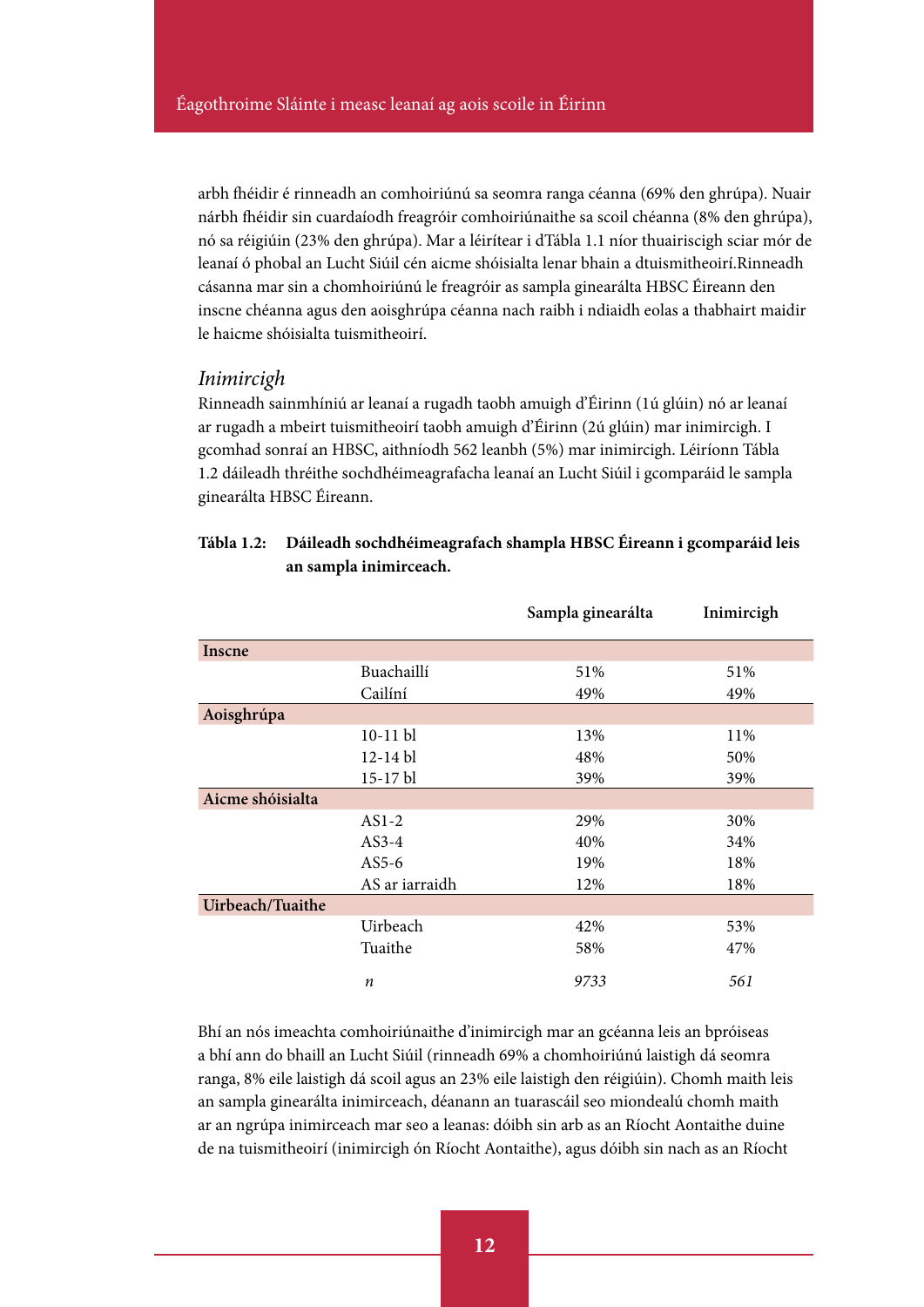Aontaithe ceachtar de na tuismitheoirí (inimircigh nach as an Ríocht Aontaithe iad). Déanann Tábla 1.3 an roinnt shochdhéimeagrafach ar an dá ghrúpa inimirceach seo a chur i láthair.

|                  |                  | Inimircigh as an<br><b>RA</b> | Inimircigh nach as<br>an RA iad |
|------------------|------------------|-------------------------------|---------------------------------|
| Inscne           |                  |                               |                                 |
|                  | Buachaillí       | 49%                           | 53%                             |
|                  | Cailíní          | 51%                           | 47%                             |
| Aoisghrúpa       |                  |                               |                                 |
|                  | $10-11$ bl       | 11%                           | 11%                             |
|                  | $12-14$ bl       | 46%                           | 54%                             |
|                  | 15-17 bl         | 43%                           | 35%                             |
| Aicme shóisialta |                  |                               |                                 |
|                  | $AS1-2$          | 28%                           | 31%                             |
|                  | $AS3-4$          | 43%                           | 26%                             |
|                  | $AS5-6$          | 18%                           | 18%                             |
|                  | AS ar iarraidh   | 11%                           | 25%                             |
| Uirbeach/Tuaithe |                  |                               |                                 |
|                  | Uirbeach         | 35%                           | 71%                             |
|                  | Tuaithe          | 65%                           | 29%                             |
|                  | $\boldsymbol{n}$ | 276                           | 286                             |

#### **Tábla 1.3: Dáileadh sochdhéimeagrafach shampla inimirceach na RA agus inimirceach nach as an RA iad**

Chomh maith leis sin áirítear sa tuarascáil seo sceitsí gairide ina ndéantar achoimre ar na sonraí ó na ceithre ghrúpa is mó de dhaltaí neamh-RA; ina measc tá na daltaí ón Laitvia, ón Liotuáin, ón Nigéir agus ó na hOileáin Fhilipíneacha. Tá sé tábhachtach a aithint go bhfuil líon na ndaltaí sna grúpaí sin beag agus níor cheart a mheas go bhfuil na sceitsí údarásach dá bhrí sin.

# *Míchumas agus Tinneas Ainsealach (TA)*

Cuireann an tuarascáil seo sonraí ar fáil ó leanaí atá faoi mhíchumas nó a bhfuil tinneas ainsealach orthu. Iarradh ar leanaí a thuairisciú má rinne dochtúir diagnóisiú orthu go raibh siad faoi mhíchumas nó go raibh tinneas ainsealach orthu. Fiafraíodh de leanaí an dtógann siad cógais don mhíchumas nó don tinneas ainsealach atá orthu agus an gcuireann a dtinneas/an míchumas atá orthu isteach ar a gcuid freastail ar an scoil agus ar a gcuid rannpháirtíochta ar scoil. Úsáideadh freagra dearfach ar an gcéad cheist le leanaí atá faoi mhíchumas nó a bhfuil tinneas ainsealach orthu a aithint. D'aithin suirbhé an HBSC go raibh míchumas/TA ar 2053 leanbh (20%).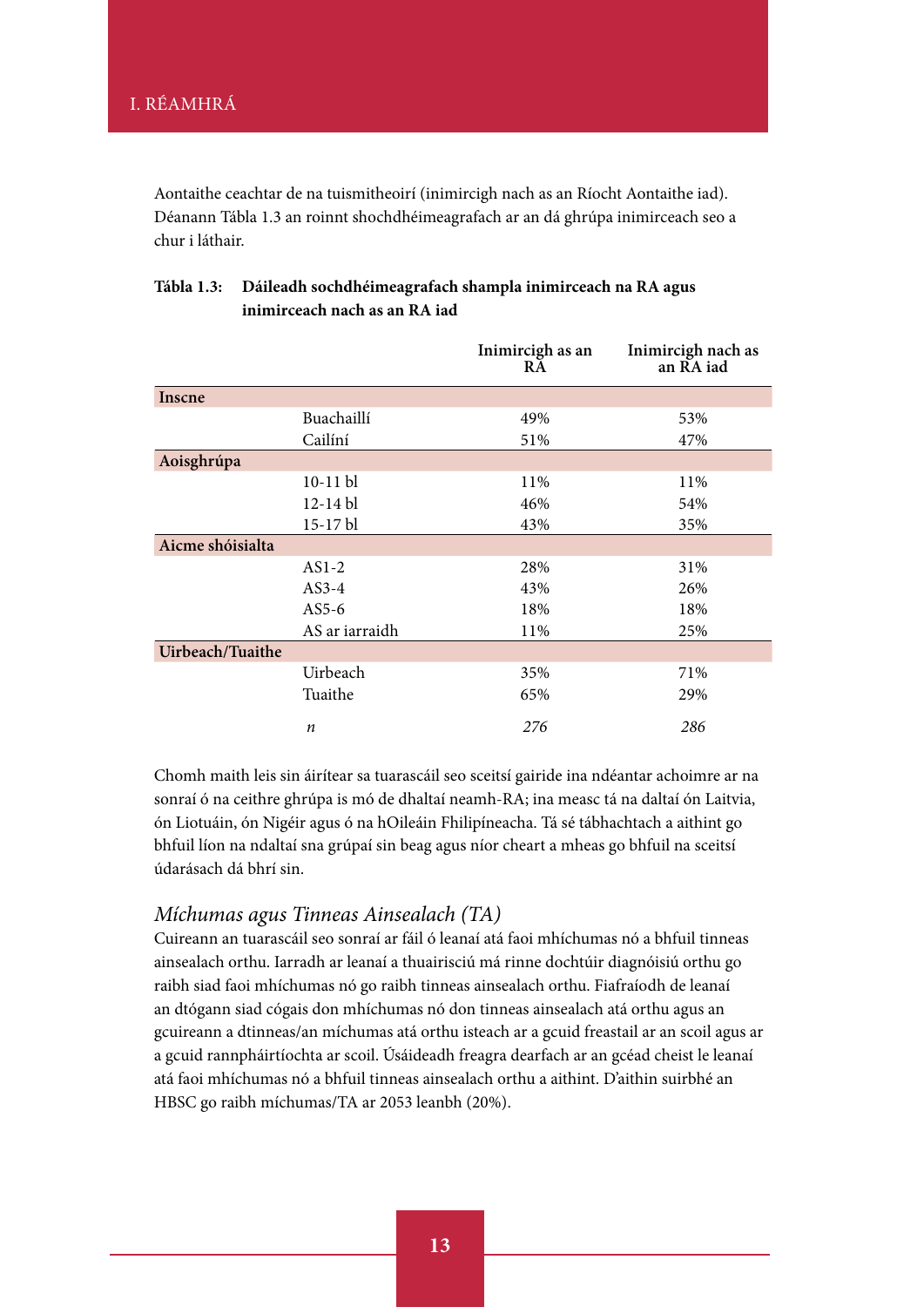Astu sin, thuairiscigh 670 (33%) go raibh míchumas/TA orthu nach bhfuil cógais le tógáil dó nó nach gcuireann isteach ar a rannpháirtíocht ar scoil, thuairiscigh 874 (42%) díobh sin go dtógann siad cógais agus thuairiscigh 510 (25%) go mbíonn tionchar ag an míchumas/TA atá orthu ar a gcuid rannpháirtíochta ar scoil. Léiríonn Tábla 1.4 dáileadh thréithe sochdhéimeagrafacha leanaí a bhfuil míchumas/TA orthu i gcomparáid le sampla ginearálta HBSC Éireann. Úsáideadh an nós imeachta comhoiriúnaithe a ndearnadh cur síos air do na grúpaí inimirceach agus do na grúpaí ón Lucht Siúil do leanaí atá faoi mhíchumas nó a bhfuil tinneas ainsealach orthu (rinneadh comhoiriúnú ar 68% laistigh dá seomra ranga, 12% laistigh dá scoil agus 20% laistigh dá réigiúin).

#### **Tábla 1.4 Dáileadh sochdhéimeagrafach shampla HBSC i gcomparáid le leanaí a bhfuil míchumas nó tinneas ainsealach orthu**

|                  |                 | Sampla<br>ginearálta | Míchumas / Tinneas<br>Ainsealach |
|------------------|-----------------|----------------------|----------------------------------|
| Inscne           |                 |                      |                                  |
|                  | Buachaillí      | 51%                  | 53%                              |
|                  | Cailíní         | 49%                  | 47%                              |
| Aoisghrúpa       |                 |                      |                                  |
|                  | $10-11$ bl      | 13%                  | 14%                              |
|                  | $12-14$ bl      | 48%                  | 47%                              |
|                  | 15-17 bl        | 39%                  | 39%                              |
| Aicme shóisialta |                 |                      |                                  |
|                  | $AS1-2$         | 29%                  | 28%                              |
|                  | $AS3-4$         | 40%                  | 41%                              |
|                  | $AS5-6$         | 19%                  | 18%                              |
|                  | AS ar iarraidh  | 12%                  | 14%                              |
| Uirbeach/Tuaithe |                 |                      |                                  |
|                  | <b>Uirbeach</b> | 42%                  | 46%                              |
|                  | Tuaithe         | 58%                  | 54%                              |
|                  | n               | 8281                 | 2053                             |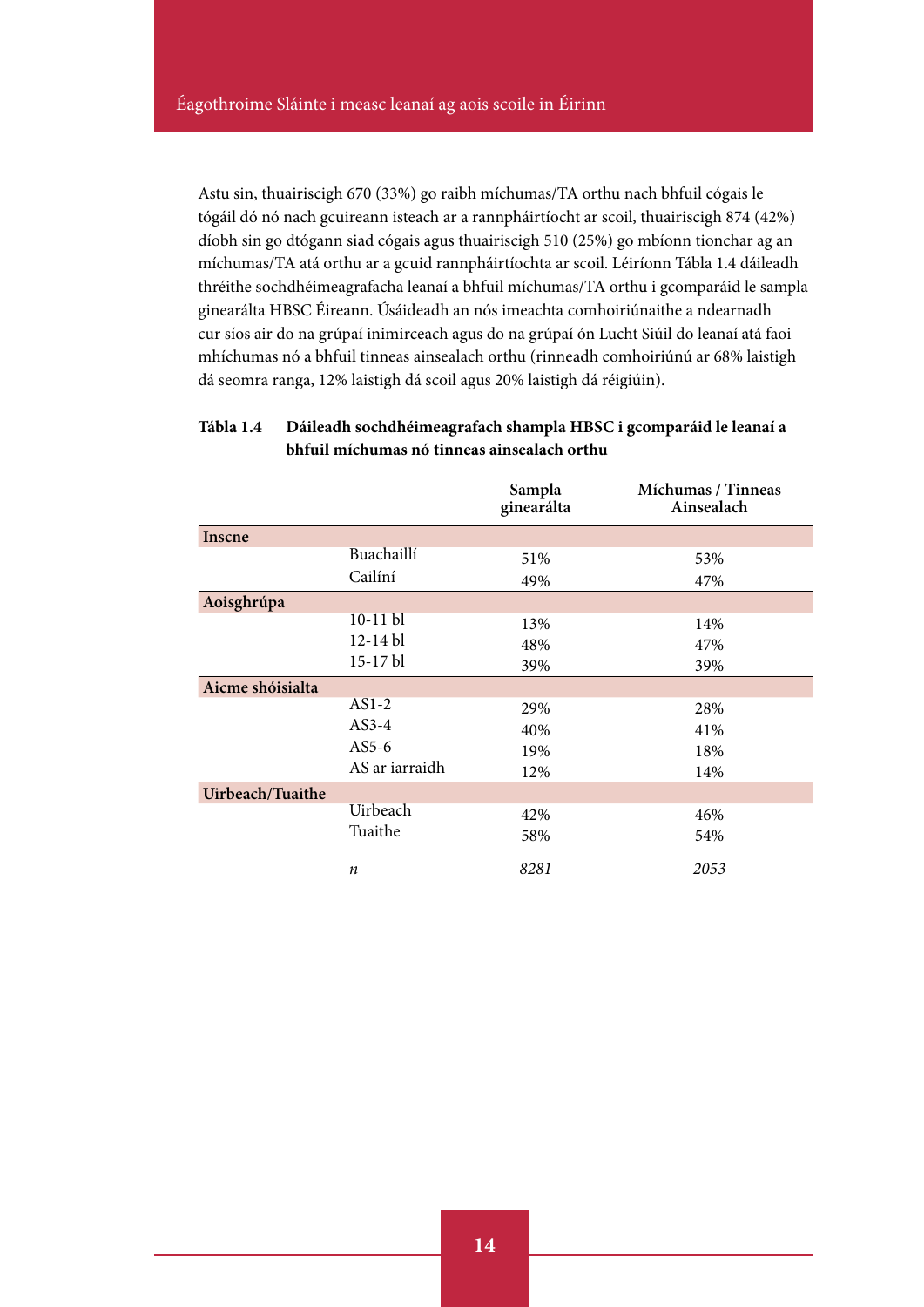Roinneadh an sampla de leanaí atá faoi mhíchumas nó a bhfuil tinneas ainsealach orthu i dtrí ghrúpa ar leith ag brath ar cé acu ar thuairiscigh siad go raibh siad ag tógáil cógas don mhíchumas atá orthu nó don tinneas ainsealach atá orthu agus ar cé acu a thuairiscigh siad go raibh tionchar aige sin ar a rannpháirtíocht ar scoil agus ar an bhfreastal ar an scoil (gníomhaíocht lipéadaithe). Déantar scagadh i dTábla 1.5 ar na trí ghrúpa le míchumas nó le tinneas ainsealach.

|                  |                 | <b>Míchumas</b><br>/ Tinneas<br>Ainsealach | Cógais do<br>Mhíchumas/<br>do Thinneas<br>Ainsealach | Míchumas<br>/ Tinneas<br>Ainsealach<br>a mbíonn<br>tionchar aige ar<br>ghníomhaíocht |
|------------------|-----------------|--------------------------------------------|------------------------------------------------------|--------------------------------------------------------------------------------------|
| Inscne           |                 |                                            |                                                      |                                                                                      |
|                  | Buachaillí      | 52%                                        | 52%                                                  | 56%                                                                                  |
|                  | Cailíní         | 48%                                        | 48%                                                  | 44%                                                                                  |
| Aoisghrúpa       |                 |                                            |                                                      |                                                                                      |
|                  | $10-11$ bl      | 14%                                        | 15%                                                  | 13%                                                                                  |
|                  | $12-14$ bl      | 47%                                        | 47%                                                  | 47%                                                                                  |
|                  | $15-17$ bl      | 39%                                        | 38%                                                  | 40%                                                                                  |
| Aicme shóisialta |                 |                                            |                                                      |                                                                                      |
|                  | $AS1-2$         | 28%                                        | 31%                                                  | 23%                                                                                  |
|                  | $AS3-4$         | 41%                                        | 40%                                                  | 41%                                                                                  |
|                  | $AS5-6$         | 19%                                        | 19%                                                  | 15%                                                                                  |
|                  | AS ar iarraidh  | 12%                                        | 10%                                                  | 21%                                                                                  |
| Uirbeach/Tuaithe |                 |                                            |                                                      |                                                                                      |
|                  | <b>Uirbeach</b> | 45%                                        | 44%                                                  | 51%                                                                                  |
|                  | Tuaithe         | 55%                                        | 56%                                                  | 49%                                                                                  |
|                  | n               | 670                                        | 874                                                  | 510                                                                                  |

#### **Tábla 1.5: Dáileadh sochdhéimeagrafach na ngrúpaí le míchumas nó le tinneas ainsealach**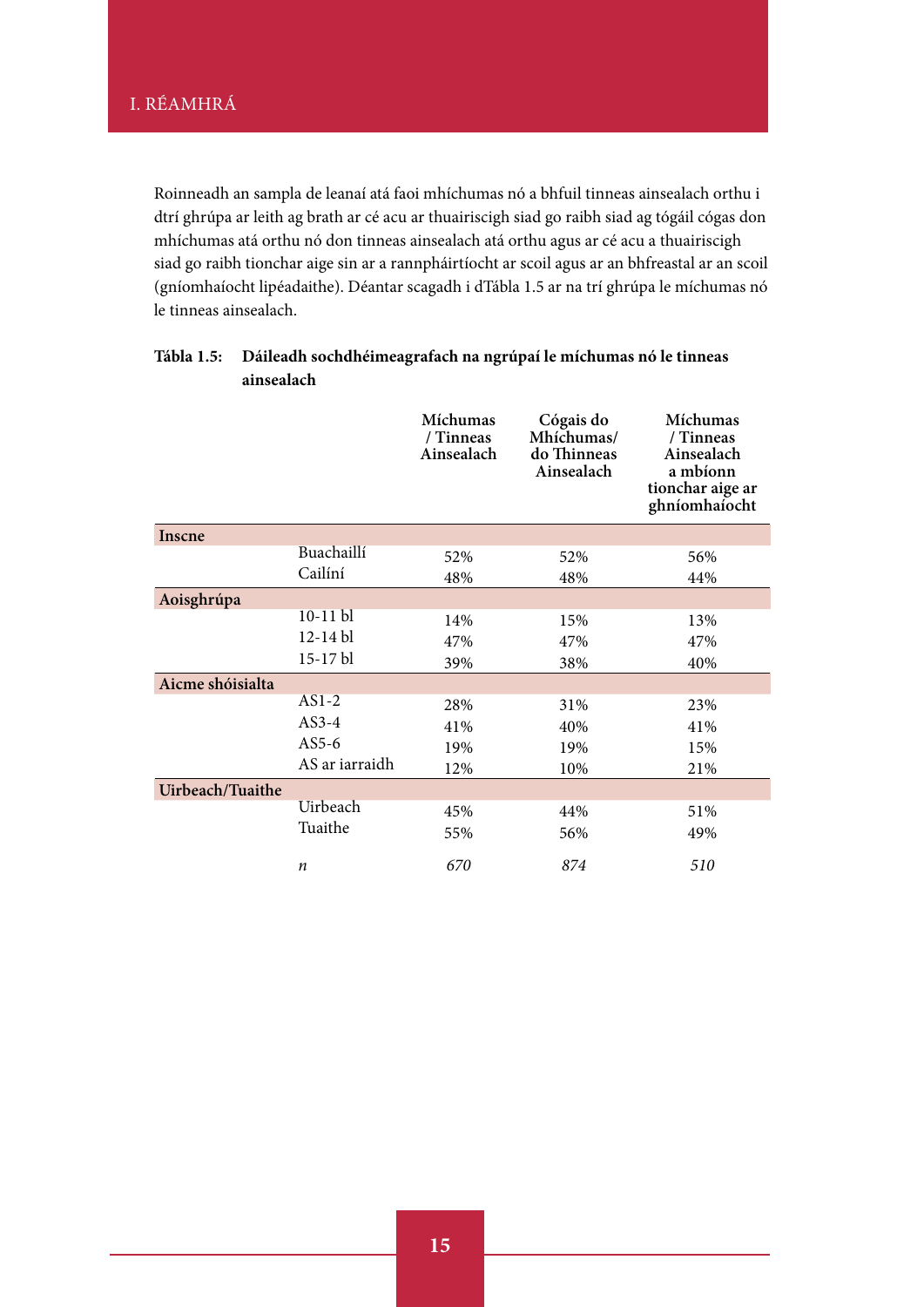#### *Scoileanna DEIS*

Déantar sonraí ó leanaí i scoileanna a fhaigheann tacaíocht le dul i ngleic le míbhuntáiste oideachais faoi gClár Tacaíochta Scoile (SSP) - gné lárnach de phlean gnímh Comhionannas Deiseanna i Scoileanna (DEIS) (An Roinn Oideachais agus Eolaíochta, 2005) – a chur i láthair anseo chomh maith. Sanntar bunscoileanna don chlár seo bunaithe ar shuirbhé náisiúnta ar scoileanna a bhailigh sonraí maidir le rátaí dífhostaíochta, cónaitheoirí i dtithíocht údaráis áitiúil, teaghlaigh aon tuismitheora, teaghlaigh mhóra (> 5 leanbh), daltaí ón Lucht Siúil agus leanaí a thagann faoi scéim na ndeontas leabhar. Sannadh iarbhunscoileanna don SSP bunaithe ar na sonraí ón mbunachar sonraí daltaí iar-bhunscoile agus bord scrúdaithe choimisiúin an stáit, ina n-áirítear líon na n-iarrthóirí don Teastas Sóisearach agus a gcuid torthaí, na rátaí coinneála don Teastas Sóisearach, na rátaí coinneála don Ardteistiméireacht, agus iad siúd a bhfuil an cárta leighis acu. Sannadh scoileanna a ghlac páirt i suirbhé 2006 an HBSC mar scoileanna DEIS de réir an liosta SSP a chuir an Roinn Oideachais agus Eolaíochta ar fáil.

Faigheann 28 bunscoil agus 24 iar-bhunscoil de chuid shampla an HBSC tacaíocht faoi SSP agus is ionann sin agus 24% den sampla an HBSC, i gcomparáid le 22% de leanaí sa phobal iomlán mar a thuairiscigh an Roinn Oideachais agus Eolaíochta. Cuirtear dáileadh thréithe sochdhéimeagrafach leanaí i scoileanna DEIS i láthair i gcomparáid leis an sampla iomlán.

|                  |                  | Sampla ginearálta | Scoileanna DEIS |
|------------------|------------------|-------------------|-----------------|
| Inscne           |                  |                   |                 |
|                  | Buachaillí       | 51%               | 50%             |
|                  | Cailíní          | 49%               | 50%             |
| Aoisghrúpa       |                  |                   |                 |
|                  | $10-11$ bl       | 13%               | 19%             |
|                  | $12 - 14$ bl     | 48%               | 45%             |
|                  | 15-17 bl         | 39%               | 36%             |
| Aicme shóisialta |                  |                   |                 |
|                  | $AS1-2$          | 29%               | 15%             |
|                  | $AS3-4$          | 40%               | 44%             |
|                  | AS5- $6$         | 19%               | 21%             |
|                  | AS ar iarraidh   | 12%               | 20%             |
| Uirbeach/Tuaithe |                  |                   |                 |
|                  | Uirbeach         | 42%               | 60%             |
|                  | Tuaithe          | 58%               | 40%             |
|                  | $\boldsymbol{n}$ | 8317              | 2017            |

#### **Tábla 1.6: Dáileadh sochdhéimeagrafach shampla HBSC i gcomparáid le leanaí i scoileanna DEIS**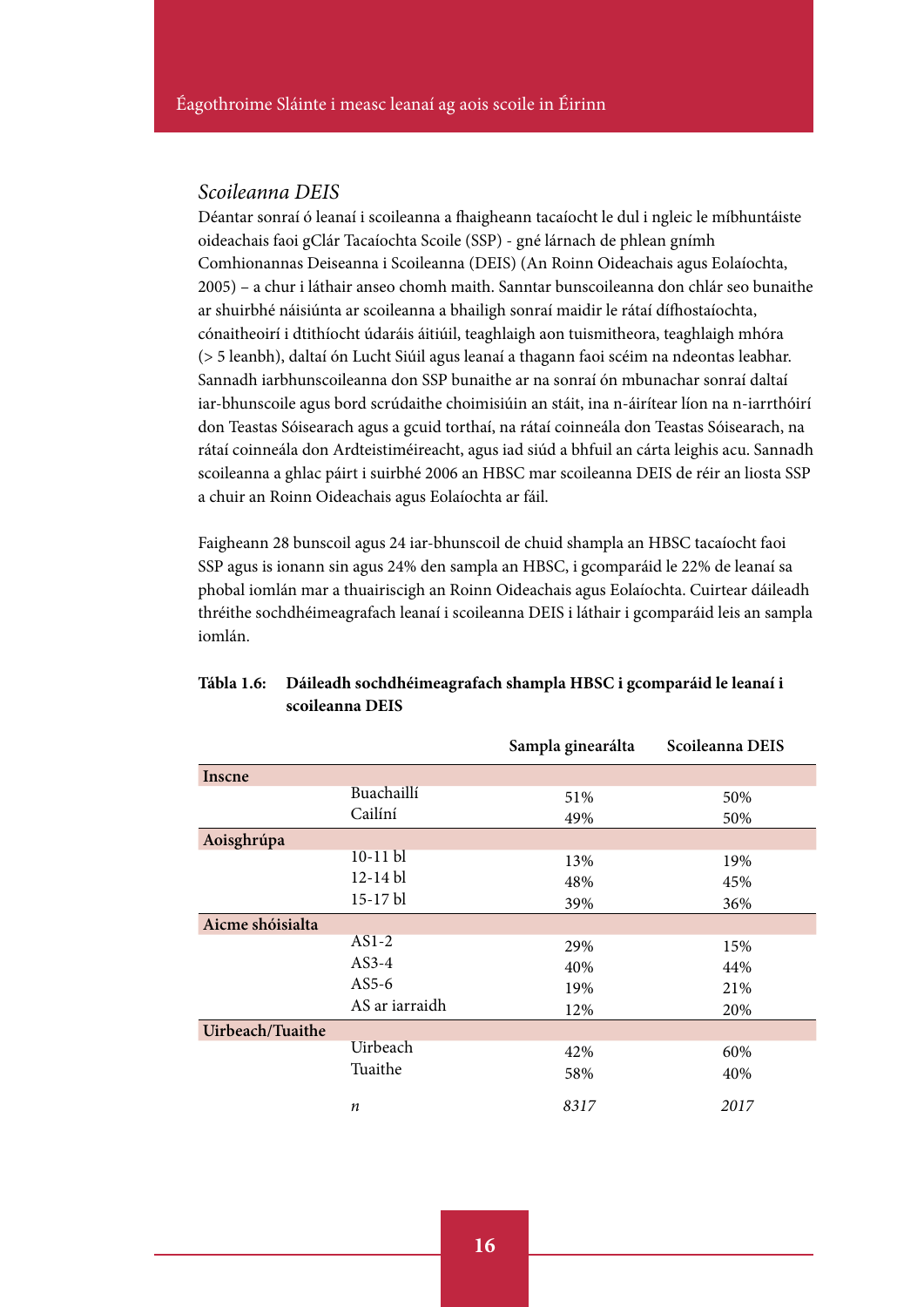I gcás gach scoil DEIS, rinneadh scoil a bhí cosúil leo a chomhoiriúnú bunaithe ar mhéid, ar chineál agus ar láthair na scoile (laistigh den réigiúin). Ó tharla go ndearnadh na scoileanna a chomhoiriúnú ag leibhéal na scoile, táthar ag tuar go mbeidh difríochtaí ann idir tréithe sochdhéimeagrafacha DEIS agus na scoileanna comhoiriúnaithe. Níorbh fhéidir comhoiriúnaithe fóirsteanacha a dhéanamh do 3 bhunscoil DEIS ná do 5 iarbhunscoil DEIS. Cuirtear dáileadh thréithe sochdhéimeagrafach leanaí i scoileanna DEIS i láthair i gcomparáid le leanaí i scoileanna comhoiriúnaithe i dTábla 1.7.

|                  |                 | Scoileanna<br><b>DEIS</b> | Scoileanna<br>comhoiriúnaithe |
|------------------|-----------------|---------------------------|-------------------------------|
| Inscne           |                 |                           |                               |
|                  | Buachaillí      | 50%                       | 47%                           |
|                  | Cailíní         | 50%                       | 53%                           |
| Aoisghrúpa       |                 |                           |                               |
|                  | $10-11$ bl      | 19%                       | 15%                           |
|                  | $12-14$ bl      | 45%                       | 44%                           |
|                  | $15-17$ bl      | 36%                       | 41%                           |
| Aicme shóisialta |                 |                           |                               |
|                  | $AS1-2$         | 15%                       | 30%                           |
|                  | $AS3-4$         | 44%                       | 41%                           |
|                  | AS5- $6$        | 21%                       | 18%                           |
|                  | AS ar iarraidh  | 20%                       | 10%                           |
| Uirbeach/Tuaithe |                 |                           |                               |
|                  | <b>Uirbeach</b> | 60%                       | 35%                           |
|                  | Tuaithe         | 40%                       | 65%                           |
|                  | n               | 2017                      | 2250                          |

#### **Tábla 1.7: Dáileadh sochdhéimeagrafach scoileanna DEIS agus scoileanna comhoiriúnaithe**

*Tabhair faoi deara: Déantar rialú ar chomparáidí minicíochtaí idir scoileanna DEIS agus a sampla comhoiriúnaithe de réir a stádais uirbigh nó tuaithe bunaithe ar Thábla 1.7.*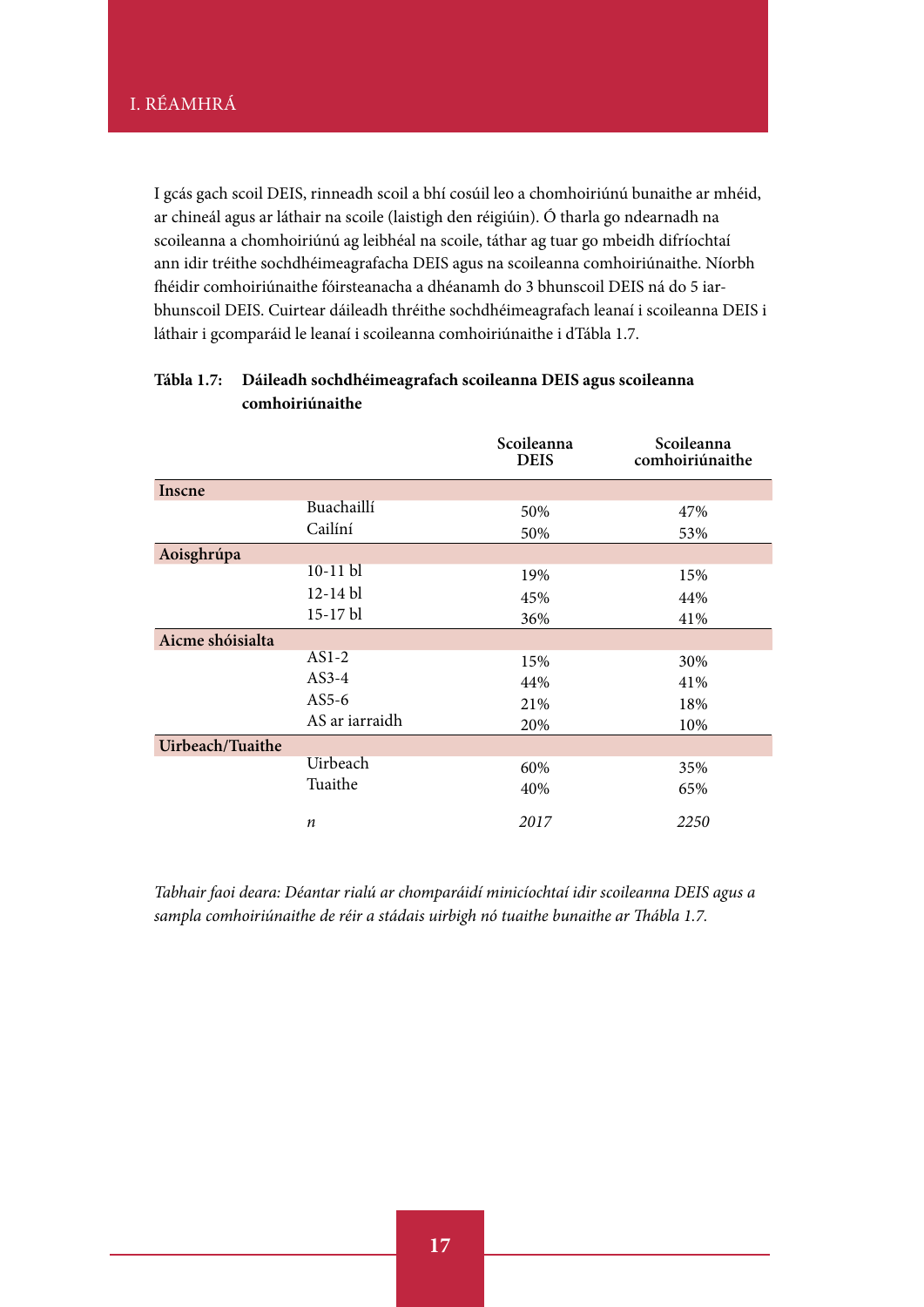# Éagothroime Sláinte i measc leanaí ag aois scoile in Éirinn

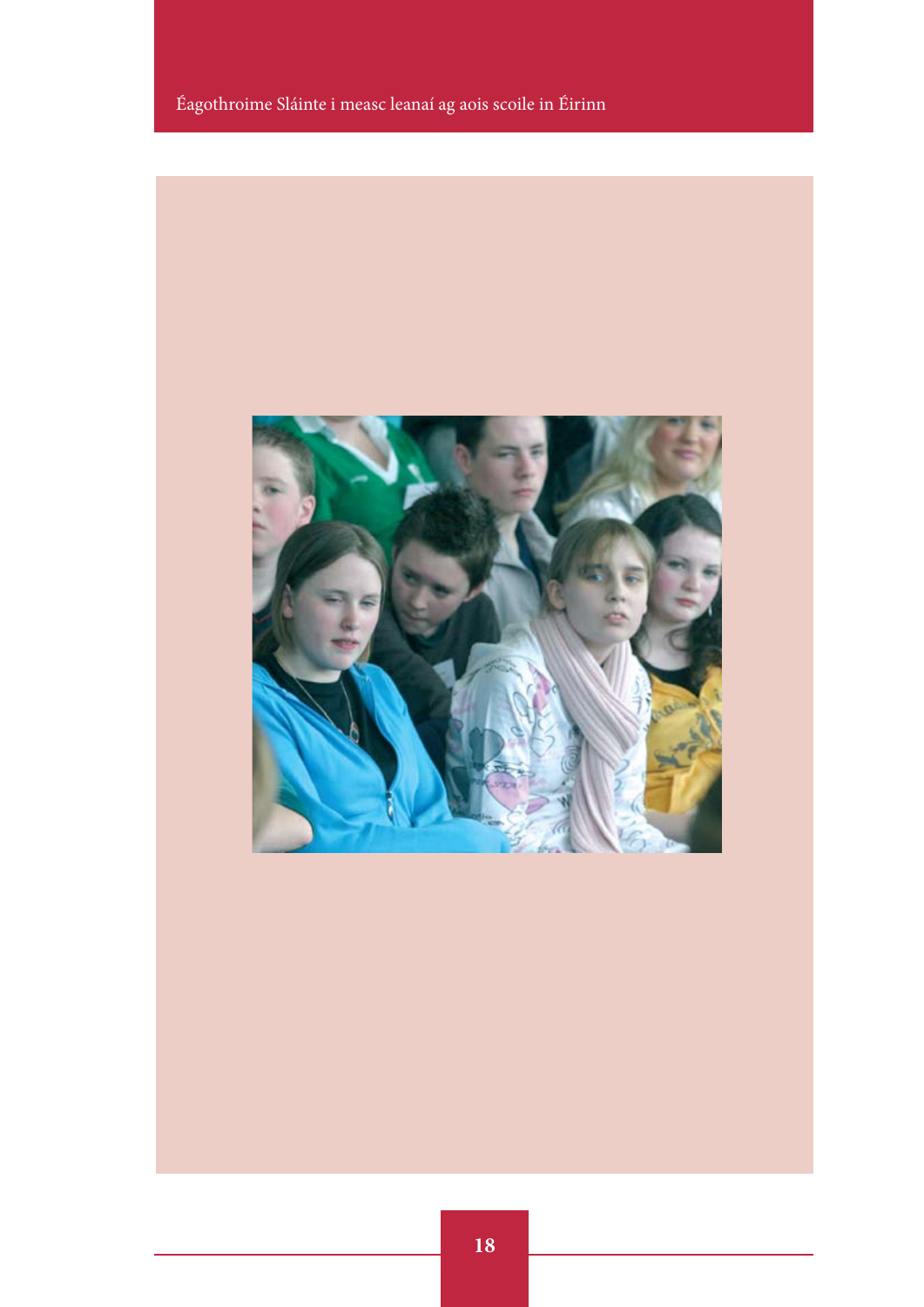# <span id="page-19-0"></span>**2. Sláinte Ghinearálta**

Maidir le folláine daltaí, iarradh orthu a sláinte a ghrádú, tuairisc a thabhairt faoina mothúcháin faoina saol ó thaobh sástachta agus sonais lena saol agus cuireadh ceist orthu an mbíodh tinneas cinn orthu riamh. Rinneadh catagóiriú ar dhaltaí mar dhaltaí sláintiúla má thuairiscigh siad 'togha na sláinte' agus mar dhaltaí sásta má thuairiscigh siad go raibh siad 'an-sásta'. Rinneadh rangú orthu sin a thuairiscigh go raibh siad ag 7 nó níos airde ar scála 0 go 10 mar dhaoine a bhí an-sona lena saol agus rinneadh rangú orthu sin a thuairiscigh go mbíonn tinneas cinn orthu go seachtainiúil nó níos minice ná sin mar dhaoine a mbíonn an airí sin go minic orthu. Cuirtear torthaí gach ceann de na grúpaí a phléitear sa tuarascáil seo i láthair astu féin.

# **2.1 An Lucht Siúil**

Thuairiscigh beagán le cois an tríú cuid de na daltaí ón Lucht Siúil go raibh a sláinte anmhaith, díreach mar a thuairiscigh an grúpa comhoiriúnaithe. Dúirt thart ar leath na ndaltaí (idir dhaltaí ón Lucht Siúil agus ón ngrúpa comhoiriúnaithe) go bhfuil siad ansásta lena saol i láthair na huaire. As na daltaí ón Lucht Siúil, thuairiscigh 71% go raibh siad an-sona leis an saol (7 nó níos airde ar an scála) i gcomparáid le 82% den ghrúpa comhoiriúnaithe (p<0.01). Na cailíní is mó is cúis leis an difear sin.





Tábhacht an difir idir an grúpa ón Lucht Siúil agus an grúpa comhoiriúnaithe: \*p<0.05; \*\*\*p<0.001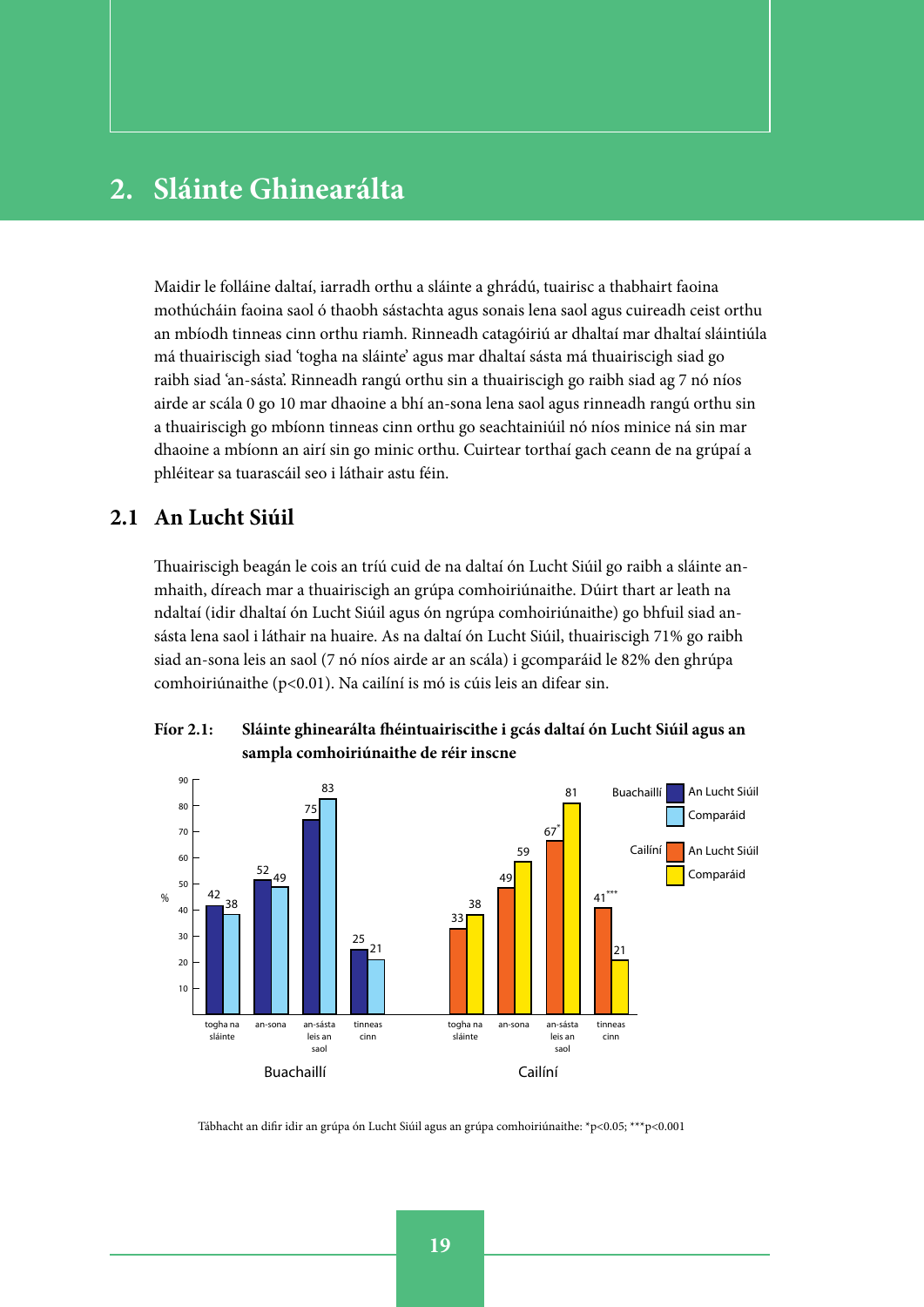<span id="page-20-0"></span>Is mó seans go dtuairisceodh daltaí den Lucht Siúil go mbíonn tinneas cinn orthu uair sa tseachtain ar a laghad (33%) i gcomparáid leis an ngrúpa comhoiriúnaithe (21%; p<0.01). Tá an difear seo níos suntasaí i measc na gcailíní.

# **2.2 Inimircigh**

Thuairiscigh díreach os cionn an tríú cuid de dhaltaí inimirceacha (35%) go mbíonn an sláinte thar barr acu (i gcomparáid le 34% den ghrúpa comhoiriúnaithe). Thuairiscigh i bhfad níos lú daltaí inimirceacha go raibh siad an-sásta lena saol faoi láthair (43%) i gcomparáid le 53% den ghrúpa comhoiriúnaithe (p<0.001). Thuairiscigh níos lú daltaí inimirceacha go raibh siad an-sona leis an saol i gcomparáid leis an ngrúpa comhoiriúnaithe (74% vs. 80%; p<0.05), go háirithe i measc buachaillí. Thuairiscigh níos mó daltaí inimirceacha go mbíonn tinneas cinn orthu go seachtainiúil (29%) i gcomparáid leis an ngrúpa comhoiriúnaithe (22%; p<0.01); na cailíní is mó is cúis leis na difear sin.





Tábhacht an difir idir an grúpa inimirceach agus an grúpa comhoiriúnaithe: \*p<0.05; \*\*\*p<0.001

Cé gur lú seans go dtuairisceodh na grúpaí daltaí inimirceacha go bhfuil siad an-sásta i gcomparáid lena ngrúpaí comhoiriúnaithe faoi seach, d'eascair patrúin inscne éagsúla. I measc daltaí inimirceacha ón RA, ba lú an seans go dtuairisceodh cailíní go raibh siad an-sásta, agus ba lú an líon buachaillí ó na daltaí inimirceacha nach as an RA iad a thuairiscigh go raibh siad an-sásta i gcomparáid lena ngrúpa comhoiriúnaithe.

Ba choitianta a tuairiscíodh go mbeadh tinneas cinn orthu i measc daltaí inimirce ón RA i gcomparáid lena ngrúpa comhoiriúnaithe; ní raibh seo amhlaidh i gcás inimirceach nach as an RA iad.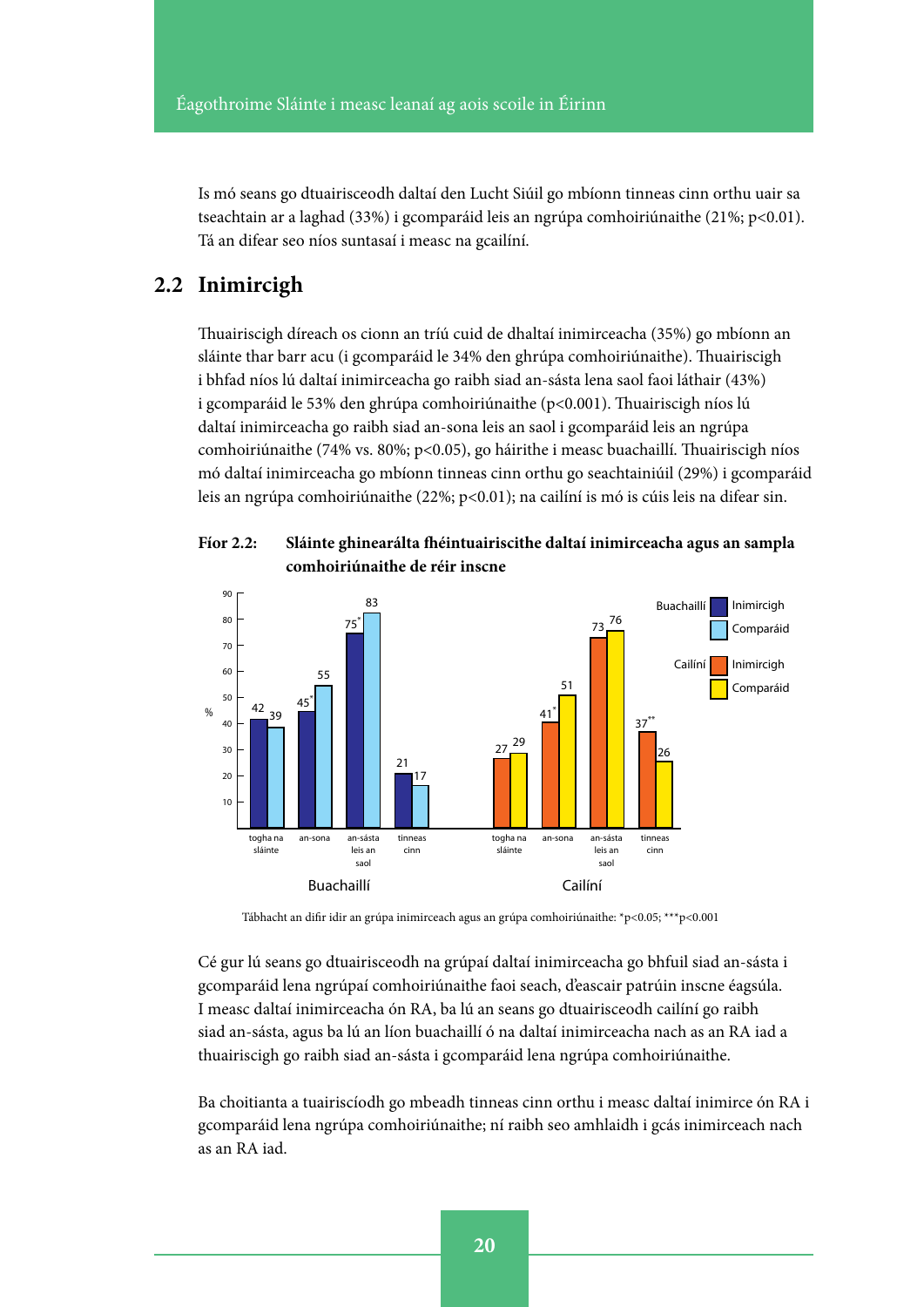| <b>GACH DUINE</b>                              | RA<br>$\%$ | Comparàid<br>$\%$ | Neamh-RA<br>$\%$ | Comparàid<br>$\%$ |
|------------------------------------------------|------------|-------------------|------------------|-------------------|
| Togha na sláinte                               | 29         | 34                | 40               | 34                |
| An-sona                                        | $42*$      | 52                | $44*$            | 53                |
| An-sásta leis an saol                          | $71**$     | 81                | 76               | 79                |
| Tinneas cinn uair sa<br>tseachtain ar a laghad | $30^{**}$  | 19                | 27               | 24                |
| <b>BUACHAILLÍ</b>                              |            |                   |                  |                   |
| Togha na sláinte                               | 40         | 38                | 44               | 39                |
| An-sona                                        | 46         | 52                | $45*$            | 58                |
| An-sásta leis an saol                          | 72         | 82                | 77               | 85                |
| Tinneas cinn uair sa<br>tseachtain ar a laghad | $24*$      | 13                | 19               | 21                |
| <b>CAILÍNÍ</b>                                 |            |                   |                  |                   |
| Togha na sláinte                               | 19         | 29                | 35               | 28                |
| An-sona                                        | $38**$     | 53                | 44               | 48                |
| An-sásta leis an saol                          | 70         | 80                | 76               | 73                |
| Tinneas cinn uair sa<br>tseachtain ar a laghad | $36*$      | 25                | 37               | 27                |

# **Tábla 2.1: Sláinte ghinearálta fhéintuairiscithe i gcás foghrúpaí daltaí inimirceacha agus na samplaí comhoiriúnaithe**

Tábhacht an difir idir an grúpa inimirceach agus an grúpa comhoiriúnaithe: \*p<0.05; \*\*p<0.01; \*\*\*p<0.001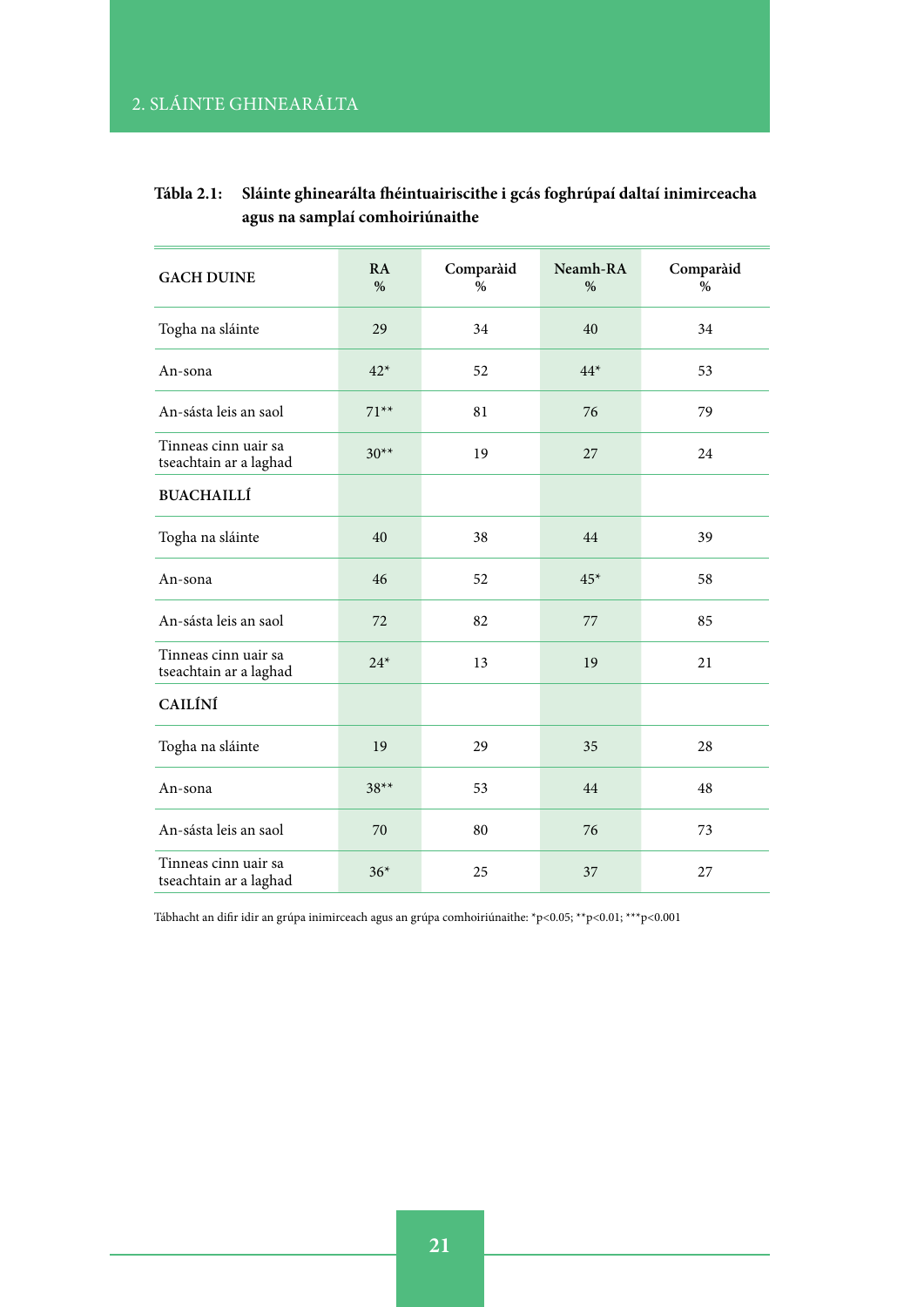# <span id="page-22-0"></span>**2.3 Míchumas agus Tinneas Ainsealach**

Ba lú i bhfad an seans go dtuairisceodh mic léinn a bhfuil míchumas/TA orthu go bhfuil a sláinte thar barr (26% vs 36% den ghrúpa comhoiriúnaithe; p<0.001). Ba lú an seans go dtuairisceodh buachaillí a bhfuil míchumas orthu go bhfuil siad an-sásta lena saol faoi láthair (46% vs. 55% den ghrúpa comhoiriúnaithe; p<0.001) ná go bhfuil siad an-sona leis an saol (74% vs. 83% den ghrúpa comhoiriúnaithe; p<0.001). Bhí claonadh níos mó ag buachaillí agus cailíní araon a raibh míchumas/TA orthu a thuairisciú go mbíodh tinneas cinn orthu go seachtainiúil (32% vs. 24% den ghrúpa comhoiriúnaithe; p<0.001).

#### **Fíor 2.3: Sláinte ghinearálta fhéintuairiscithe i gcás daltaí a bhfuil míchumas nó tinneas ainsealach orthu agus an sampla comhoiriúnaithe de réir inscne**



Tábhacht an difir idir an grúpa daltaí a bhfuil míchumas nó tinneas ainsealach orthu agus an grúpa comhoiriúnaithe: \*\*\*p<0.001

Aithníodh difríochtaí eile nuair a rinneadh comparáid idir na foghrúpaí daltaí a bhfuil míchumas/TA orthu. Tríd is tríd, ba lú dalta sna trí ghrúpa a raibh míchumas/TA orthu a thuairiscigh go raibh an tsláinte go maith acu go ginearálta i gcomparáid lena ngrúpaí comhoiriúnaithe faoi seach. Bhí seo amhlaidh go háirithe ina gcás siúd a thuairiscigh go gcuireann a míchumas/TA as dá gcuid gníomhaíochta, i gcás buachaillí agus cailíní araon.

Bhí tinneas cinn níos forleithne sna trí fhoghrúpa daltaí a bhfuil míchumas/TA orthu.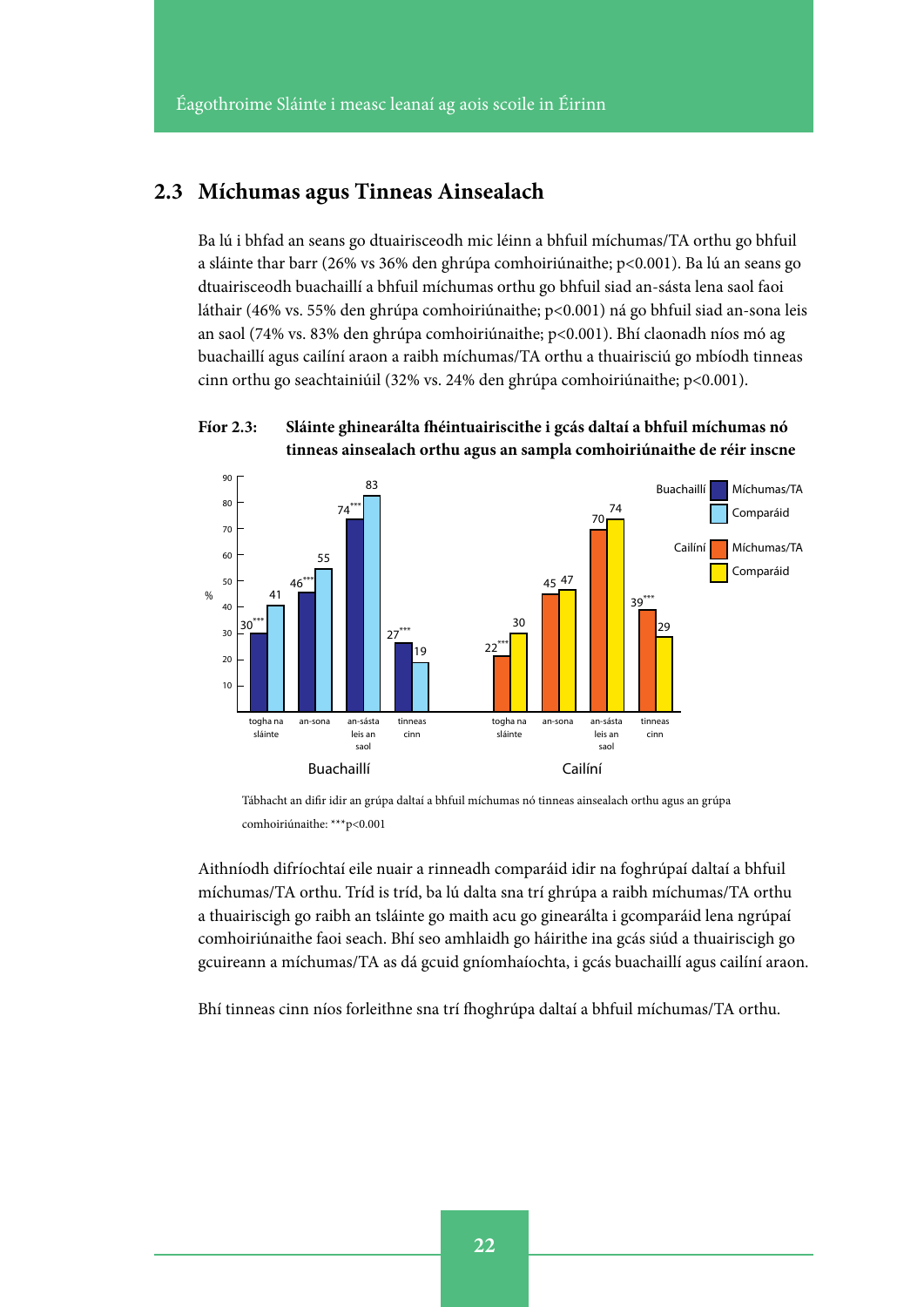| <b>GACH DUINE</b>                              | <b>Tinneas</b><br>$\%$ | Comparàid<br>$\frac{0}{0}$ | Cógas<br>$\%$ | Comparàid<br>$\%$ | Tionchar<br>aige ar<br>ghníomhaíocht<br>$\%$ | Comparàid<br>$\%$ |
|------------------------------------------------|------------------------|----------------------------|---------------|-------------------|----------------------------------------------|-------------------|
| Togha na sláinte                               | $29***$                | 38                         | $27***$       | 37                | $21***$                                      | 32                |
| An-sona                                        | 47                     | 51                         | 49            | 53                | $39***$                                      | 50                |
| An-sásta leis an saol                          | $74*$                  | 79                         | 77            | 78                | $62***$                                      | 78                |
| Tinneas cinn uair sa<br>tseachtain ar a laghad | 30                     | 26                         | $28**$        | 23                | $43***$                                      | 23                |
| <b>BUACHAILLÍ</b>                              |                        |                            |               |                   |                                              |                   |
| Togha na sláinte                               | $35*$                  | 44                         | $30***$       | 42                | $22***$                                      | 37                |
| An-sona                                        | $48*$                  | 55                         | 50            | 55                | $39***$                                      | 55                |
| An-sásta leis an saol                          | 77                     | 82                         | $77*$         | 83                | $66***$                                      | 83                |
| Tinneas cinn uair sa<br>tseachtain ar a laghad | 25                     | 21                         | 23            | 18                | $35***$                                      | 19                |
| <b>CAILÍNÍ</b>                                 |                        |                            |               |                   |                                              |                   |
| Togha na sláinte                               | $22**$                 | 31                         | $23**$        | 31                | 20                                           | 26                |
| An-sona                                        | 46                     | 46                         | 48            | 50                | 38                                           | 44                |
| An-sásta leis an saol                          | 71                     | 75                         | 77            | 73                | $57***$                                      | 73                |
| Tinneas cinn uair sa<br>tseachtain ar a laghad | 36                     | 31                         | $34*$         | 28                | $52***$                                      | 29                |

## **Tábla 2.2: Sláinte ghinearálta fhéintuairiscithe i gcás foghrúpaí daltaí a bhfuil míchumas nó tinneas ainsealach orthu agus na samplaí comhoiriúnaithe**

Tábhacht an difir idir an grúpa daltaí a bhfuil míchumas nó tinneas ainsealach orthu agus an grúpa comhoiriúnaithe: \*p<0.05; \*\*p<0.01; \*\*\*p<0.001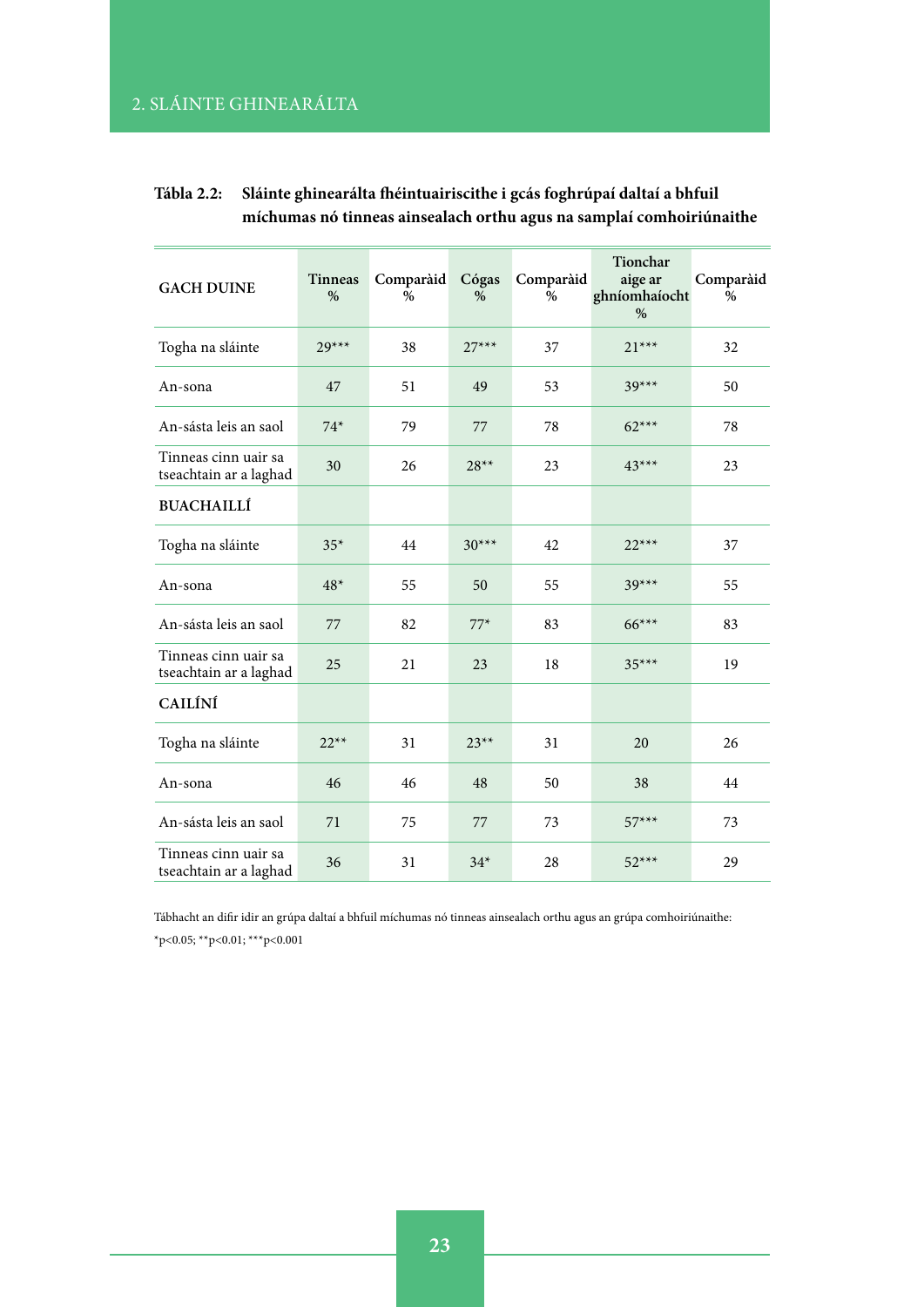# <span id="page-24-0"></span>**2.4 Scoileanna DEIS**

Thuairiscigh níos lú buachaillí i scoileanna DEIS go raibh a sláinte thar barr (33% vs. 41% de na grúpaí comhoiriúnaithe; p<0.001) agus thuairiscigh níos lú cailíní i scoileanna DEIS go raibh siad an-sásta lena saol faoi láthair (55% vs. 49% de na grúpaí comhoiriúnaithe; p<0.05).

#### **Fíor 2.4: Sláinte ghinearálta fhéintuairiscithe i gcás daltaí as scoileanna DEIS agus an sampla comhoiriúnaithe de réir inscne**



Tábhacht an difir idir scoileanna DEIS agus an grúpa comhoiriúnaithe: \*p<0.05; \*\*\*p<0.001

Bhí tinneas cinn níos forleithne i measc buachaillí agus cailíní i scoileanna DEIS, agus thuairiscigh 29% san iomlán go raibh tinneas cinn orthu go seachtainiúil (vs. 25% den ghrúpa comhoiriúnaithe; p<0.01).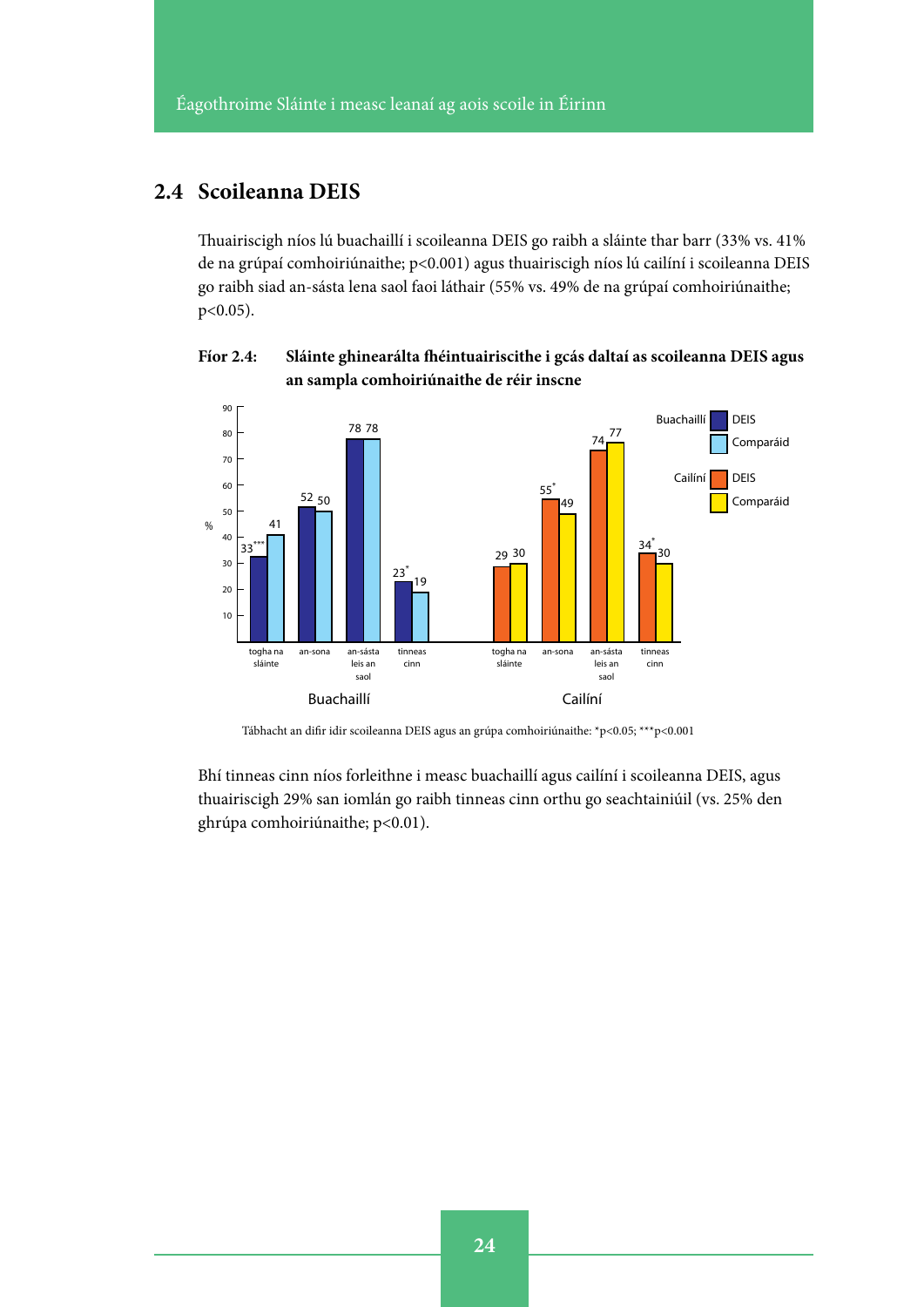# <span id="page-25-0"></span>**3. Rioscaí Iompraíochta**

Maidir le húsáid substainte, fiafraíodh de dhaltaí faoina mhinice a chaith siad tobac, ar ól siad alcól, a bhí siad ar meisce agus ar úsáid siad cannabas. Tugadh caiteoirí tobac agus daoine a d'ól alcól ar dhaoine a thuairiscigh go ndearna siad amhlaidh uair sa mhí, ar a mhéad, cé go dtagraíonn na sonraí thíos chomh maith dóibh siúd a thuairiscigh go raibh siad 'ar deargmheisce' am éigin agus dóibh siúd a thuairiscigh gur úsáid siad cannabas uair amháin, ar a laghad, le 12 mhí anuas.

## **3.1 An Lucht Siúil**

Tríd is tríd, bhí daltaí ón Lucht Siúil níos rannpháirtí in iompraíocht riosca ná mar a bhí an grúpa comhoiriúnaithe. Thuairiscigh an ceathrú cuid de dhaltaí an Lucht Siúil (25%) gur caiteoirí tobac iad (vs. 17% den ghrúpa comhoiriúnaithe; p<0.05); thuairiscigh 32% de dhaltaí an Lucht Siúil (idir bhuachaillí is chailíní) go raibh deoch mheisciúil acu le mí anuas (vs. 18% den ghrúpa comhoiriúnaithe; p<0.001); thuairiscigh 40% de dhaltaí an Lucht Siúil go raibh siad "ar meisce amach is amach" (vs. 26% den ghrúpa comhoiriúnaithe; p<0.01); agus d'úsáid 21% de dhaltaí an Lucht Siúil cannabas le 12 mhí anuas (vs. 12% den ghrúpa comhoiriúnaithe; p<0.01).

#### **Fíor 3.1: Iompraíocht riosca fhéintuairiscithe i gcás daltaí ón Lucht Siúil agus an sampla comhoiriúnaithe de réir inscne**



Tábhacht an difir idir an grúpa ón Lucht Siúil agus an grúpa comhoiriúnaithe: \*p<0.05; \*\*p<0.01 Ciallaíonn L30L le 30 lá anuas; ciallaíonn L12M le 12 mhí anuas.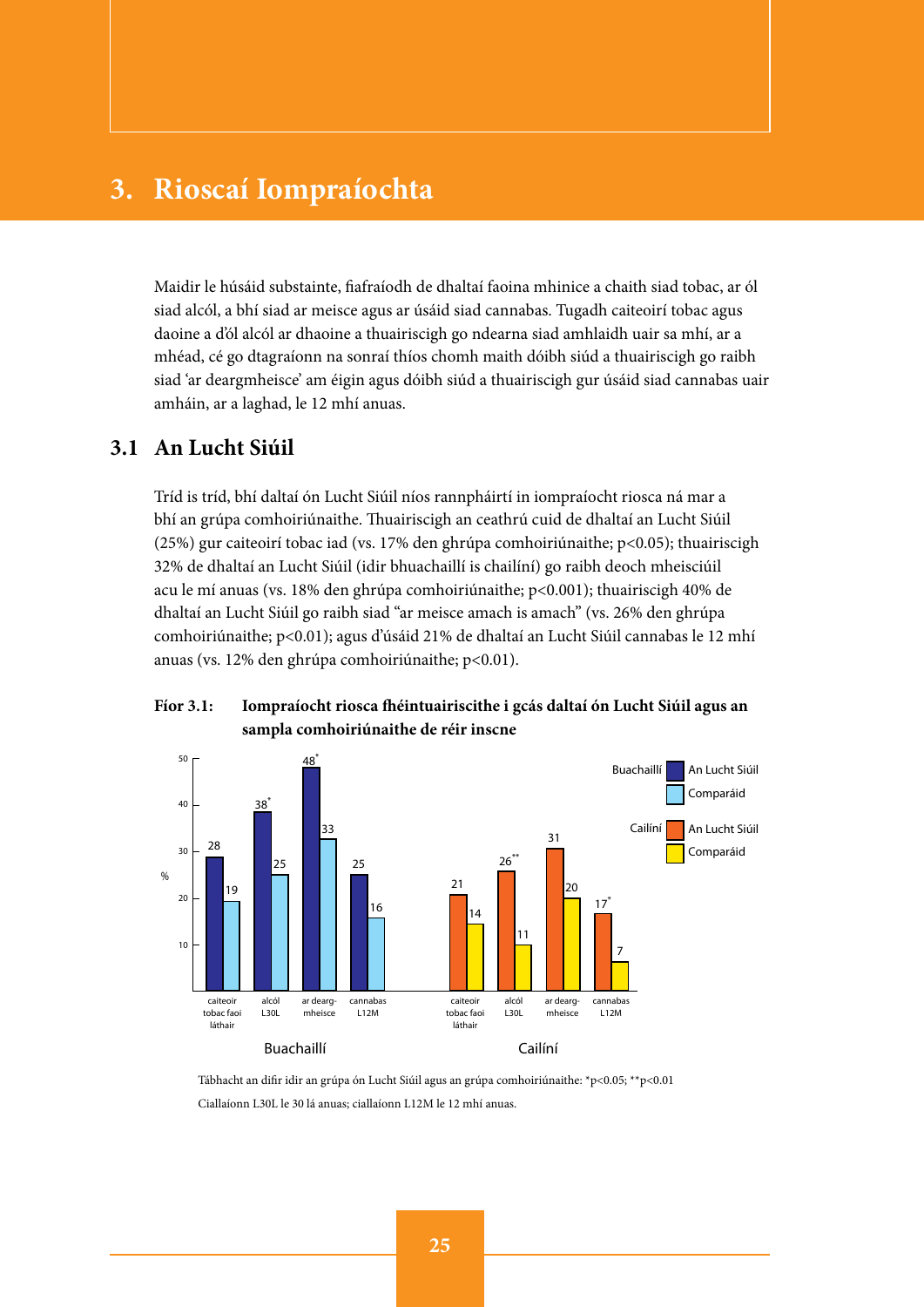# <span id="page-26-0"></span>**3.2 Inimircigh**

Tríd is tríd, thuairiscigh daltaí inimirceacha leibhéal iompraíochta riosca den chineál céanna agus a bhí ag a ngrúpa comhoiriúnaithe. An t-aon eisceacht a bhí ann gur lú seans a bhí ann go dtuairisceodh buachaillí inimirceacha go raibh siad "ar meisce amach is amach" i gcomparáid leis na buachaillí sa ghrúpa comhoiriúnaithe (28% vs. 36%; p<0.05).

**Fíor 3.2: Iompraíocht riosca fhéintuairiscithe i gcás daltaí inimirceacha agus an sampla comhoiriúnaithe de réir inscne**



Tábhacht an difir idir an grúpa inimirceach agus an grúpa comhoiriúnaithe: \*p<0.05 Ciallaíonn L30L le 30 lá anuas; ciallaíonn L12M le 12 mhí anuas.

Tugtar difríochtaí faoi deara nuair a dhéantar comparáid leis na foghrúpaí inimirceacha, go háirithe le buachaillí as taobh amuigh den RA. Thuairiscigh níos lú buachaillí inimirceacha nach as an RA iad go raibh deoch mheisciúil acu le mí anuas (17% i gcomparáid le 28% den ghrúpa comhoiriúnaithe; p<0.05); go raibh siad "ar meisce amach is amach" (23% i gcomparáid le 40% den ghrúpa comhoiriúnaithe; p<0.01); nó gur úsáid siad cannabas le 12 mhí anuas (9% i gcomparáid le 19% den ghrúpa comhoiriúnaithe; p<0.05).

#### **An Nigéir**

Tá 28 leanbh as an Nigéir sa staidéar, agus tá siad níos óige ná an sampla ginearála, a bhformhór bailithe timpeall cheantar Bhaile Átha Cliath, agus a bhformhór ag freastal ar scoileanna a bhfuil stádas DEIS acu. Labhraíonn na leanaí ar fad as an Nigéir Béarla sa bhaile agus tá thart ar dhá thrian de na tuismitheoirí i bpost ar a bhfuil íocaíocht le fáil. Is lú seans go dtuairisceodh na leanaí seo go bhfuil siad sásta lena saol nó go bhfuil siad an-sona leis an saol ná leanaí Éireannacha comhoiriúnaithe. Níor thuairiscigh duine ar bith acu gur chaith siad tobac, gur ól siad alcól ná gur úsáid siad cannabas, agus cé go n-itheann siad níos mó torthaí, itheann siad níos lú glasraí. Tá gníomhaíocht fhisiciúil níos coitianta, agus breathnú ar an teilifís, ach ní bhíonn oiread plé acu le bulaíocht agus le troid agus a bhíonn ag leanaí Éireannacha. Cé gur mó seans go dtuairisceoidís gur maith leo an scoil, is lú seans go ndéarfaidís go bhfuil sé éasca labhairt lena máthair agus lena n-athair.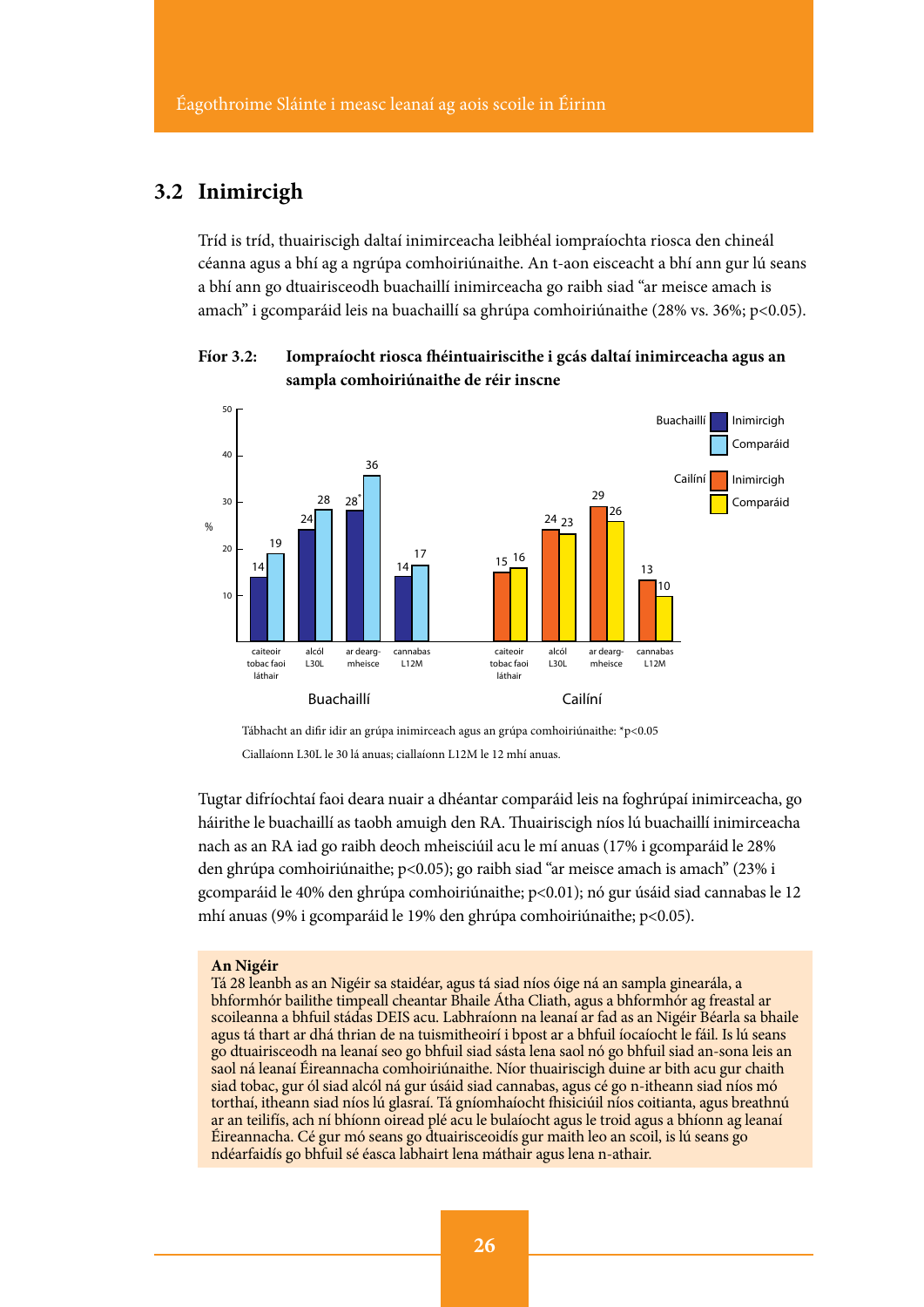| <b>GACH DUINE</b>            | RA<br>$\%$ | Comparàid<br>% | Neamh-RA<br>$\%$ | Comparàid<br>$\%$ |
|------------------------------|------------|----------------|------------------|-------------------|
| Caiteoirí tobac faoi láthair | 19         | 19             | $11*$            | 16                |
| Deoch alcólach le mí anuas   | 31         | 25             | $17*$            | 25                |
| Ar deargmheisce              | 35         | 30             | $22**$           | 35                |
| Cannabas le 12 mhí anuas     | 18         | 13             | $9*$             | 15                |
| <b>BUACHAILLÍ</b>            |            |                |                  |                   |
| Caiteoirí tobac faoi láthair | 17         | 19             | 11               | 19                |
| Deoch alcólach le mí anuas   | 31         | 28             | $17*$            | 28                |
| Ar deargmheisce              | 34         | 32             | $23**$           | 40                |
| Cannabas le 12 mhí anuas     | 20         | 16             | $9*$             | 19                |
| <b>CAILÍNÍ</b>               |            |                |                  |                   |
| Caiteoirí tobac faoi láthair | 20         | 19             | 10               | 13                |
| Deoch alcólach le mí anuas   | 30         | 23             | 18               | 22                |
| Ar deargmheisce              | 36         | 27             | 21               | 25                |
| Cannabas le 12 mhí anuas     | 17         | 11             | $\,8\,$          | 10                |

# **Tábla 3.1: Iompraíocht riosca fhéintuairiscithe i gcás foghrúpaí daltaí inimirceacha agus na samplaí comhoiriúnaithe**

Tábhacht an difir idir an grúpa inimirceach agus an grúpa comhoiriúnaithe: \*p<0.05; \*\*p<0.01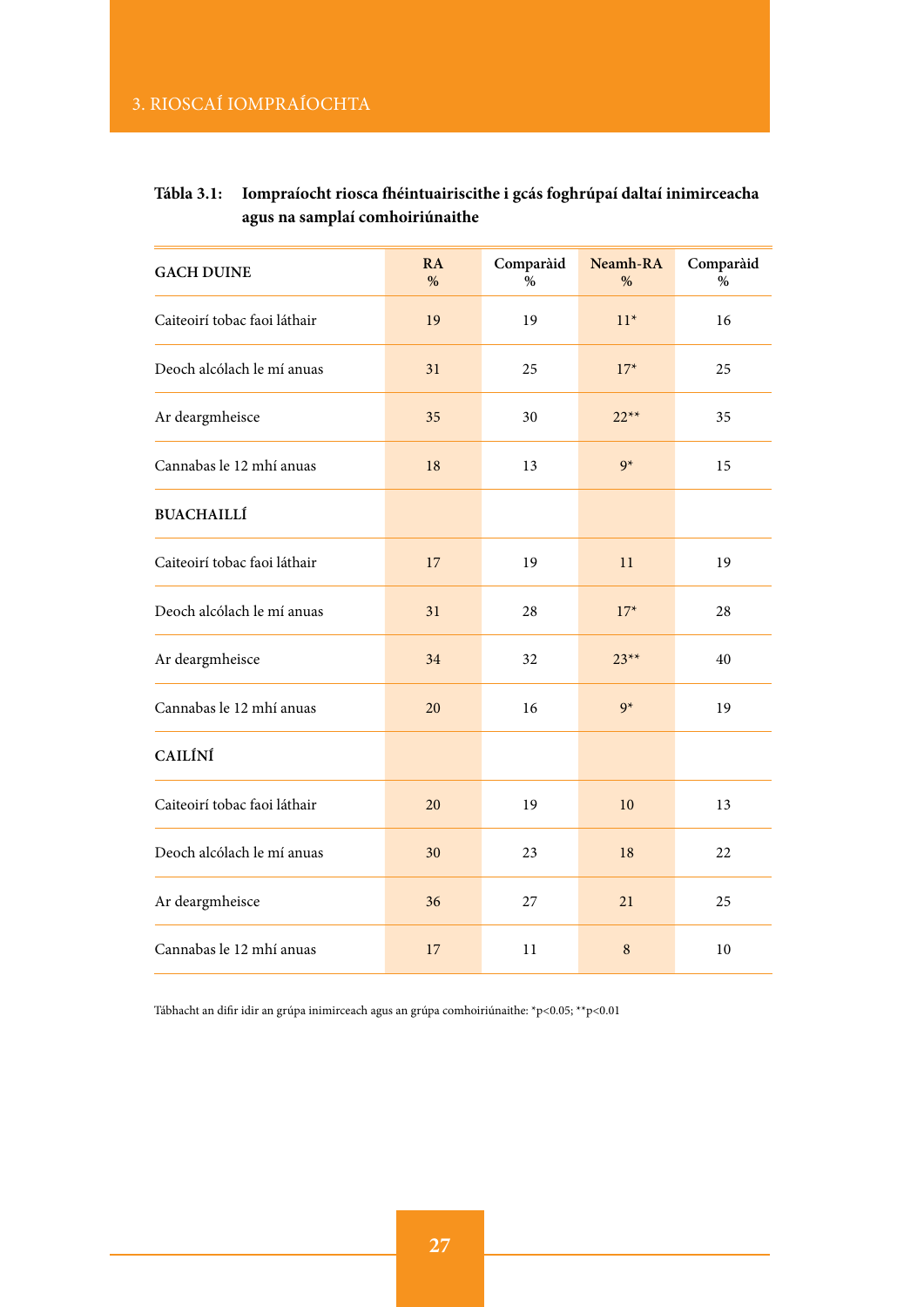# <span id="page-28-0"></span>**3.3 Míchumas agus Tinneas Ainsealach**

Ní bhfuarthas aon difríochtaí in iompraíocht riosca nuair a rinneadh comparáid idir daltaí a bhfuil míchumas/TA orthu agus a ngrúpaí comhoiriúnaithe.

#### **Fíor 3.3: Iompraíocht riosca fhéintuairiscithe i gcás daltaí a bhfuil míchumas nó tinneas ainsealach orthu agus an sampla comhoiriúnaithe de réir inscne**

![](_page_28_Figure_4.jpeg)

Ciallaíonn L30L le 30 lá anuas; ciallaíonn L12M le 12 mhí anuas.

Mar an gcéanna, aithníodh fíorbheagán difríochtaí nuair a rinneadh comparáid idir na foghrúpaí daltaí a bhfuil míchumas/TA orthu. Bhí aon eisceacht amháin ann i measc cailíní inar thuairiscigh 22% díobh sin a raibh míchumas/TA orthu gur caiteoirí tobac iad faoi láthair, i gcomparáid le 14% den ghrúpa comhoiriúnaithe cailíní (p<0.05).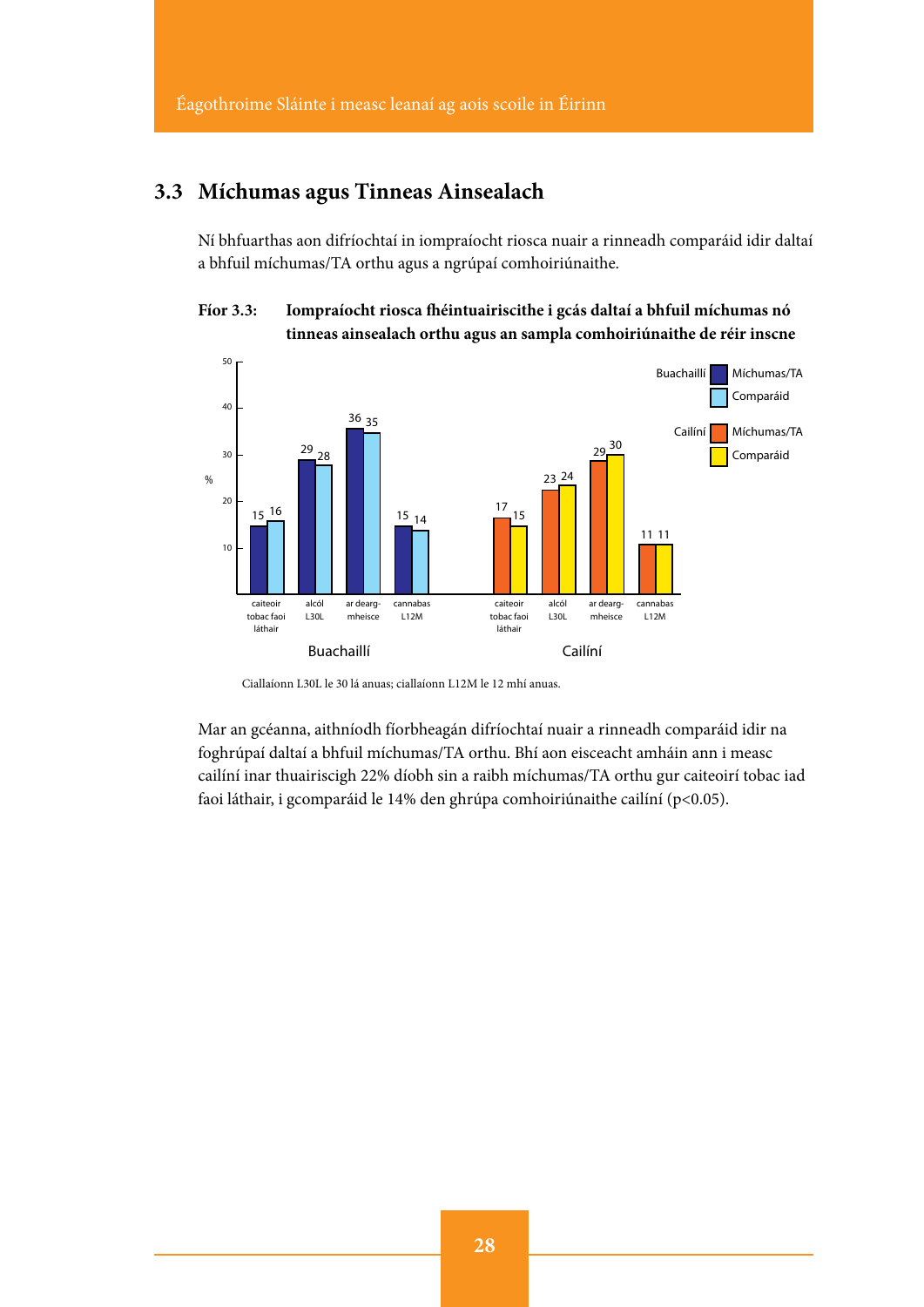| Tábla 3.2: Iompraíocht riosca fhéintuairiscithe i gcás foghrúpaí daltaí a bhfuil |
|----------------------------------------------------------------------------------|
| míchumas nó tinneas ainsealach orthu agus a samplaí comhoiriúnaithe de           |
| réir inscne                                                                      |

| <b>GACH DUINE</b>             | %       | Tinneas Comparàid Cógas Comparàid<br>$\frac{9}{6}$ | $\overline{\frac{9}{6}}$ | $\overline{\mathbf{0}}_0$ | Tionchar aige ar Comparàid<br>ghníomhaíocht<br>$\frac{9}{0}$ | $\overline{\mathbf{9}}_0$ |
|-------------------------------|---------|----------------------------------------------------|--------------------------|---------------------------|--------------------------------------------------------------|---------------------------|
| Caiteoirí tobac faoi láthair  | 13      | 15                                                 | 14                       | 16                        | $23**$                                                       | 16                        |
| Deoch alcólach le mí<br>anuas | 24      | 26                                                 | 25                       | 25                        | 32                                                           | 28                        |
| Ar deargmheisce               | 33      | 34                                                 | 30                       | 32                        | 38                                                           | 34                        |
| Cannabas le 12 mhí anuas      | 13      | 11                                                 | 11                       | 12                        | 17                                                           | 16                        |
| <b>BUACHAILLÍ</b>             |         |                                                    |                          |                           |                                                              |                           |
| Caiteoirí tobac faoi láthair  | 13      | 16                                                 | 12                       | 15                        | 23                                                           | 17                        |
| Deoch alcólach le mí<br>anuas | 27      | 30                                                 | 28                       | 26                        | 34                                                           | 28                        |
| Ar deargmheisce               | 39      | 38                                                 | 31                       | 34                        | 42                                                           | 35                        |
| Cannabas le 12 mhí anuas      | 17      | 14                                                 | 12                       | 13                        | 19                                                           | 19                        |
| <b>CAILÍNÍ</b>                |         |                                                    |                          |                           |                                                              |                           |
| Caiteoirí tobac faoi láthair  | 13      | 14                                                 | 16                       | 16                        | $22*$                                                        | 14                        |
| Deoch alcólach le mí<br>anuas | 21      | 21                                                 | 22                       | 23                        | 30                                                           | 28                        |
| Ar deargmheisce               | 27      | 29                                                 | 29                       | 30                        | 33                                                           | 32                        |
| Cannabas le 12 mhí anuas      | $\bf 8$ | 9                                                  | 10                       | 10                        | 15                                                           | 13                        |

Tábhacht an difir idir an grúpa daltaí a bhfuil míchumas nó tinneas ainsealach orthu agus an grúpa comhoiriúnaithe: \*p<0.05; \*\*p<0.01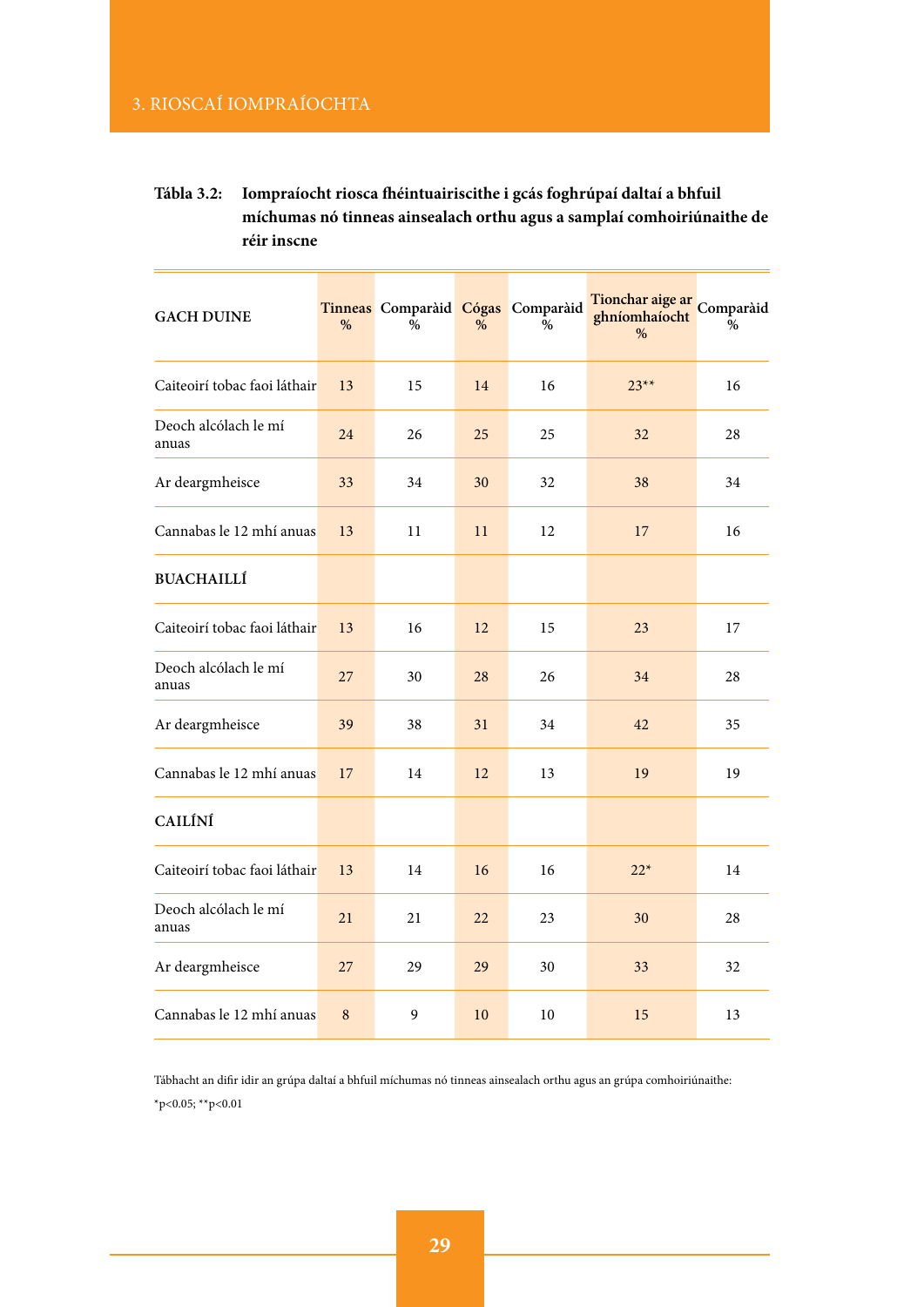## <span id="page-30-0"></span>**3.4 Scoileanna DEIS**

Thuairiscigh níos mó buachaillí i scoileanna DEIS gur caiteoirí tobac iad faoi láthair (17% vs. 10% den ghrúpa comhoiriúnaithe; p<0.001) agus go raibh siad "ar meisce amach is amach" (40% vs. 35% den ghrúpa comhoiriúnaithe; p<0.05). Níor fionnadh go raibh aon difear eile ann idir daltaí a d'fhreastail ar scoileanna DEIS agus daltaí na scoileanna comhoiriúnaithe.

#### **Fíor 3.4: Iompraíocht riosca fhéintuairiscithe i gcás daltaí as scoileanna DEIS agus an sampla comhoiriúnaithe de réir inscne**

![](_page_30_Figure_4.jpeg)

Tábhacht an difir idir scoileanna DEIS agus an grúpa comhoiriúnaithe: \*p<0.05; \*\*\*p<0.001 Ciallaíonn L30L le 30 lá anuas; ciallaíonn L12M le 12 mhí anuas.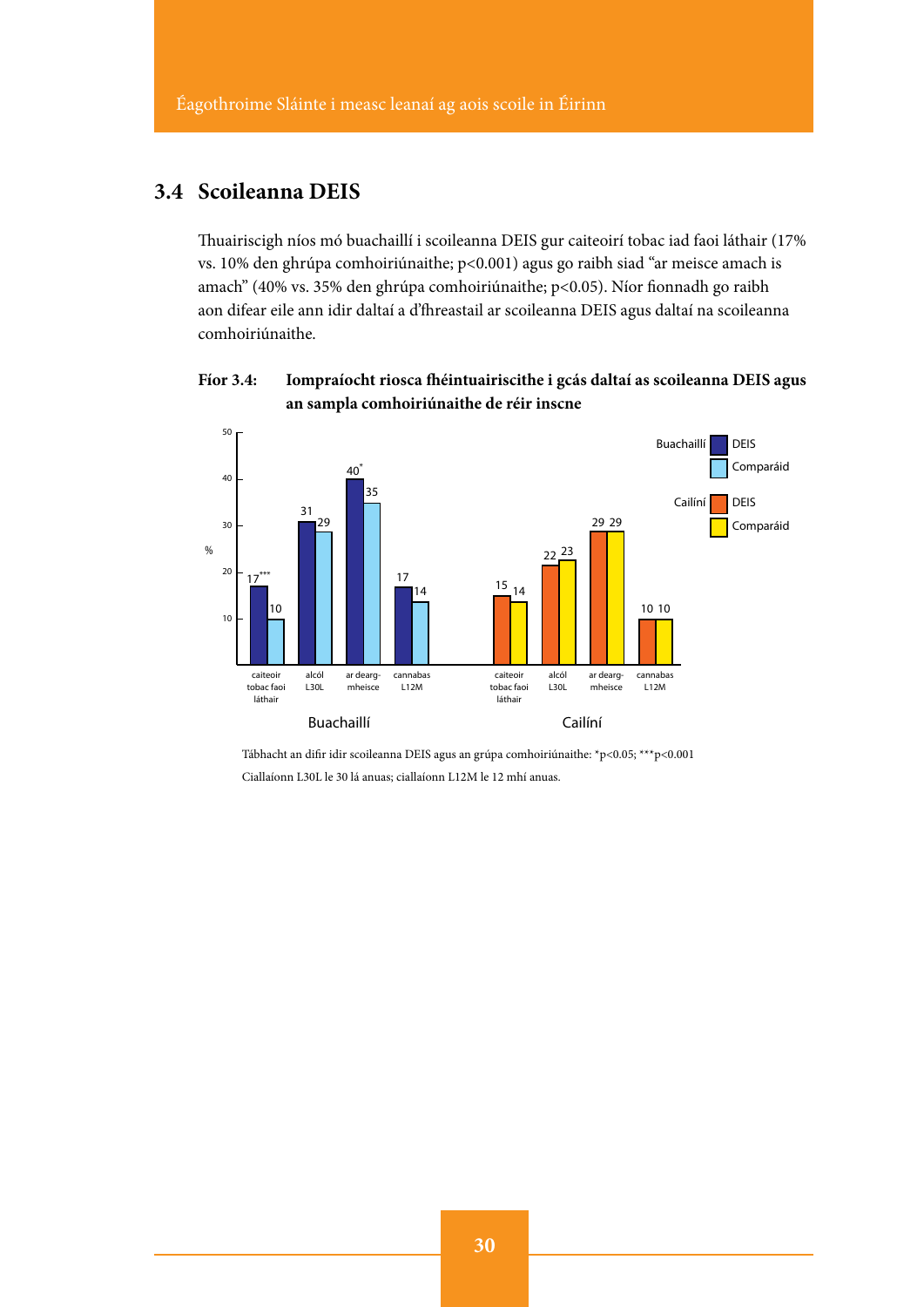# <span id="page-31-0"></span>**4. Bia agus iompraíocht cothaithe**

Iarradh ar mhic léinn a mhinice a itheann siad torthaí, glasraí, milseáin agus a ólann siad deochanna boga a thuairisciú. Tuairiscithe thíos tá céatadáin na ndaoine a thuairiscigh gur ith siad torthaí nó glasraí níos mó ná uair amháin sa lá, agus gur ith siad milseáin agus gur ól siad deochanna boga uair amháin sa lá ar a laghad. Maidir le hiompraíocht bia thuairiscigh mic léinn cé acu an mbíonn bricfeasta acu i rith na seachtaine, an dtéann siad ar scoil nó a luí agus ocras orthu riamh de bhrí nach bhfuil go leor bia sa teach, rud ar a dtugtar bochtaineacht bia, agus an raibh siad ar aiste nó ag déanamh rud éigin eile le meáchan a chailleadh. Tagraíonn na sonraí thíos dóibh siúd a thuairiscigh nach mbíonn bricfeasta acu riamh i rith na seachtaine, go raibh taithí acu ar bhochtaineacht bia, agus atá ar aiste faoi láthair.

# **4.1 An Lucht Siúil**

Tuairiscíonn thart ar an gcúigiú cuid de dhaltaí an Lucht Siúil go n-itheann siad torthaí (22%) agus glasraí (18%) níos mó ná uair amháin sa lá, agus tá na figiúirí sin cosúil le figiúirí an ghrúpa chomhoiriúnaithe. Thuairiscigh díreach os cionn an tríú cuid de dhaltaí an Lucht Siúil (34%) go n-ólann siad deochanna boga uair amháin sa lá nó níos mó ná sin (vs. 26% den ghrúpa comhoiriúnaithe; p<0.05) agus thuairiscigh 42% de bhuachaillí an Lucht Siúil go n-itheann siad milseáin uair amháin sa lá nó níos mó ná sin (vs. 29% den ghrúpa comhoiriúnaithe; p<0.05).

![](_page_31_Figure_4.jpeg)

**Fíor 4.1: Nósanna cothaithe féintuairiscithe i gcás daltaí ón Lucht Siúil agus an sampla comhoiriúnaithe de réir inscne**

Tábhacht an difir idir an grúpa ón Lucht Siúil agus an grúpa comhoiriúnaithe: \*p<0.05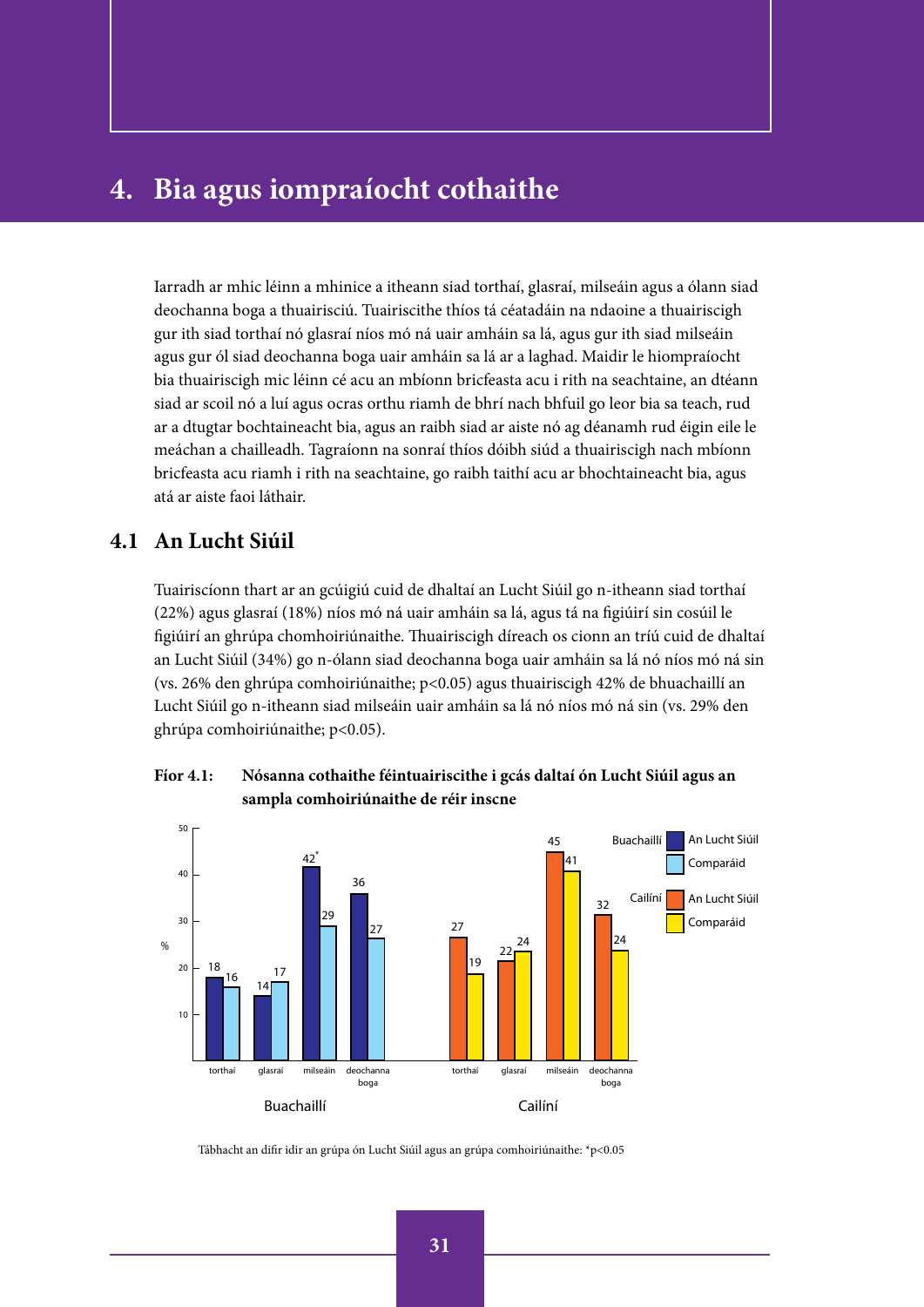<span id="page-32-0"></span>Ba mhó an seans go dtuairisceodh cailíní ón Lucht Siúil nach mbíonn bricfeasta acu i rith na seachtaine (27% vs. 14% den ghrúpa comhoiriúnaithe; p<0.05) agus go bhfuil siad ar aiste (19% vs. 9% den ghrúpa comhoiriúnaithe; p<0.05). Chomh maith leis sin, thuairiscigh níos mó daltaí ón Lucht Siúil go raibh bochtaineacht bia orthu i gcomparáid leis an ngrúpa comhoiriúnaithe (28% vs. 19%; p<0.05).

![](_page_32_Figure_2.jpeg)

![](_page_32_Figure_3.jpeg)

Tábhacht an difir idir an grúpa ón Lucht Siúil agus an grúpa comhoiriúnaithe: \*p<0.05

# **4.2 Inimircigh**

B'ionann na nósanna cothaithe a tuairiscíodh ag daltaí inimirceacha agus ag a ngrúpa comhoiriúnaithe. Thuairiscigh díreach os cionn an ceathrú cuid de dhaltaí inimirceacha (26%) go n-itheann siad torthaí níos mó ná uair amháin sa lá agus thuairiscigh 18% díobh go n-itheann siad glasraí níos mó ná uair amháin sa lá. Thuairiscigh níos mó ná an tríú cuid de dhaltaí inimirceacha agus de dhaltaí ón ghrúpa comhoiriúnaithe gur ith siad milseáin uair amháin sa lá nó níos mó ná sin agus thuairiscigh níos lú ná an ceathrú cuid den dá ghrúpa gur ól siad deoch bog uair amháin sa lá nó níos mó ná sin.

#### **An Pholainn**

Tá 24 leanbh as an bPolainn sa staidéar, iad ar fad beagnach in iar-bhunscoileanna DEIS. Tá siad bailithe i gceantair uirbeacha agus labhraíonn siad Polainnis sa bhaile agus tá na tuismitheoirí ar fad, beagnach, ag obair. Ó thaobh iompraíochta sláinte de, is mó seans go dtuairisceoidís go n-itheann siad torthaí agus glasraí ná na grúpaí comhoiriúnaithe Éireannacha, ach is lú seans go dtuairisceoidís gníomhaíocht fhisiciúil. Is mó seans go mbeadh deacrachtaí ag na leanaí seo as an bPolainn ar scoil, is mó seans go mbeidís i dtroid agus tuairiscíonn níos lú díobh go gcaitheann siad am i ndiaidh na scoile le cairde nó go bhfuil a gcomhdhaltaí cineálta agus cabhrach, go nglacann siad leo nó gur maith leo a bheith ina gcuideachta, cé gur túisce a thuairisceoidís caidreamh maith a bheith acu lena n-aithreacha ná leanaí Éireannacha.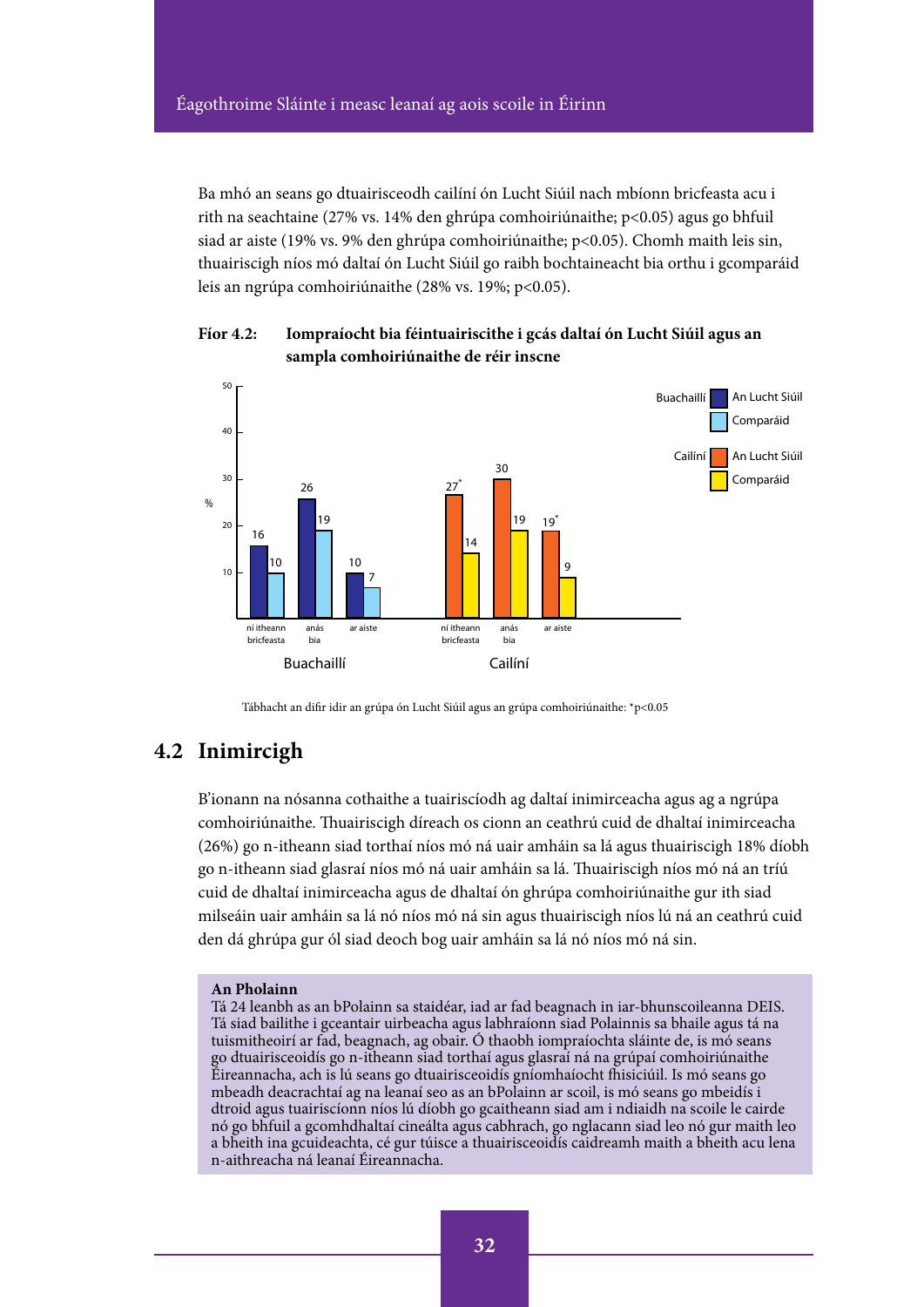![](_page_33_Figure_1.jpeg)

**Fíor 4.3: Nósanna cothaithe féintuairiscithe i gcás daltaí inimirceacha agus an sampla comhoiriúnaithe de réir inscne**

Tábhacht an difir idir an grúpa inimirceach agus an grúpa comhoiriúnaithe: \*p<0.05

Thuairiscigh níos mó cailíní inimirceacha nach mbíonn bricfeasta acu i rith na seachtaine (23% vs. 14%; p<0.01) agus go raibh siad ar aiste (21% vs. 12%; p<0.01) i gcomparáid leis an ngrúpa comhoiriúnaithe.

#### **Fíor 4.4: Iompraíocht bia féintuairiscithe i gcás daltaí inimirceacha agus an sampla comhoiriúnaithe de réir inscne**

![](_page_33_Figure_6.jpeg)

Tábhacht an difir idir an grúpa inimirceach agus an grúpa comhoiriúnaithe: \*p<0.05; \*\*p<0.01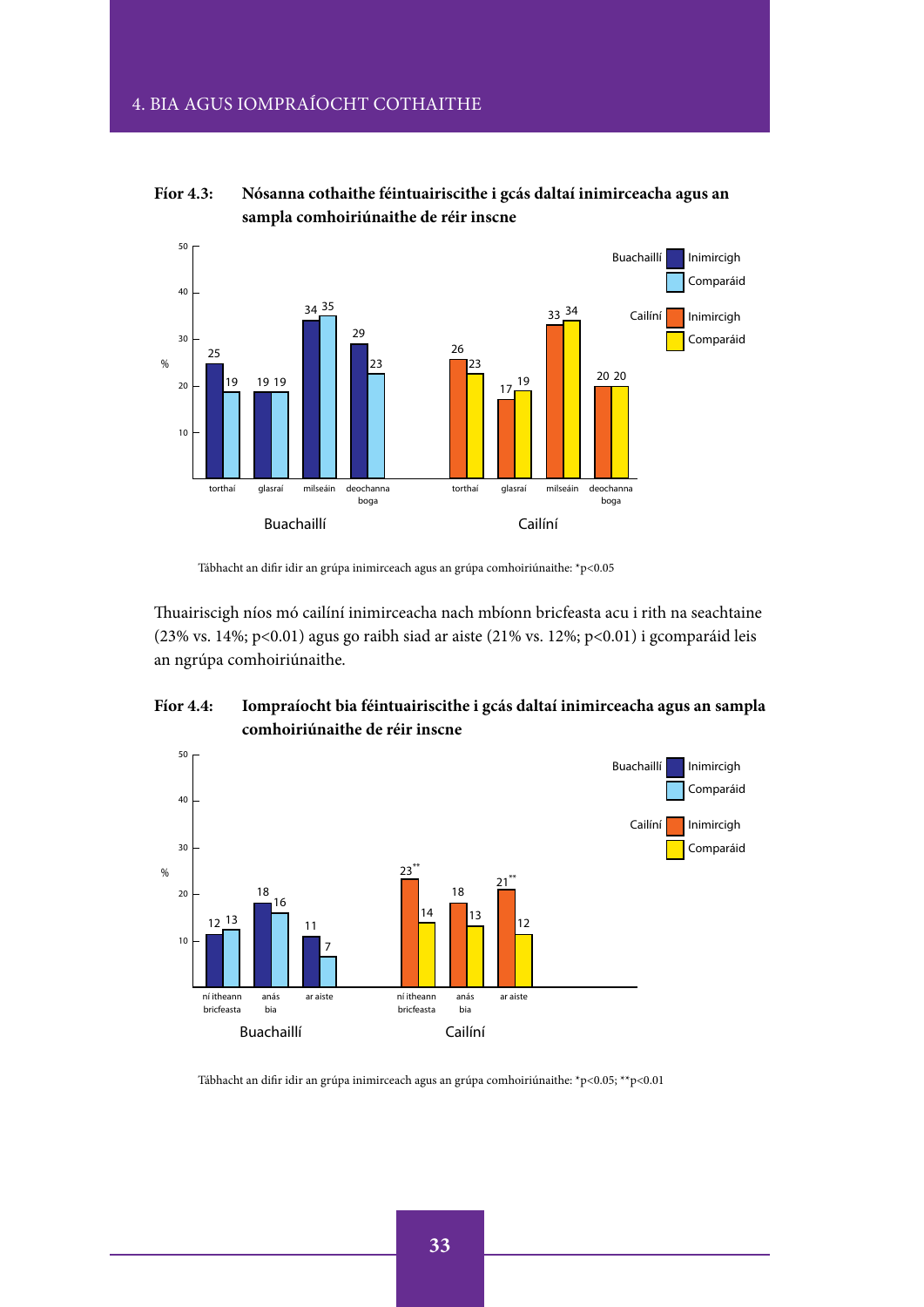Nuair a dhéantar comparáid leis na foghrúpaí inimirceacha is léir go bhfuil difríochtaí eile ann. Thuairiscigh níos mó daltaí inimirceacha nach as an RA iad go n-itheann siad torthaí níos mó ná uair amháin sa lá (33% vs. 22% den ghrúpa comhoiriúnaithe; p<0.01) agus bhí an difríocht seo suntasach go háirithe i measc cailíní. I gcomparáid leis sin, thuairiscigh níos lú cailíní inimirceacha as an RA gur ith siad glasraí níos mó ná uair amháin sa lá.

| <b>GACH DUINE</b>                     | RA<br>$\%$ | Comparàid<br>$\%$ | Neamh-RA<br>$\%$ | Comparàid<br>$\%$ |
|---------------------------------------|------------|-------------------|------------------|-------------------|
| Torthaí níos mó ná uair sa lá         | 18         | 20                | $33**$           | 22                |
| Glasraí níos mó ná uair sa lá         | 17         | 20                | 20               | 18                |
| Milseáin uair sa lá ar a laghad       | 38         | 37                | 30               | 32                |
| Deochanna boga uair sa lá ar a laghad | 24         | 21                | 25               | 22                |
| <b>BUACHAILLÍ</b>                     |            |                   |                  |                   |
| Torthaí níos mó ná uair sa lá         | 20         | 17                | 29               | 21                |
| Glasraí níos mó ná uair sa lá         | 22         | 19                | 17               | 20                |
| Milseáin uair sa lá ar a laghad       | 38         | 36                | 30               | 35                |
| Deochanna boga uair sa lá ar a laghad | 28         | 22                | 29               | 24                |
| <b>CAILÍNÍ</b>                        |            |                   |                  |                   |
| Torthaí níos mó ná uair sa lá         | 16         | 23                | $37**$           | 22                |
| Glasraí níos mó ná uair sa lá         | $12*$      | 21                | 23               | 17                |
| Milseáin uair sa lá ar a laghad       | 37         | 37                | 30               | 30                |
| Deochanna boga uair sa lá ar a laghad | 20         | 20                | 20               | 21                |

#### **Tábla 4.1: Nósanna cothaithe féintuairiscithe i gcás foghrúpaí daltaí inimirceacha agus na samplaí comhoiriúnaithe**

Tábhacht an difir idir an grúpa inimirceach agus an grúpa comhoiriúnaithe: \*p<0.05; \*\*p<0.01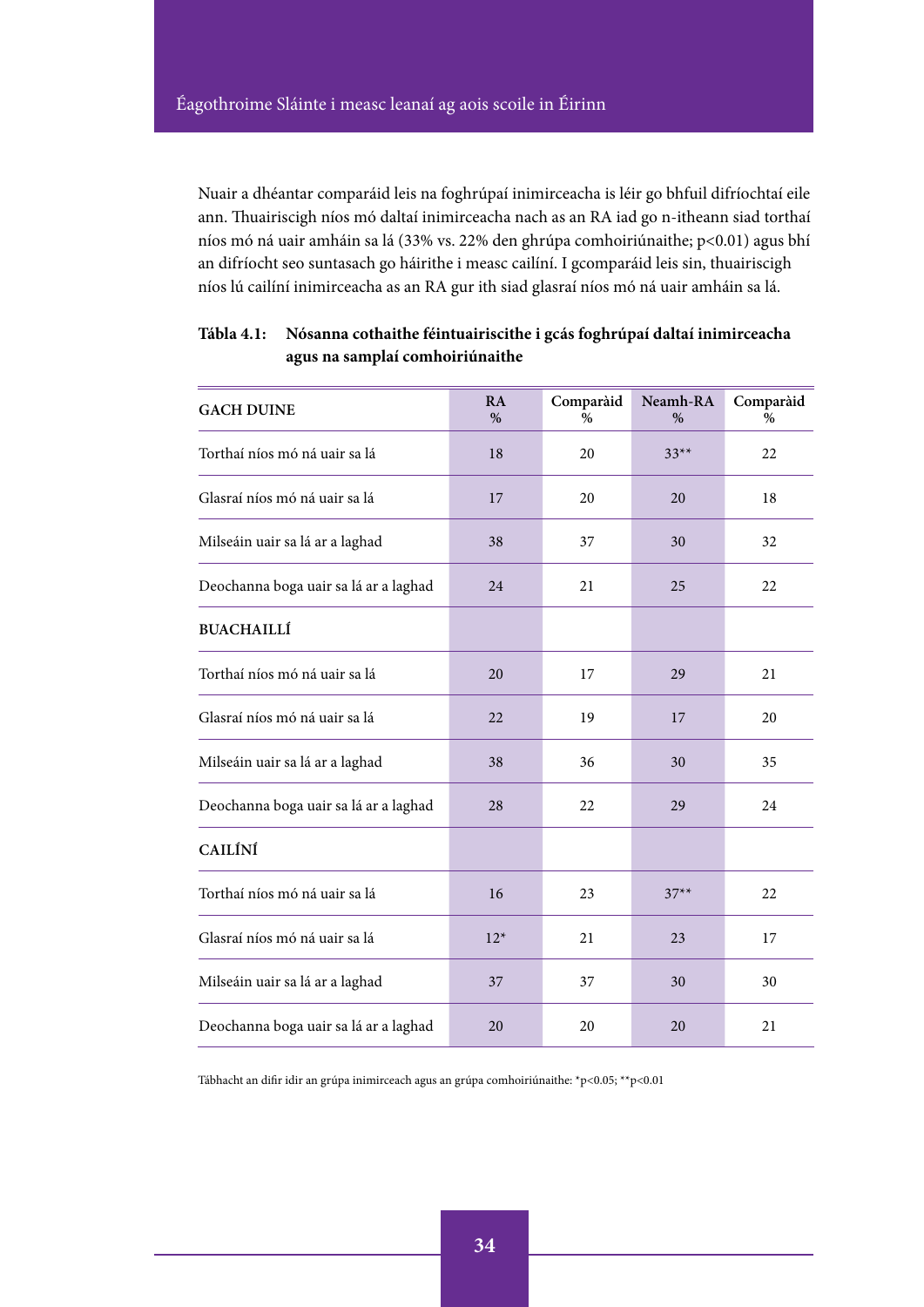Bhí sé níos coitianta i measc cailíní inimirceacha ón RA nach mbacfaidís le bricfeasta a bheith acu i rith na seachtaine agus go mbeidís ar aiste i gcomparáid lena ngrúpa comhoiriúnaithe.

| <b>Tábla 4.2:</b> | Iompraíocht bia fhéintuairiscithe foghrúpaí daltaí inimirceacha agus na |
|-------------------|-------------------------------------------------------------------------|
|                   | samplaí comhoiriúnaithe                                                 |

| <b>GACH DUINE</b>                                  | RA<br>$\%$ | Comparàid<br>$\%$ | Neamh-RA<br>$\%$ | Comparàid<br>% |
|----------------------------------------------------|------------|-------------------|------------------|----------------|
| Gan aon bhricfeasta aon lá i rith na<br>seachtaine | $20*$      | 12                | 16               | 14             |
| Bochtaineacht bia                                  | 19         | 15                | 16               | 15             |
| Ar aiste bia                                       | $17^*$     | 10                | 14               | 9              |
| <b>BUACHAILLÍ</b>                                  |            |                   |                  |                |
| Gan aon bhricfeasta aon lá i rith na<br>seachtaine | 13         | 14                | 12               | 12             |
| Bochtaineacht bia                                  | 20         | 18                | 16               | 15             |
| Ar aiste bia                                       | 10         | 5                 | 12               | 9              |
| <b>CAILÍNÍ</b>                                     |            |                   |                  |                |
| Gan aon bhricfeasta aon lá i rith na<br>seachtaine | $26***$    | 11                | 20               | 17             |
| Bochtaineacht bia                                  | 19         | 12                | 16               | 15             |
| Ar aiste bia                                       | $24*$      | 15                | 17               | 10             |

Tábhacht an difir idir an grúpa inimirceach agus an grúpa comhoiriúnaithes: \*p<0.05; \*\*\*p<0.001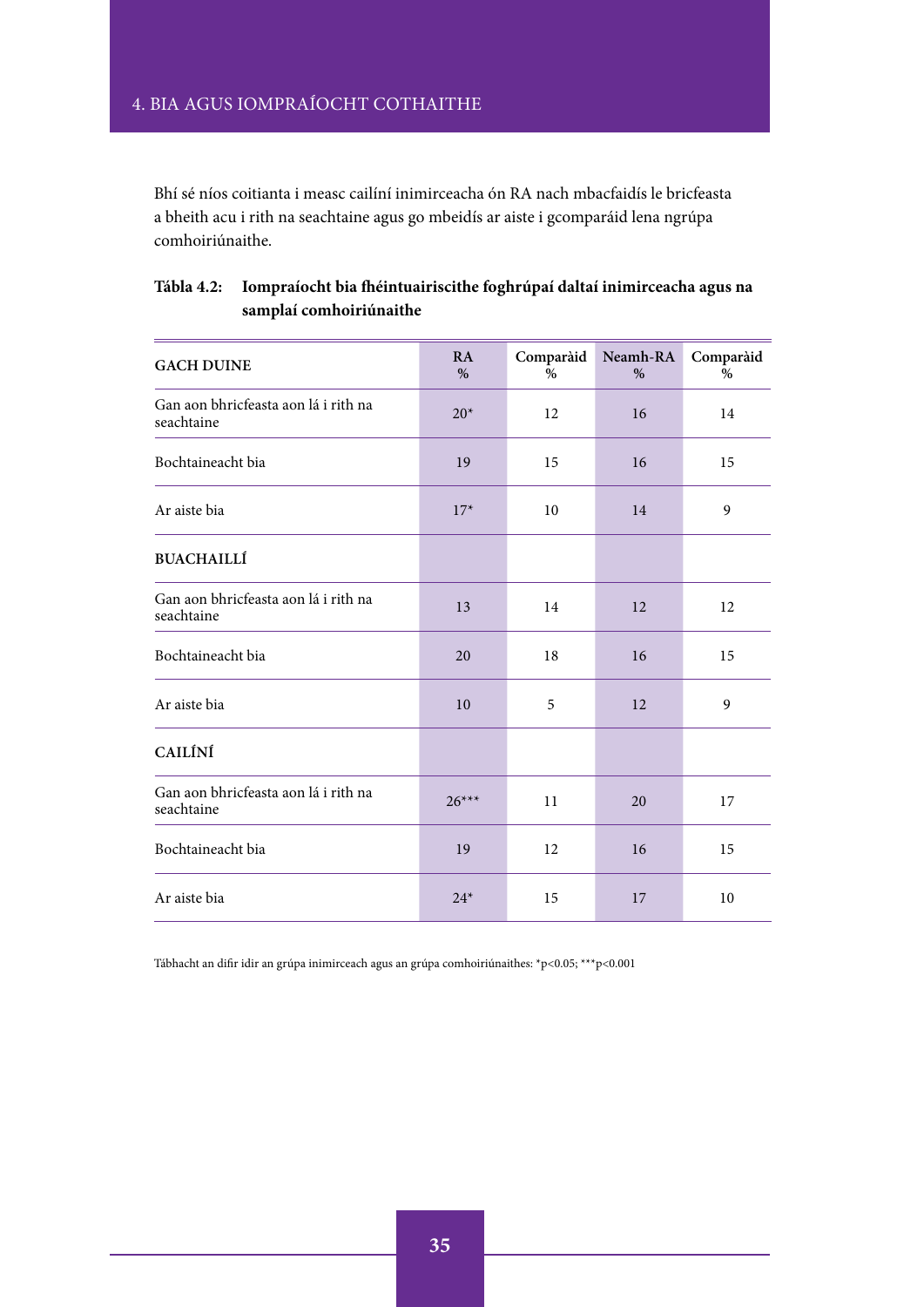# <span id="page-36-0"></span>**4.3 Míchumas agus Tinneas Ainsealach**

Tá na nósanna cothaithe i measc daltaí a bhfuil míchumas/TA orthu cosúil le nósanna an ghrúpa chomhoiriúnaithe, seachas ó thaobh cailíní a bheith ag ól deochanna boga. Thuairiscigh níos mó cailíní a bhfuil míchumas/TA orthu gur ól siad deochanna boga gach lá (24%) i gcomparáid leis an ngrúpa comhoiriúnaithe (19%; p<0.01).

#### **Fíor 4.5: Nósanna cothaithe féintuairiscithe i gcás daltaí a bhfuil míchumas nó tinneas ainsealach orthu agus an sampla comhoiriúnaithe de réir inscne**

![](_page_36_Figure_4.jpeg)

Tábhacht an difir idir an grúpa daltaí a bhfuil míchumas nó tinneas ainsealach orthu agus an grúpa comhoiriúnaithe: \*\*p<0.01

Maidir le hiompraíocht bia, thuairiscigh níos mó daltaí a bhfuil míchumas/TA orthu go raibh taithí acu ar bhochtaineacht bia (19% vs. 15% den ghrúpa comhoiriúnaithe; p<0.001) agus go bhfuil siad ar aiste le meáchan a chailleadh (15% vs. 11% den ghrúpa comhoiriúnaithe; p<0.001).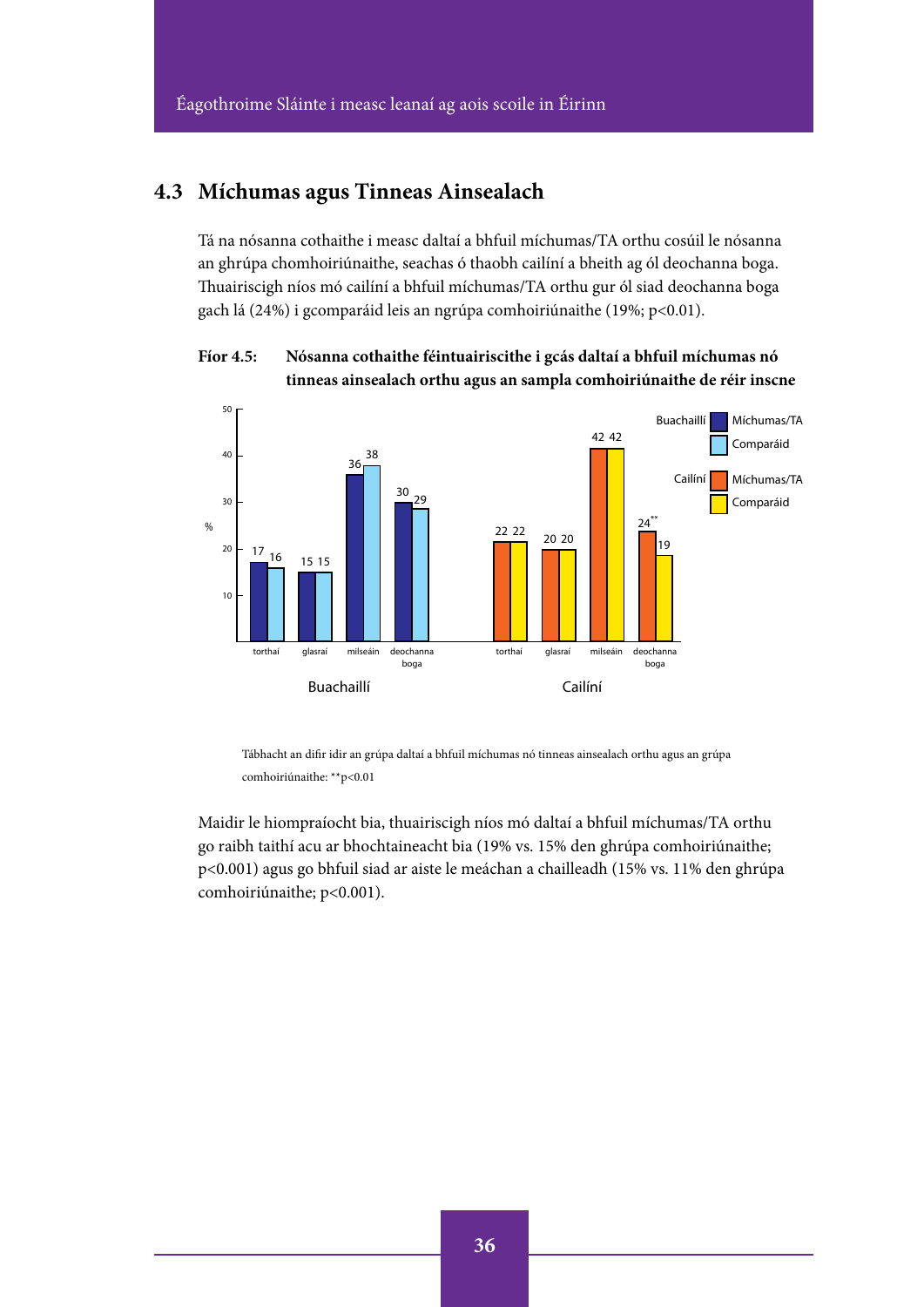![](_page_37_Figure_1.jpeg)

**Fíor 4.6: Iompraíocht bia fhéintuairiscithe i gcás daltaí a bhfuil míchumas nó tinneas ainsealach orthu agus an sampla comhoiriúnaithe de réir inscne**

Tábhacht an difir idir an grúpa daltaí a bhfuil míchumas nó tinneas ainsealach orthu agus an grúpa comhoiriúnaithe: \*p<0.05; \*\*p<0.01

Nuair a dhéantar comparáid idir na trí fhoghrúpa míchumais/TA is léir gurb ón ngrúpa daltaí a bhfuil míchumas/TA orthu a chuireann isteach ar a ngníomhaíocht laethúil a thagann go leor de na difríochtaí. Thuairiscigh níos mó daltaí sa ghrúpa seo gur ith siad glasraí níos minice ná uair amháin sa lá agus gur ól siad níos mó deochanna bog ná mar a thuairiscigh a ngrúpa comhoiriúnaithe.

Chomh maith leis sin, ba mhó seans nach mbacfadh daltaí a bhfuil míchumas/TA orthu le bricfeasta i rith na seachtaine, go mbeadh taithí acu ar bhochtaineacht bia agus go mbeidís ar aiste. Bhí sé níos coitianta fosta go mbeadh daltaí a raibh míchumas/TA orthu ar gá cógais a thógáil dó ar aiste chomh maith. Is léir difríochtaí inscne chomh maith i measc na ndaltaí a bhfuil míchumas/TA orthu a chuireann isteach ar a ngníomhaíocht laethúil; thuairiscigh buachaillí go raibh an-taithí acu ar bhochtaineacht bia agus ar aiste agus thuairiscigh na cailíní gurbh iad is mó nár bhac le bricfeasta agus a raibh taithí acu ar bhochtaineacht bia i gcomparáid leis na ngrúpaí comhoiriúnacithe faoi seach.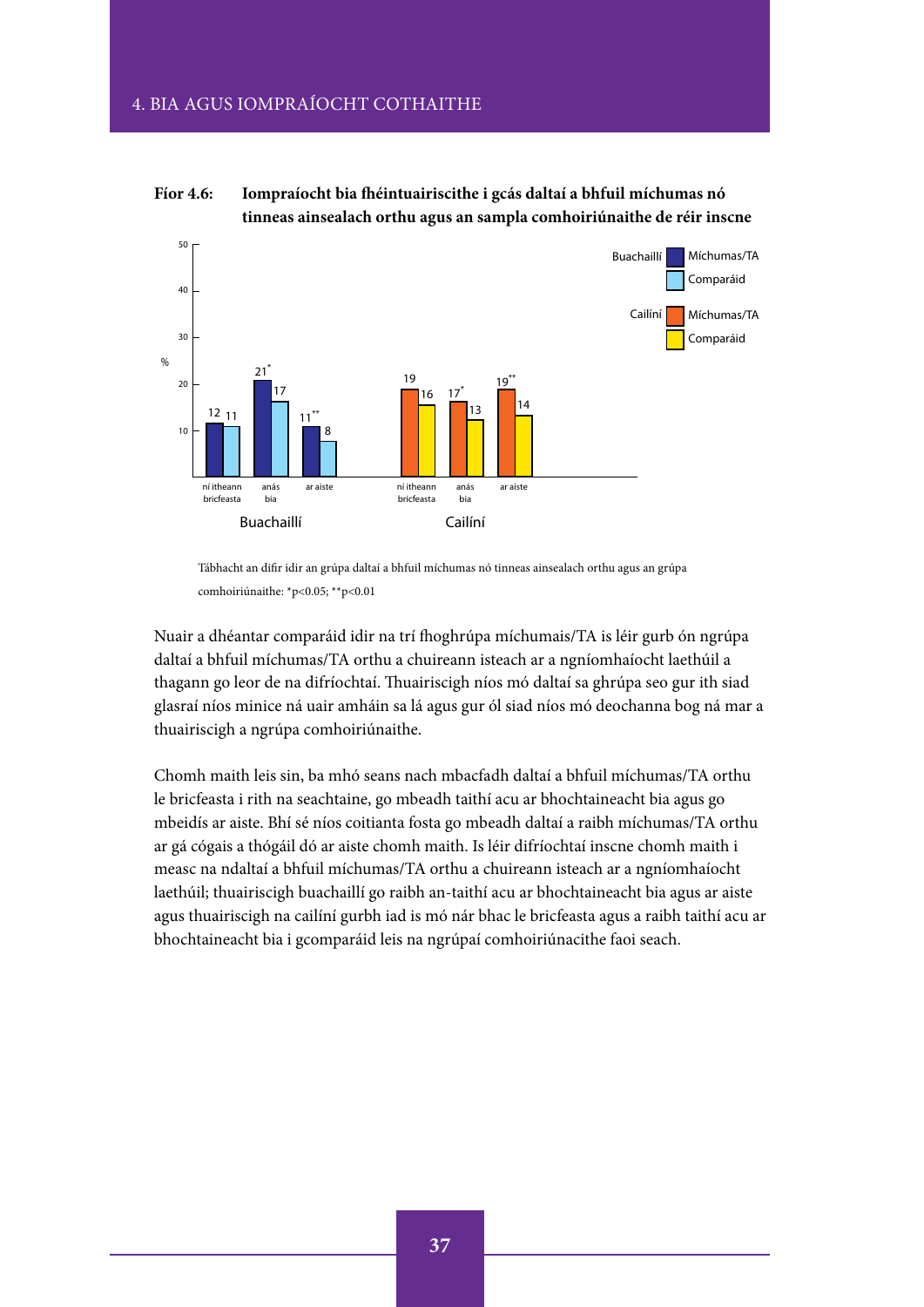| Tábla 4.3: Nósanna cothaitheféintuairiscithe i gcás foghrúpaí daltaí a bhfuil |
|-------------------------------------------------------------------------------|
| míchumas nó tinneas ainsealach orthu agus a samplaí comhoiriúnaithe de        |
| réir inscne                                                                   |

| <b>GACH DUINE</b>                        | <b>Tinneas</b><br>$\%$ | $\%$ | $\%$ | Comparàid Cógas Comparàid<br>$\%$ | Tionchar<br>aige ar<br>ghníomhaíocht<br>$\%$ | Comparàid<br>$\%$ |
|------------------------------------------|------------------------|------|------|-----------------------------------|----------------------------------------------|-------------------|
| Torthaí níos mó ná uair<br>sa lá         | 18                     | 18   | 20   | 20                                | 20                                           | 19                |
| Glasraí níos mó ná uair<br>sa lá         | 16                     | 17   | 18   | 20                                | $19*$                                        | 14                |
| Milseáin uair sa lá ar a<br>laghad       | 37                     | 37   | 38   | 42                                | 43                                           | 40                |
| Deochanna boga uair sa<br>lá ar a laghad | 29                     | 24   | 24   | 23                                | $32*$                                        | 26                |
| <b>BUACHAILLÍ</b>                        |                        |      |      |                                   |                                              |                   |
| Torthaí níos mó ná uair<br>sa lá         | 15                     | 14   | 18   | 16                                | 19                                           | 18                |
| Glasraí níos mó ná uair<br>sa lá         | 15                     | 14   | 15   | 18                                | 17                                           | 13                |
| Milseáin uair sa lá ar a<br>laghad       | 37                     | 38   | 34   | 39                                | 39                                           | 36                |
| Deochanna boga uair sa<br>lá ar a laghad | 32                     | 29   | 26   | 28                                | 34                                           | 30                |
| Cailíní                                  |                        |      |      |                                   |                                              |                   |
| Torthaí níos mó ná uair<br>sa lá         | 21                     | 22   | 22   | 24                                | 23                                           | 19                |
| Glasraí níos mó ná uair<br>sa lá         | 18                     | 21   | 20   | 21                                | 21                                           | 16                |
| Milseáin uair sa lá ar a<br>laghad       | 37                     | 37   | 42   | 45                                | 48                                           | 45                |
| Deochanna boga uair sa<br>lá ar a laghad | 25                     | 19   | 21   | 18                                | $31*$                                        | 22                |

Tábhacht an difir idir an grúpa daltaí a bhfuil míchumas nó tinneas ainsealach orthu agus an grúpa comhoiriúnaithe:  $*_{p<0.05}$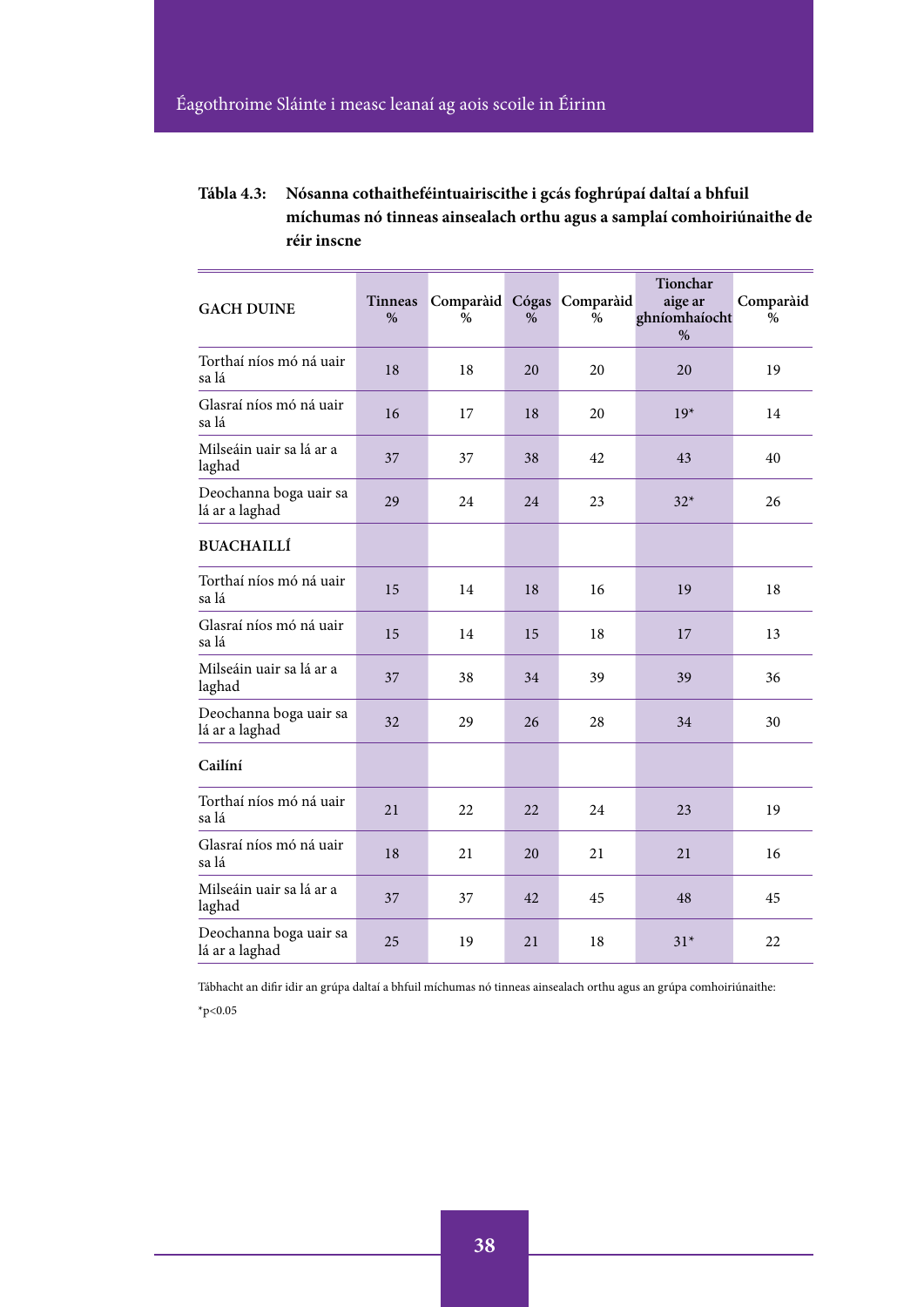## **Tábla 4.4: Iompraíocht bia fhéintuairiscithe i gcás foghrúpaí daltaí a bhfuil míchumas nó tinneas ainsealach orthu agus a samplaí comhoiriúnaithe de réir inscne**

| <b>GACH DUINE</b>                                  | $\%$ | Tinneas Comparàid<br>$\%$ | Cógas<br>$\%$ | Comparàid<br>$\%$ | Tionchar<br>aige ar<br>ghníomhaíocht<br>$\%$ | Comparàid<br>$\%$ |
|----------------------------------------------------|------|---------------------------|---------------|-------------------|----------------------------------------------|-------------------|
| Gan aon bhricfeasta aon<br>lá i rith na seachtaine | 14   | 13                        | 13            | 13                | $21*$                                        | 15                |
| Bochtaineacht bia                                  | 19   | 16                        | 16            | 14                | $25***$                                      | 15                |
| Ar aiste bia                                       | 14   | 11                        | $14*$         | 11                | $18**$                                       | 11                |
| <b>BUACHAILLÍ</b>                                  |      |                           |               |                   |                                              |                   |
| Gan aon bhricfeasta aon<br>lá i rith na seachtaine | 11   | 9                         | 10            | 10                | 16                                           | 16                |
| Bochtaineacht bia                                  | 20   | 18                        | 19            | 16                | $27**$                                       | 18                |
| Ar aiste bia                                       | 9    | 8                         | 10            | 8                 | $16***$                                      | 8                 |
| <b>CAILÍNÍ</b>                                     |      |                           |               |                   |                                              |                   |
| Gan aon bhricfeasta aon<br>lá i rith na seachtaine | 17   | 17                        | 16            | 15                | $26***$                                      | 14                |
| Bochtaineacht bia                                  | 18   | 15                        | 14            | 12                | $22**$                                       | 12                |
| Ar aiste bia                                       | 19   | 14                        | 17            | 14                | 22                                           | 16                |

Tábhacht an difir idir an grúpa daltaí a bhfuil míchumas nó tinneas ainsealach orthu agus an grúpa comhoiriúnaithe: \*p<0.05 \*\*p<0.01; \*\*\*p<0.001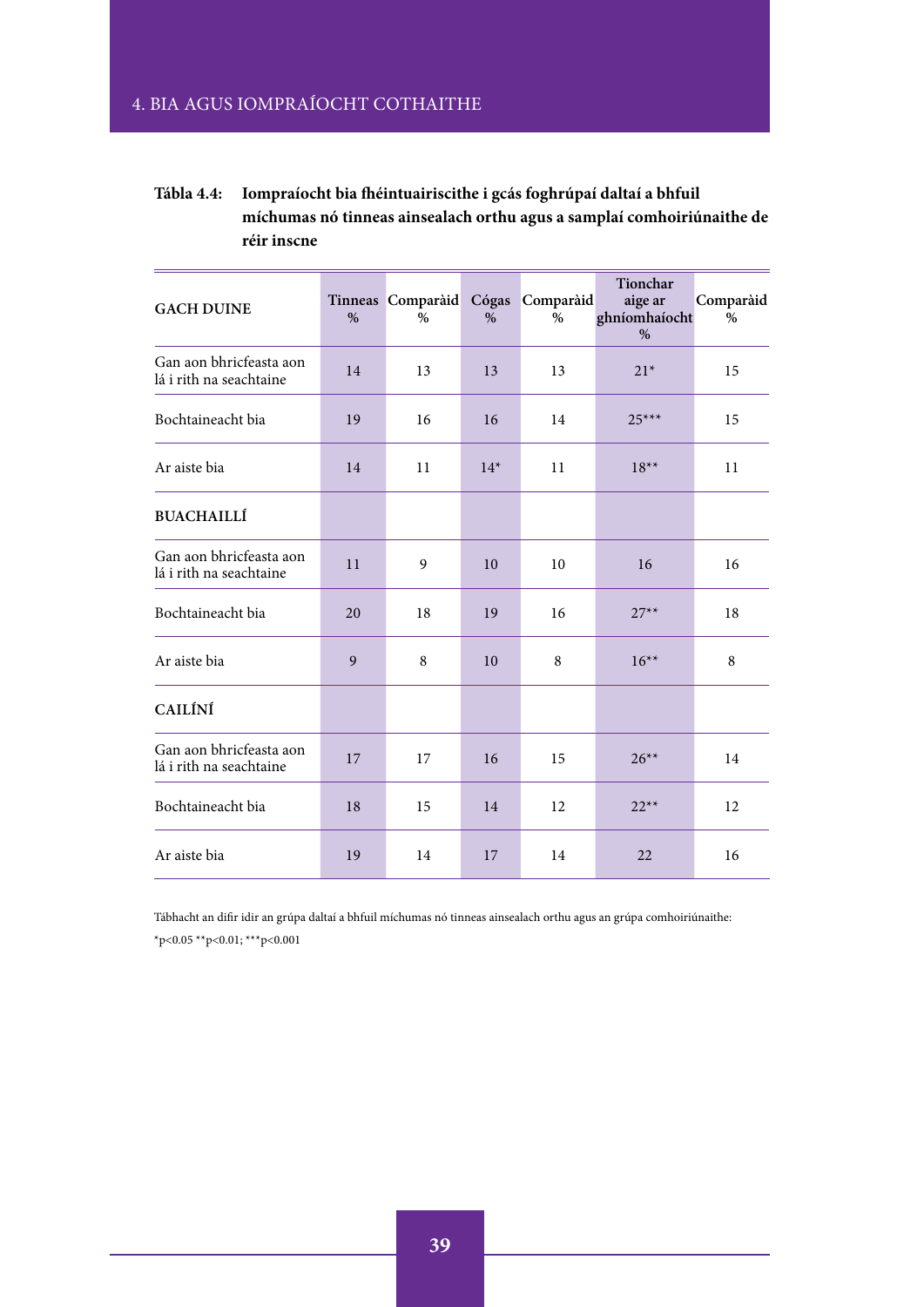## <span id="page-40-0"></span>**4.4 Scoileanna DEIS**

Thuairiscigh níos lú buachaillí i scoileanna DEIS gur ith siad torthaí (15% vs. 19% den ghrúpa comhoiriúnaithe; p<0.01) agus glasraí go laethúil (13% vs. 17% den ghrúpa comhoiriúnaithe; p<0.01), thuairiscigh níos mó daltaí (idir bhuachaillí agus chailíní) i scoileanna DEIS gur ith siad milseáin gach lá (44% vs. 36% den ghrúpa comhoiriúnaithe; p<0.001) agus gur ól siad deochanna boga (37% vs. 23% den ghrúpa comhoiriúnaithe; p<0.001).

#### **Fíor 4.7: Nósanna cothaithe féintuairiscithe i gcás daltaí as scoileanna DEIS agus an sampla comhoiriúnaithe de réir inscne**

![](_page_40_Figure_4.jpeg)

Tábhacht an difir idir scoileanna DEIS agus an grúpa comhoiriúnaithe: \*p<0.05; \*\*p<0.01; \*\*\*p<0.001

Thuairiscigh níos mó daltaí (idir bhuachaillí agus chailíní) i scoileanna DEIS nach raibh bricfeasta acu i rith na seachtaine (18% vs. 12% de na grúpaí comhoiriúnaithe; p<0.001); ach thuairiscigh níos lú buachaillí i scoileanna DEIS go raibh taithí acu ar bhochtaineacht bia (17% vs. 20% den ghrúpa comhoiriúnaithe; p<0.05),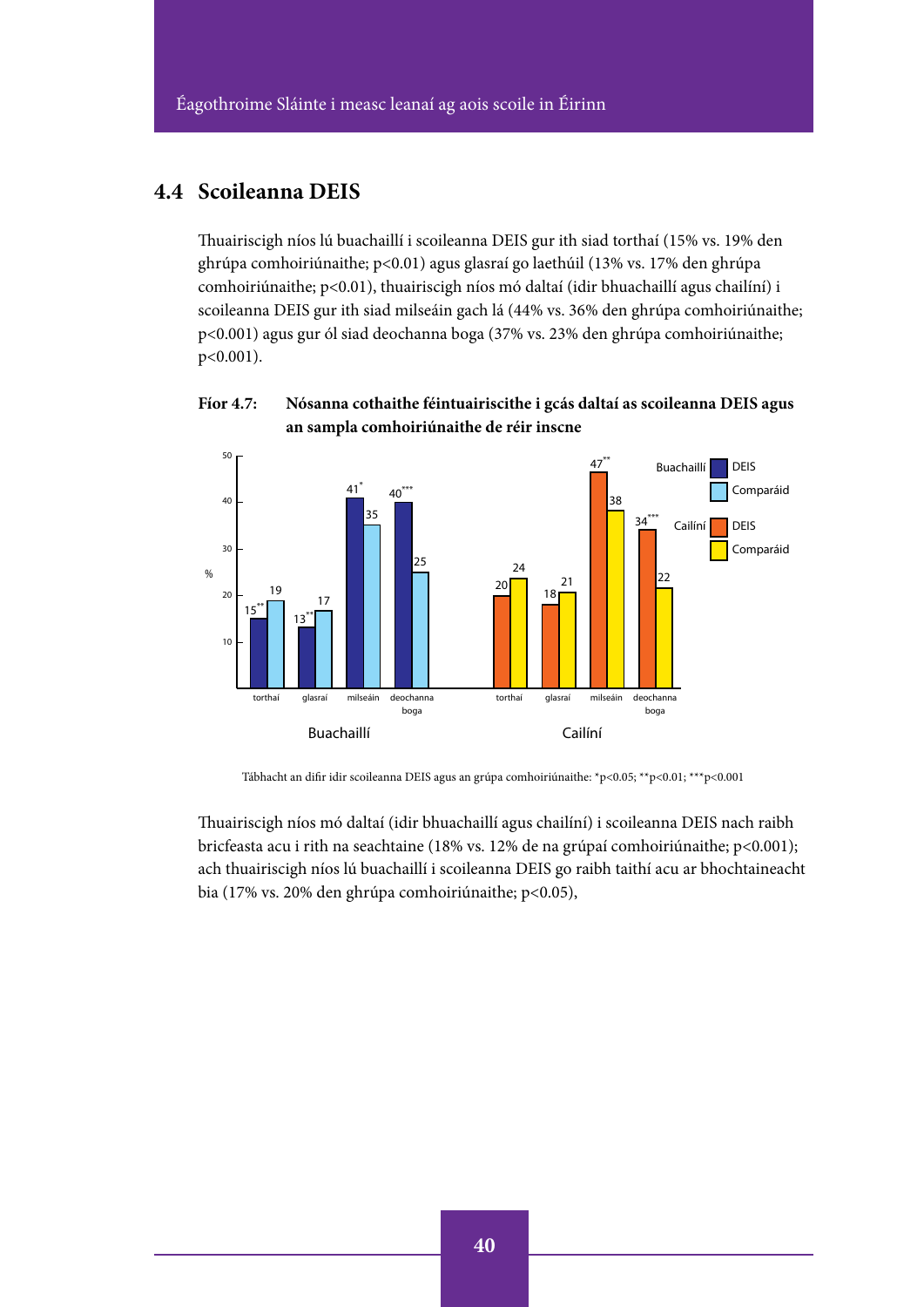![](_page_41_Figure_1.jpeg)

**Fíor 4.8: Iompraíocht bia fhéintuairiscithe i gcás daltaí as scoileanna DEIS agus an sampla comhoiriúnaithe de réir inscne**

Tábhacht an difir idir scoileanna DEIS agus an grúpa comhoiriúnaithe: \*p<0.05; \*\*p<0.01; \*\*\*p<0.001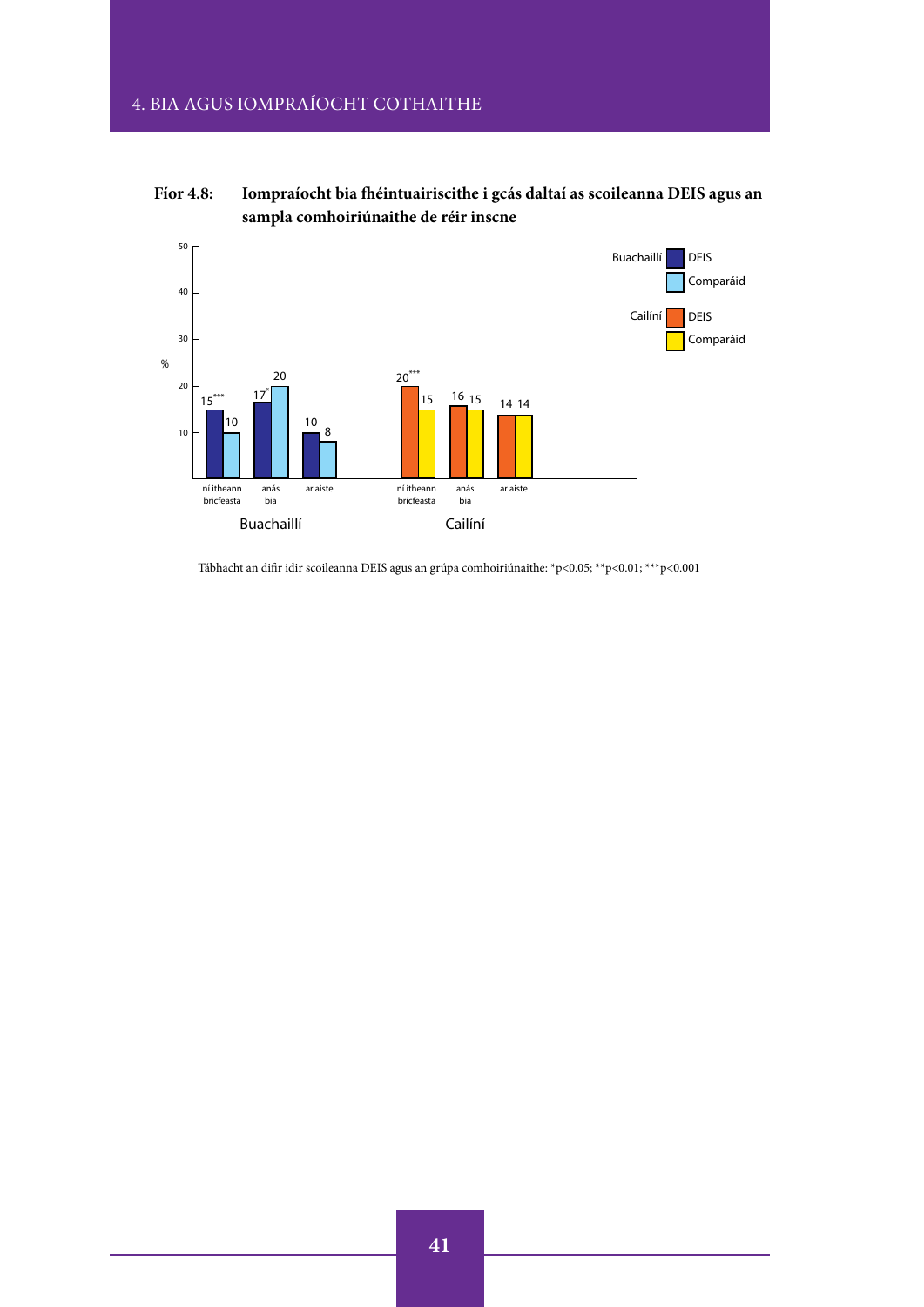# Éagothroime Sláinte i measc leanaí ag aois scoile in Éirinn

![](_page_42_Picture_1.jpeg)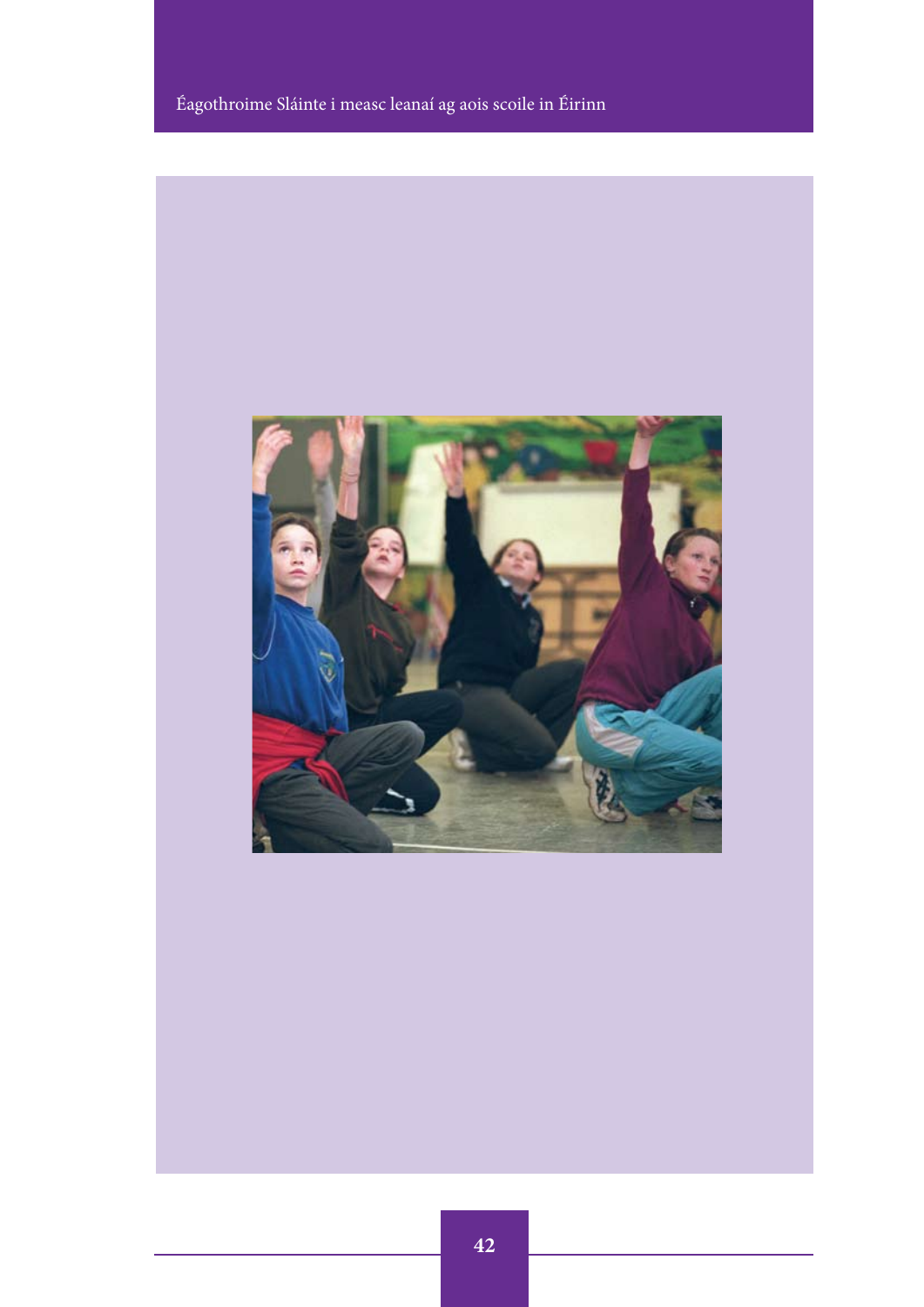# <span id="page-43-0"></span>**5. Gníomhaíocht fhisiciúil agus iompraíocht shuiteach**

Iarradh ar dhaltaí a thuairisciú a mhinice a bhíonn siad rannpháirteach in aclaíocht bhríomhar ina gcuid ama saor; a mhéad lá a mbíonn siad gníomhach go fisiciúil ar feadh níos mó ná 60 nóiméad; agus cá mhéad uair an chloig sa lá a chaitheann siad ag amharc ar an teilifís. Glacadh leis gurbh ionann rannpháirtíocht in aclaíocht bhríomhar ceithre huaire nó níos mó ná sin sa tseachtain agus leibhéal ard gníomhaíochta agus gurbh ionann rannpháirtíocht in aclaíocht bhríomhar níos annaimhe ná uair sa tseachtain agus leibhéal íseal gníomhaíochta. Socraíodh gur 60 nóiméad gníomhaíochta cúig lá sa tseachtain nó níos mó ná sin an pointe scoite do ghníomhaíocht mheánach agus gníomhaíocht bhríomhar, agus socraíodh dhá uair an chloig sa lá nó níos mó ná sin ag amharc ar an teilifís mar phointe scoite don nós amharc ar an teilifís go minic.

# **5.1 An Lucht Siúil**

Thuairiscigh díreach os cionn leath na ndaltaí ón Lucht Siúil go raibh siad rannpháirteach in aclaíocht bhríomhar ceithre huaire nó níos mó sa tseachtain agus go mbíonn siad gníomhach go fisiciúil cúig huaire nó níos mó sa tseachtain, rud a bhí cosúil leis an ngrúpa comhoiriúnaithe. Ach thuairiscigh níos mó daltaí ón Lucht Siúil nach raibh aon ghníomhaíocht fhisiciúil ar bun acu, agus thuairiscigh 16% acu gur lú ná uair sa tseachtain a bhídís rannpháirteach in aclaíocht bhríomhar (vs. 7% den ghrúpa comhoiriúnaithe; p<0.01).

#### **Fíor 5.1: Gníomhaíocht fhisiciúil fhéintuairiscithe agus iompraíocht shuiteach fhéintuairiscithe i gcás daltaí ón Lucht Siúil agus an sampla comhoiriúnaithe de réir inscne**

![](_page_43_Figure_5.jpeg)

Tábhacht an difir idir an grúpa ón Lucht Siúil agus an grúpa comhoiriúnaithe: \*\*p<0.01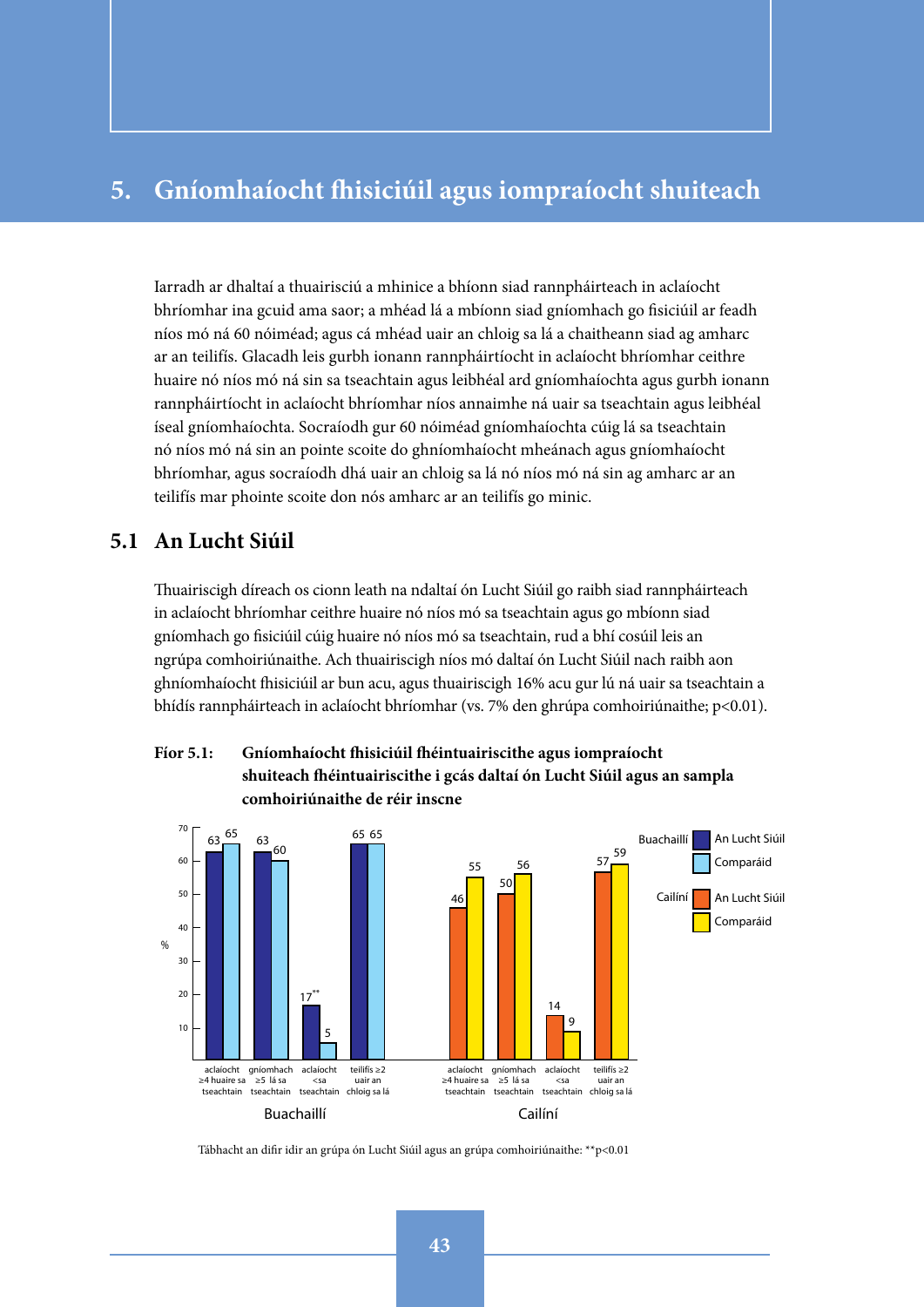# <span id="page-44-0"></span>**5.2 Inimircigh**

Tríd is tríd, thuairiscigh níos lú daltaí inimirceacha go raibh siad rannpháirteach go rialta i ngníomhaíocht fhisiciúil i gcomparáid leis an ngrúpa comhoiriúnaithe. Ba lú an seans go dtuairisceodh buachaillí inimirceacha go raibh siad rannpháirteach in aclaíocht bhríomhar ná an grúpa comhoiriúnaithe (58% vs. 68%; p<0.05), agus ba mhó cailíní inimirceacha a thuairiscigh gur lú ná uair sa tseachtain a bhíonn siad rannpháirteach i gníomhaíocht den sórt sin (17% vs. 10% den ghrúpa comhoiriúnaithe; p<0.05). Thuairiscigh níos lú mac léinn inimirceach (idir bhuachaillí agus chailíní) go mbíonn siad gníomhach go fisiciúil cúig huaire nó níos mó ná sin sa tseachtain (50% vs. 57% den ghrúpa comhoiriúnaithe; p<0.05)

# **Fíor 5.2: Gníomhaíocht fhisiciúil fhéintuairiscithe agus iompraíocht shuiteach fhéintuairiscithe i gcás daltaí inimirceacha agus an sampla comhoiriúnaithe de réir inscne**

![](_page_44_Figure_4.jpeg)

Tábhacht an difir idir an grúpa inimirceach agus an grúpa comhoiriúnaithe: \*p<0.05; \*\*p<0.01

#### **Na hOileáin Fhilipíneacha**

Tá 28 leanbh as na hOileáin Fhilipíneacha sa staidéar, a bhformhór ina gcónaí i gceantair uirbeacha agus labhraíonn siad Filipínis sa bhaile, tá post ag na tuismitheoirí ar fad, beagnach, agus thuairiscigh an mhórchuid díobh gur banaltraí a máthair. I gcomparáid leis na leanaí Éireannacha comhoiriúnaithe is lú seans go mbeidís sona agus thuairiscigh siad go mbíonn níos mó tinneas cinn orthu. Cé gur lú seans atá ann go raibh siad ar meisce agus go dtuairiscíonn siad níos mó gníomhaíochta fisiciúla, is mó seans freisin go mbeadh taithí acu ar bhochtaineacht biaorthu agus nach mbacfaidís leis an mbricfeasta. Tuairiscíonn níos lú leanaí as na hOileáin Fhilipíneacha gur maith leo an scoil nó go nglacann a gcomhdhaltaí leo mar atá siad agus is mó seans freisin go ndéanfaí bulaíocht orthu.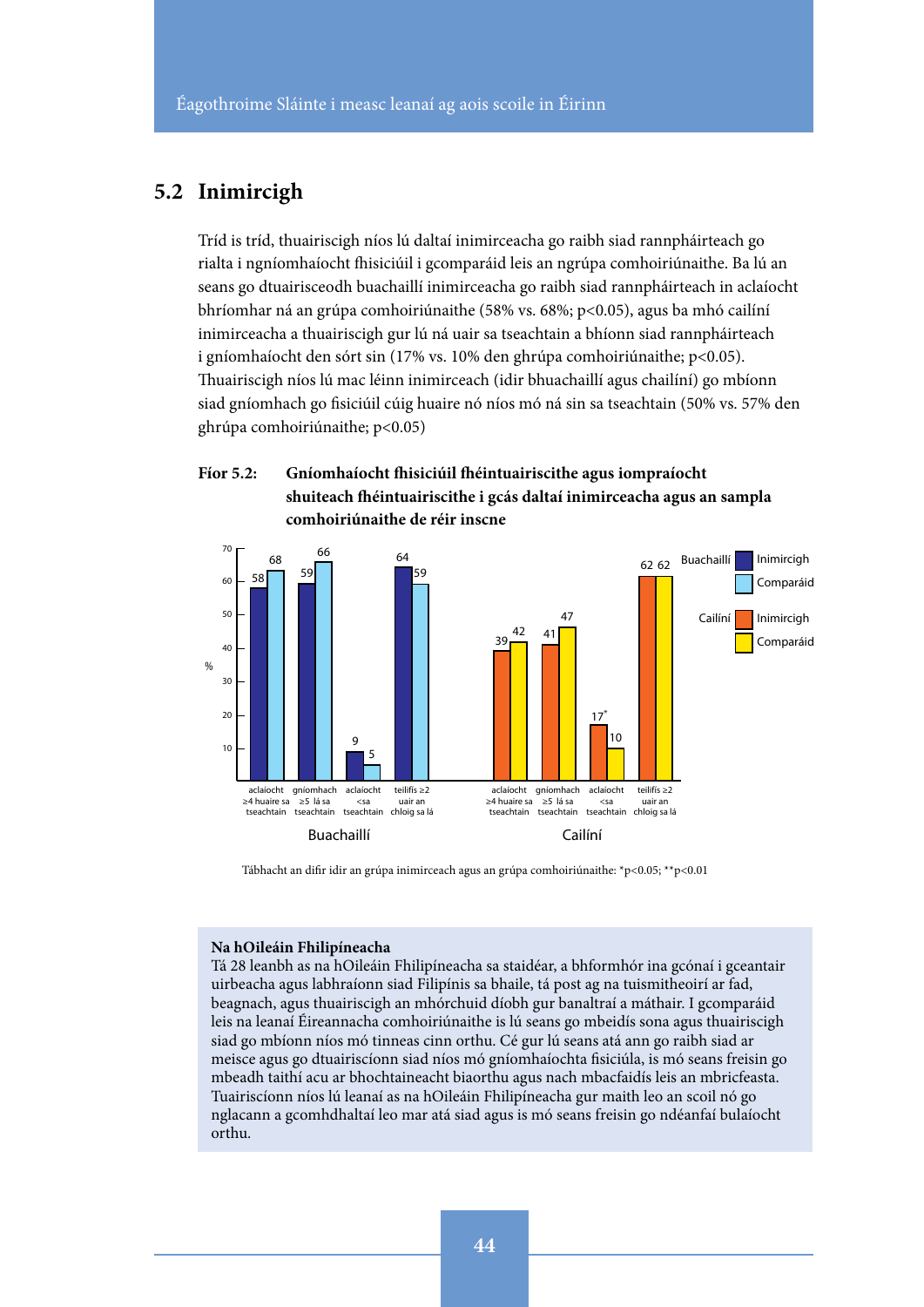Má dhéantar iniúchadh ar na foghrúpaí inimirceach feictear gur ó thaobh easpa gníomhaíochta fisiciúla amháin atá difríocht ann; tá cailíní inimirceacha nach as an RA dóibh níos neamhghníomhaí ná a ngrúpa comhoiriúnaithe (22% vs 10%; p<0.01).

#### **Tábla 5.1: Gníomhaíocht fhisiciúil fhéintuairiscithe agus iompraíocht shuiteach fhéintuairiscithe i gcás foghrúpaí daltaí inimirceacha agus na samplaí comhoiriúnaithe de réir inscne**

| <b>GACH DUINE</b>                       | <b>RA</b><br>$\%$ | Comparàid<br>$\%$       | Neamh-RA<br>$\%$ | Comparàid<br>% |
|-----------------------------------------|-------------------|-------------------------|------------------|----------------|
| Aclaíocht 4+ huaire sa tseachtain       | 48                | 54                      | 49               | 55             |
| Gníomhach 5+ lá le seachtain anuas      | $48*$             | 57                      | 52               | 57             |
| Aclaíocht níos lú ná uair sa tseachtain | 10                | 8                       | $15***$          | 7              |
| Teilifís ≥2 uair an chloig sa lá        | 64                | 61                      | 62               | 60             |
| <b>BUACHAILLÍ</b>                       |                   |                         |                  |                |
| Aclaíocht 4+ huaire sa tseachtain       | 57                | 66                      | 59               | 70             |
| Gníomhach 5+ lá le seachtain anuas      | 60                | 67                      | 58               | 65             |
| Aclaíocht níos lú ná uair sa tseachtain | 9                 | $\overline{\mathbf{4}}$ | 9                | 5              |
| Teilifís ≥2 uair an chloig sa lá        | 64                | 58                      | 65               | 60             |
| <b>CAILÍNÍ</b>                          |                   |                         |                  |                |
| Aclaíocht 4+ huaire sa tseachtain       | 40                | 44                      | 38               | 40             |
| Gníomhach 5+ lá le seachtain anuas      | 38                | 48                      | 44               | 47             |
| Aclaíocht níos lú ná uair sa tseachtain | 11                | 11                      | $22**$           | 10             |
| Teilifís ≥2 uair an chloig sa lá        | 65                | 64                      | 60               | 60             |

Tábhacht an difir idir an grúpa inimirceach agus an grúpa comhoiriúnaithe: \*p<0.05; \*\*p<0.01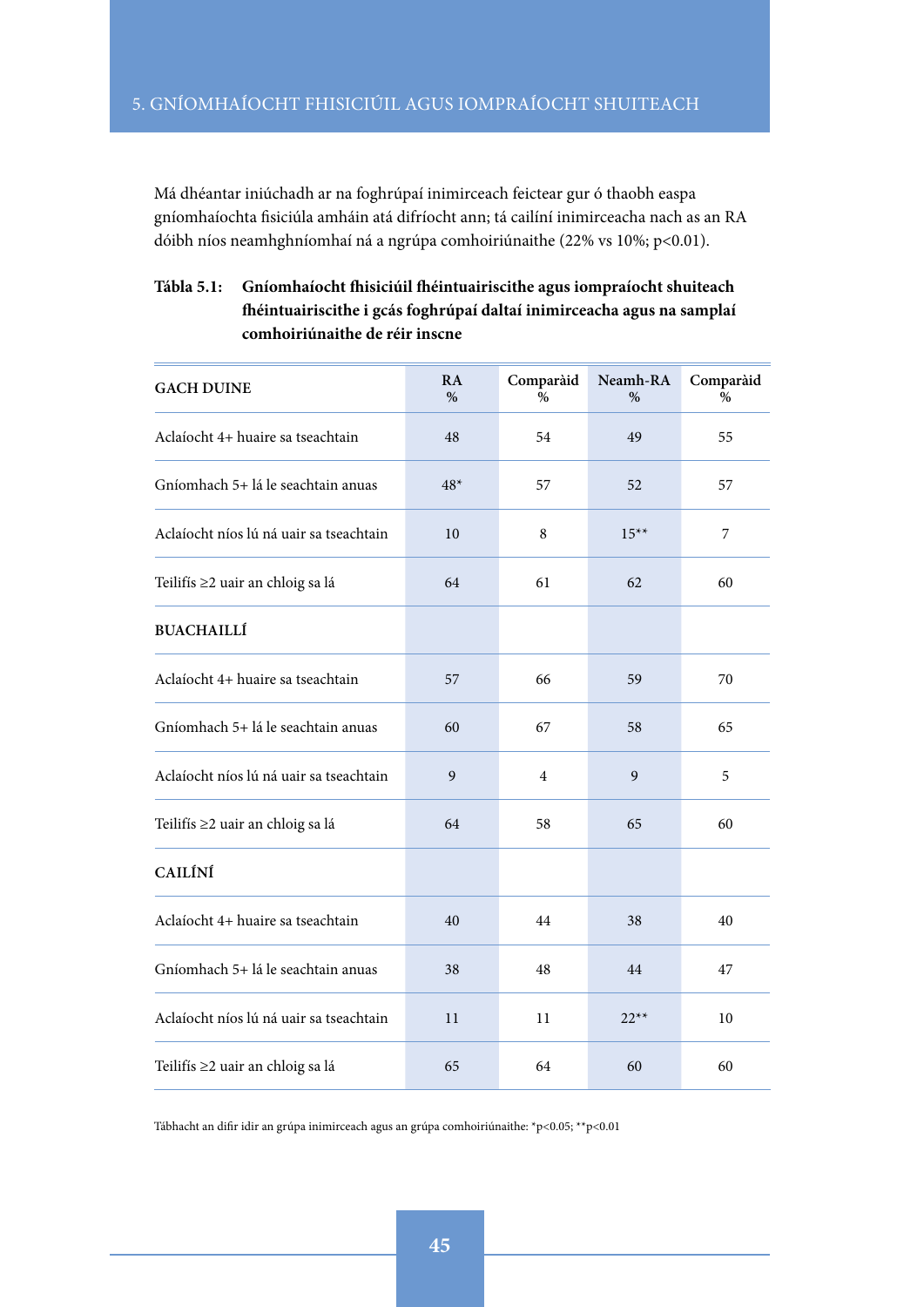# <span id="page-46-0"></span>**5.3 Míchumas agus Tinneas Ainsealach**

Ní raibh difríocht shuntasach, i gcoitinne, idir daltaí a bhfuil míchumas/TA orthu (idir bhuachaillí agus chailíní) ó thaobh a rannpháirtíochta in aclaíocht bhríomhar, i ngníomhaíocht fhisiciúil nó ó thaobh iompraíochta suití i gcomparáid leis an ngrúpa comhoiriúnaithe. Bhí an t-aon eisceacht ann i measc buachaillí a bhfuil míchumas/TA orthu ar lú an seans go dtuairisceoidís go raibh siad rannpháirteach i ngníomhaíocht fhisiciúil cúig huaire sa tseachtain nó níos mó ná sin (61% vs. 66% den ghrúpa comhoiriúnaithe; p<0.05)

#### **Fíor 5.3: Gníomhaíocht fhisiciúil fhéintuairiscithe agus iompraíocht shuiteach fhéintuairiscithe i gcás daltaí a bhfuil míchumas nó tinneas ainsealach orthu agus an sampla comhoiriúnaithe de réir inscne**

![](_page_46_Figure_4.jpeg)

Tábhacht an difir idir an grúpa daltaí a bhfuil míchumas nó tinneas ainsealach orthu agus an grúpa comhoiriúnaithe: \*p<0.05

Maidir leis na foghrúpaíí, thuairiscigh níos lú buachaillí a bhfuil míchumas/TA orthu agus a raibh cógais de dhíth orthu náa gcuireann a míchumas/TA isteach ar a ngníomhaíocht laethúil go raibh siad rannpháirteach i ngníomhaíocht fhisiciúil cúig huaire nó níos mó ná sin an tseachtain roimhe sin i gcomparáid lena ngrúpaí comhoiriúnaithe. Chomh maith leis sin, thuairiscigh níos mó cailíní a bhfuil míchumas/TA orthu a chuireann isteach ar a ngníomhaíocht laethúil go raibh siad neamhghníomhach.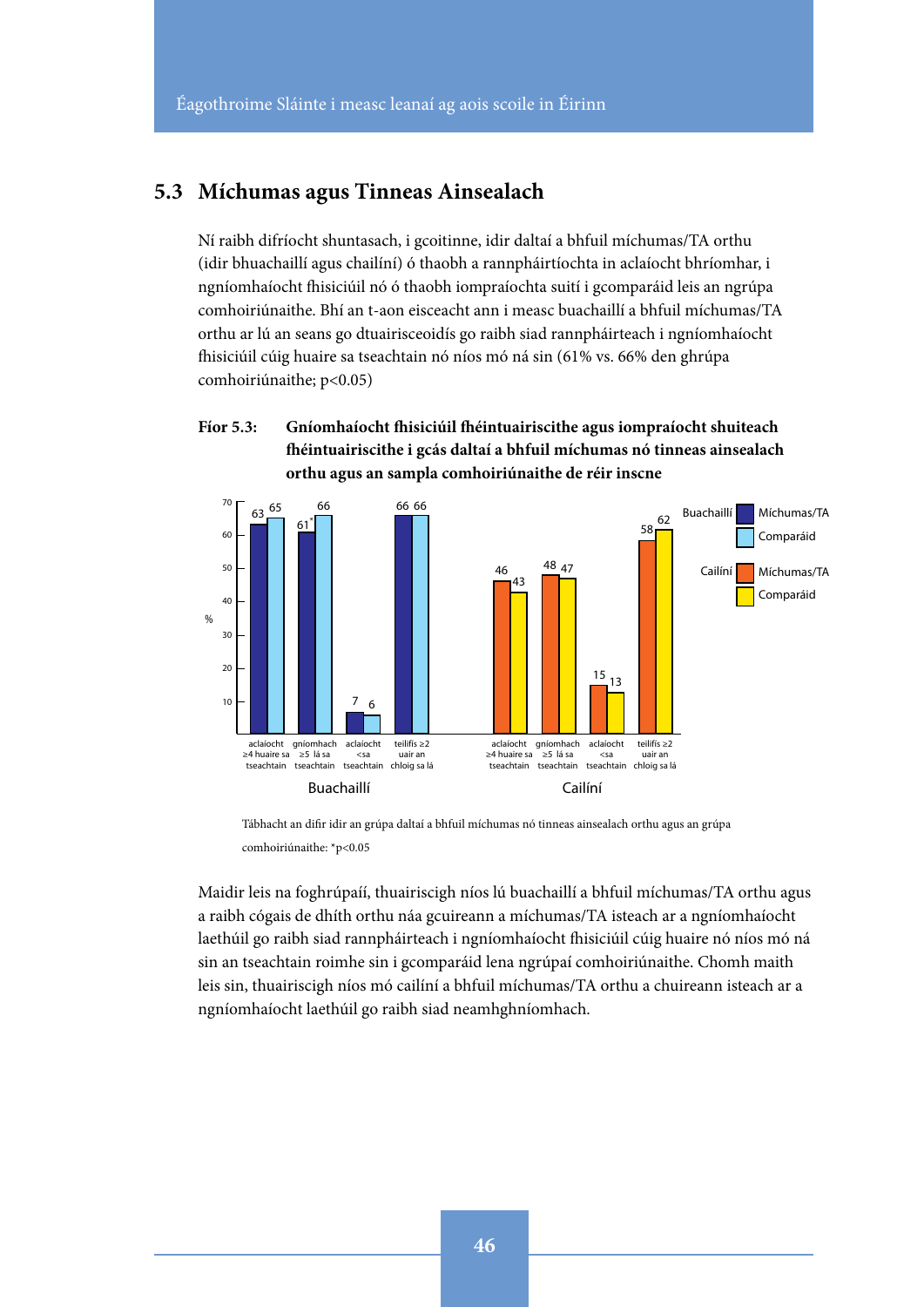## **Tábla 5.2: Gníomhaíocht fhisiciúil fhéintuairiscithe agus iompraíocht shuiteach fhéintuairiscithe i gcás daltaí a bhfuil míchumas nó tinneas ainsealach orthu agus a samplaí comhoiriúnaithe de réir inscne**

| <b>GACH DUINE</b>                          | $\%$   | Tinneas Comparáid Cógas Comparáid<br>$\%$ | $\%$        | $\%$   | Tionchar<br>aige ar<br>ghníomhaíocht<br>$\%$ | Comparáid<br>$\%$ |
|--------------------------------------------|--------|-------------------------------------------|-------------|--------|----------------------------------------------|-------------------|
| Aclaíocht 4+ huaire sa<br>tseachtain       | 57     | 54                                        | 55          | 56     | 52                                           | 53                |
| Gníomhach 5+ lá le<br>seachtain anuas      | 59     | 58                                        | $54*$       | 59     | 51                                           | 53                |
| Aclaíocht níos lú ná uair<br>sa tseachtain | 9      | 10                                        | 9           | 9      | $16*$                                        | 10                |
| Teilifís $\geq$ 2 uair an chloig<br>sa lá  | 62     | 64                                        | 62          | 64     | 63                                           | 65                |
| <b>BUACHAILLÍ</b>                          |        |                                           |             |        |                                              |                   |
| Aclaíocht 4+ huaire sa<br>tseachtain       | 65     | 63                                        | 63          | 66     | 59                                           | 66                |
| Gníomhach 5+ lá le<br>seachtain anuas      | 69     | 65                                        | $59**$      | 68     | $54**$                                       | 65                |
| Aclaíocht níos lú ná uair<br>sa tseachtain | 6      | 7                                         | 5           | 5      | 12                                           | 8                 |
| Teilifís ≥2 uair an chloig<br>sa lá        | 66     | 66                                        | 65          | 67     | 66                                           | 66                |
| <b>CAILÍNÍ</b>                             |        |                                           |             |        |                                              |                   |
| Aclaíocht 4+ huaire sa<br>tseachtain       | 50     | 45                                        | 46          | 45     | 43                                           | 37                |
| Gníomhach 5+ lá le<br>seachtain anuas      | $47\,$ | 49                                        | $\sqrt{48}$ | $50\,$ | 46                                           | 38                |
| Aclaíocht níos lú ná uair<br>sa tseachtain | 12     | 13                                        | 13          | 13     | $22^{\star}$                                 | $14\,$            |
| Teilifís ≥2 uair an chloig<br>sa lá        | 58     | 63                                        | 58          | 60     | 59                                           | 65                |

Tábhacht an difir idir an grúpa daltaí a bhfuil míchumas nó tinneas ainsealach orthu agus an grúpa comhoiriúnaithe: \*p<0.05; \*\*p<0.01; \*\*\*p<0.001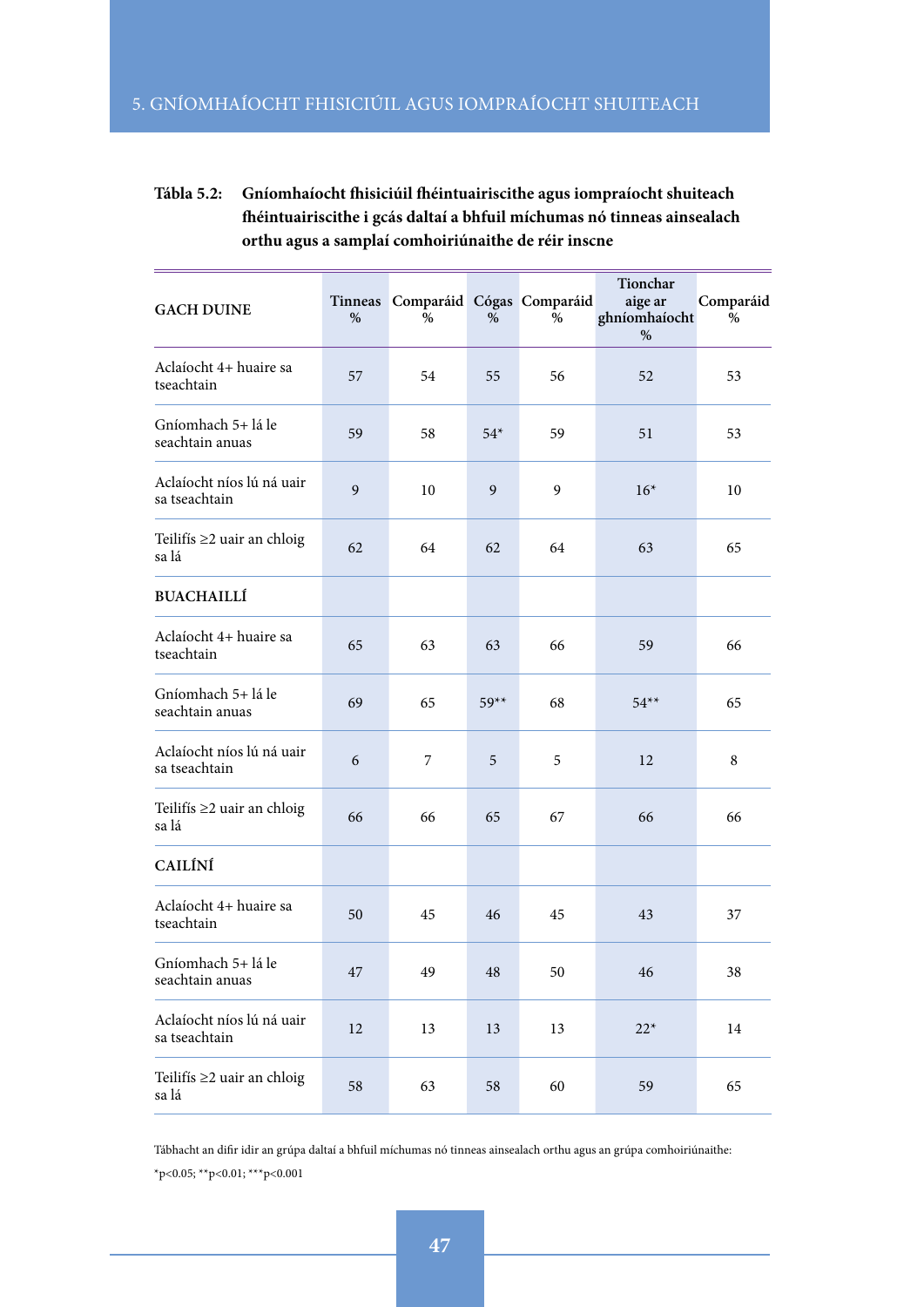# <span id="page-48-0"></span>**5.4 Scoileanna DEIS**

Ní raibh aon difríochtaí ann idir daltaí a fhreastalaíonn ar scoileanna DEIS agus a ngrúpa comhoiriúnaithe maidir le rannpháirtíocht i ngníomhaíocht fhisiciúil. Ach thuairiscigh níos mó buachaillí i scoileanna DEIS gur fhéach siad ar an teilifís ar feadh dhá uair an chloig nó níos mó ná sin sa lá (70% vs. 62% den ghrúpa comhoiriúnaithe; p<0.01).

![](_page_48_Figure_3.jpeg)

![](_page_48_Figure_4.jpeg)

Tábhacht an difir idir scoileanna DEIS agus an grúpa comhoiriúnaithe: \*p<0.05; \*\*p<0.01; \*\*\*p<0.001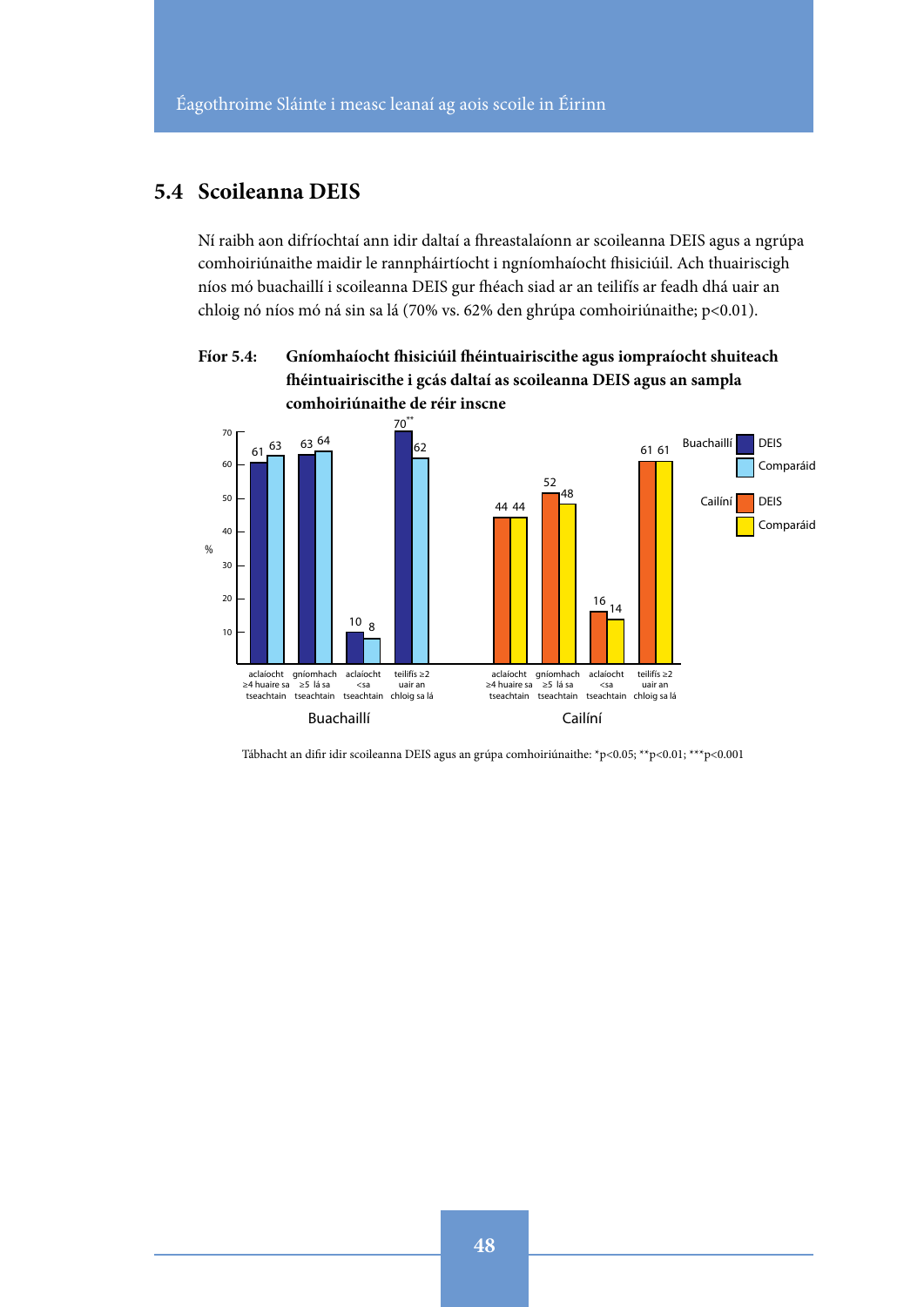# <span id="page-49-0"></span>**6. Gortuithe, troid agus bulaíocht**

Iarradh ar dhaltaí a thuairisciú ar tharla gortú dóibh ar theastaigh cóir leighis uaidh le 12 mhí anuas, an ndearnadh bulaíocht orthu nó an ndearna siadsan bulaíocht ar dhaoine eile ar scoil le cúpla mí anuas agus an raibh siad i dtroid fhisiciúil le 12 mhí anuas. Tagraíonn na sonraí a thuairiscítear thíos do rannpháirtíocht i gceann ar bith de na hiompraíochtaí sin uair amháin nó níos mó ná sin sna tréimhsí ama seo.

# **6.1 An Lucht Siúil**

Cé nach raibh aon difríochtaí foriomlán ann idir daltaí ón Lucht Siúil agus a ngrúpa comhoiriúnaithe ó thaobh gortuithe, troda nó bulaíochta, thuairiscigh níos mó cailíní ón Lucht Siúil go ndearnadh bulaíocht orthu le cúpla mí anuas (30% vs. 16% den ghrúpa comhoiriúnaithe; p<0.05).

## **Fíor 6.1: Gortuithe féintuairiscithe, troid fhéintuairiscithe agus iompraíocht bulaíochta fhéintuairiscithe i gcás daltaí ón Lucht Siúil agus an sampla comhoiriúnaithe de réir inscne**

![](_page_49_Figure_5.jpeg)

Tábhacht an difir idir an grúpa ón Lucht Siúil agus an grúpa comhoiriúnaithe: \*p<0.05 Ciallaíonn L12M le 12 mhí anuas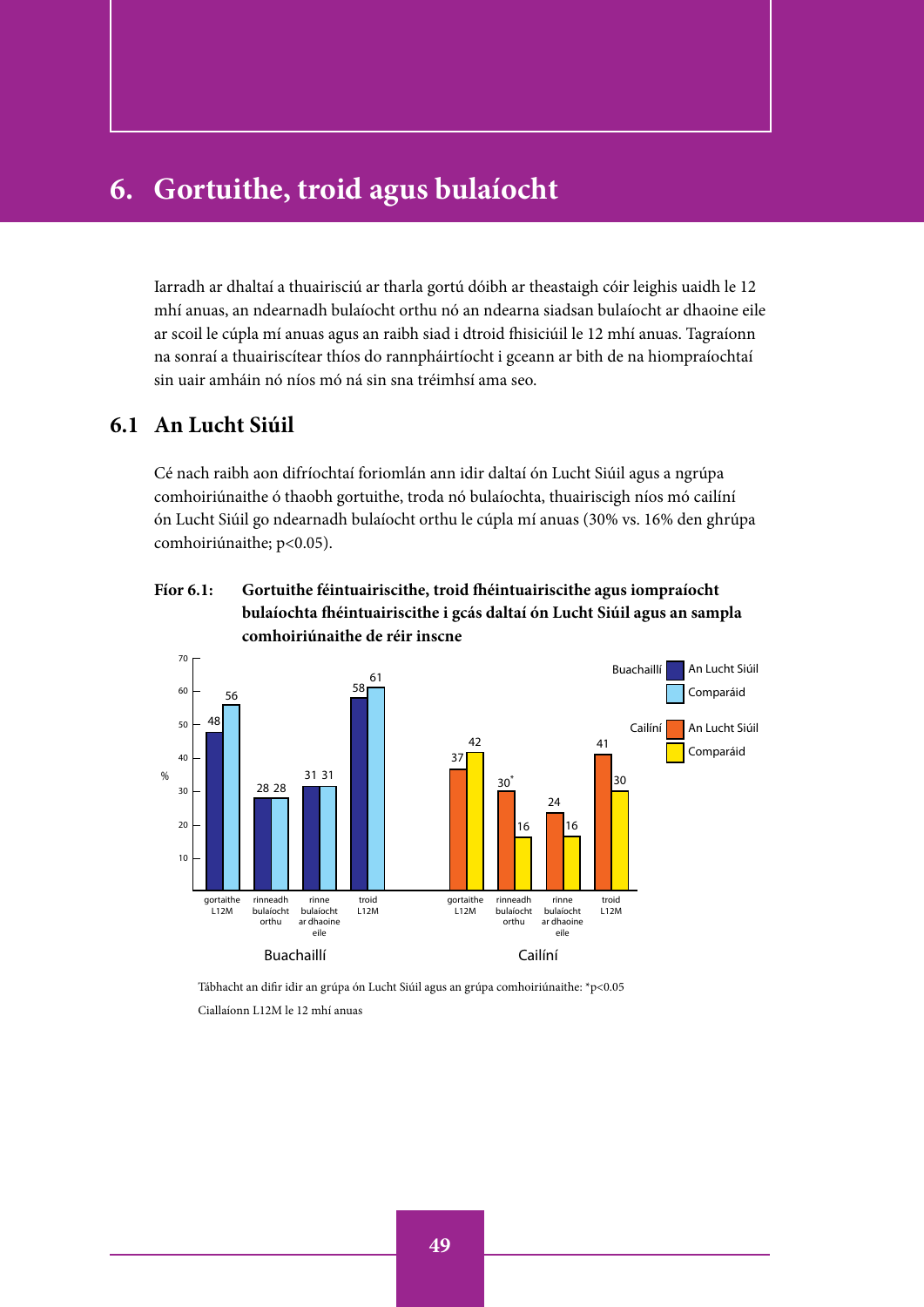# <span id="page-50-0"></span>**6.2 Inimircigh**

Thuairiscigh níos mó daltaí inimirceacha go ndearnadh bulaíocht orthu uair amháin, ar a laghad, le cúpla mí anuas (30%) i gcomparáid lena ngrúpa comhoiriúnaithe (23%; p<0.01). Níor léir aon difríochtaí eile a bheith ann idir inimircigh agus a ngrúpa comhoiriúnaithe.

## **Fíor 6.2: Gortuithe féintuairiscithe, troid fhéintuairiscithe agus iompraíocht bulaíochta fhéintuairiscithe i gcás daltaí inimirceacha agus an sampla comhoiriúnaithe de réir inscne**

![](_page_50_Figure_4.jpeg)

Tábhacht an difir idir an grúpa inimirceach agus an grúpa comhoiriúnaithe: \*p<0.05; \*\*p<0.01 Ciallaíonn L12M le 12 mhí anuas

Thuairiscigh níos mó daltaí inimirceacha ón RA go ndearnadh bulaíocht orthu le cúpla mí anuas, agus thuairiscigh níos mó cailíní inimirceacha ón RA go raibh siad páirteach i mbulaíocht a dhéanamh ar dhaoine eile agus go raibh siad rannpháirteach i dtroid fhisiciúil le 12 mhí anuas ná mar a thuairiscigh a ngrúpa comhoiriúnaithe.

#### **An Liotuáin**

Tá 24 leanbh as an Liotuáin san áireamh sa staidéar, a bhformhór ina gcónaí i gceantair uirbeacha, labhraíonn siad Liotuáinis sa bhaile agus bíonn an bheirt tuismitheoirí ag obair. Cé gur lú seans go n-ólfaidh na leanaí seo alcól nó go dtógfaidh siad cannabas, agus cé gur lú tinneas cinn a thuairiscíonn siad ná leanaí Éireannacha, is lú seans chomh maith go mbeidís rannpháirteach i ngníomhaíocht fhisiciúil go rialta agus caitheann siad níos mó ama ag amharc ar an teilifís ná iad. Tuairiscíonn siad go n-itheann siad níos mó milseán agus go n-ólann siad níos mó deochanna boga, ach itheann siad níos mó torthaí. Cé nach bhfuil na leanaí seo as an Liotuáin chomh dearfach faoina gcaidreamh lena gcomhdhaltaí agus cé gur lú seans go mbeidís i dtroid, is mó seans go dtuairisceoidís go raibh bulaíocht á déanamh orthu ná na leanaí comhoiriúnaithe Éireannacha.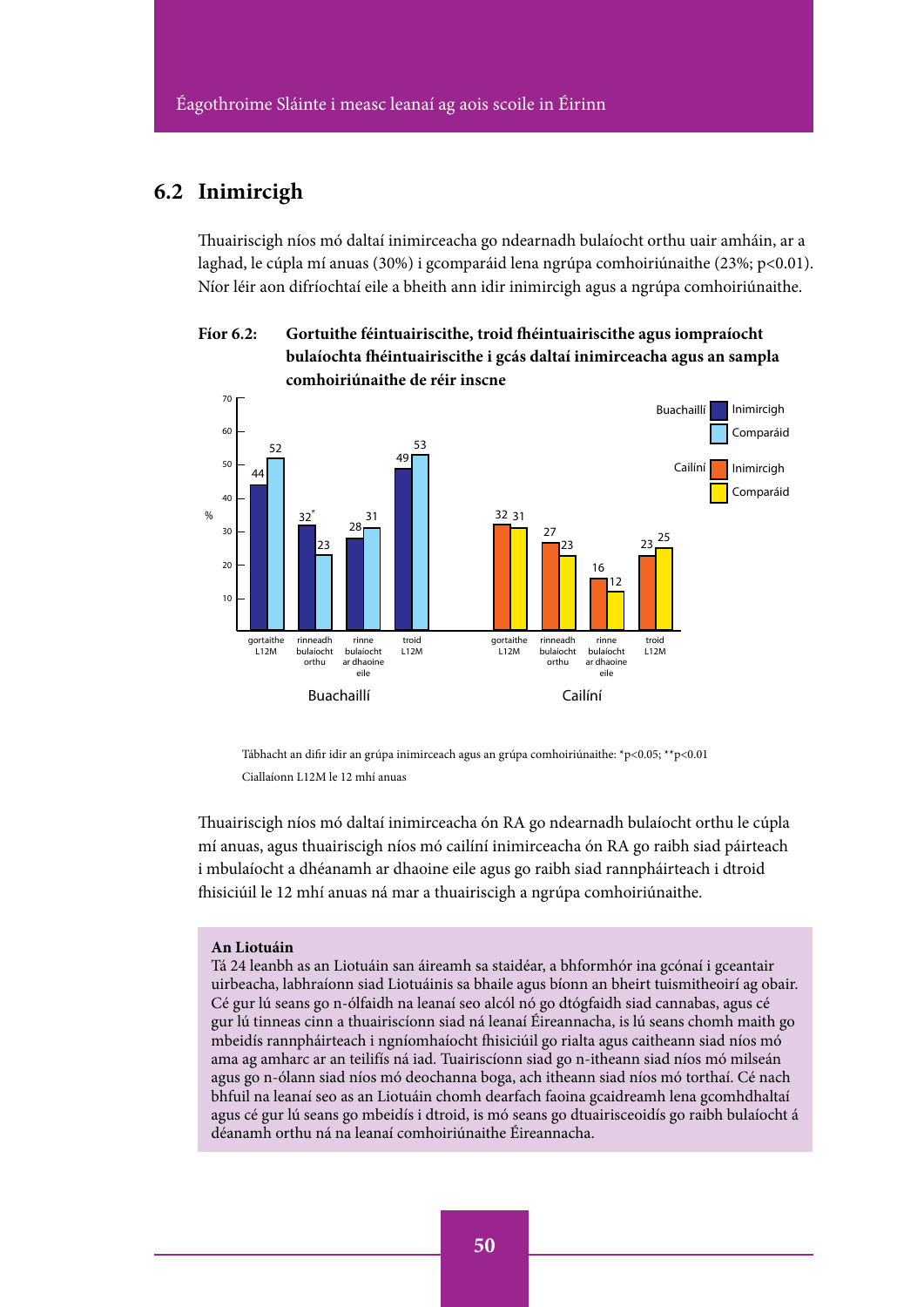## **Tábla 6.1: Gortuithe féintuairiscithe, troid fhéintuairiscithe agus iompraíocht bulaíochta fhéintuairiscithe i gcás foghrúpaí daltaí inimirceacha agus na samplaí comhoiriúnaithe de réir inscne**

| <b>GACH DUINE</b>                                          | RA<br>$\%$ | Comparáid<br>$\%$ | Neamh-RA Comparáid<br>$\frac{0}{0}$ | $\%$ |
|------------------------------------------------------------|------------|-------------------|-------------------------------------|------|
| Gortú le 12 mhí anuas                                      | 40         | 41                | 36                                  | 41   |
| Bulaíocht déanta ort le cúpla mí anuas                     | $30*$      | 21                | 29                                  | 24   |
| Bulaíocht déanta agat ar dhaltaí eile le cúpla<br>mí anuas | 21         | 19                | 22                                  | 23   |
| I dtroid le 12 mhí anuas                                   | 38         | 36                | 35                                  | 42   |
| <b>BUACHAILLÍ</b>                                          |            |                   |                                     |      |
| Gortú le 12 mhí anuas                                      | 46         | 52                | 43                                  | 51   |
| Bulaíocht déanta ort le cúpla mí anuas                     | $32*$      | 20                | 32                                  | 25   |
| Bulaíocht déanta agat ar dhaltaí eile le cúpla<br>mí anuas | 25         | 29                | 30                                  | 33   |
| I dtroid le 12 mhí anuas                                   | 48         | 52                | 50                                  | 54   |
| <b>CAILÍNÍ</b>                                             |            |                   |                                     |      |
| Gortú le 12 mhí anuas                                      | 34         | 31                | 29                                  | 31   |
| Bulaíocht déanta ort le cúpla mí anuas                     | 28         | 21                | 26                                  | 24   |
| Bulaíocht déanta agat ar dhaltaí eile le cúpla<br>mí anuas | 18         | 11                | 14                                  | 13   |
| I dtroid le 12 mhí anuas                                   | 28         | 22                | 18                                  | 28   |

Tábhacht an difir idir an grúpa inimirceach agus an grúpa comhoiriúnaithe: \*p<0.05  $\,$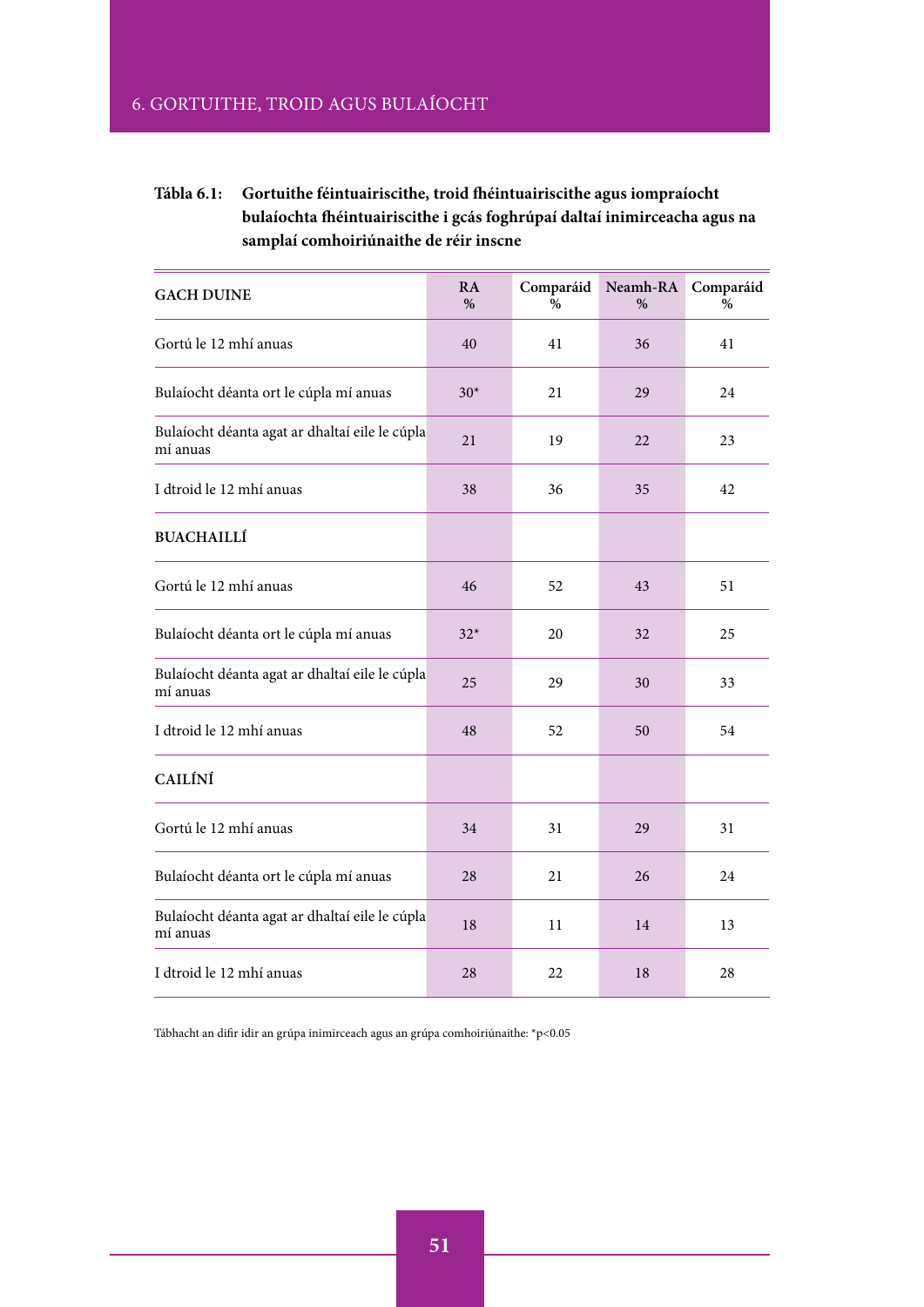# <span id="page-52-0"></span>**6.3 Míchumas agus Tinneas Ainsealach**

Thuairiscigh níos mó daltaí a raibh míchumas/TA orthu gur bhain gortú dóibh a raibh cóir leighis le cur air le 12 mhí anuas (50% vs. 44% den ghrúpa comhoiriúnaithe; p<0.01) agus go ndearnadh bulaíocht orthu le cúpla mí anuas (30% vs. 22% den ghrúpa comhoiriúnaithe; p<0.001). Chomh maith leis sin, thuairiscigh níos mó cailíní a raibh míchumas/tinneas ainsealach orthu go raibh siad páirteach i dtroid fhisiciúil le 12 mhí anuas (28%) i gcomparáid lena ngrúpa comhoiriúnaithe (22%; p<0.01).

![](_page_52_Figure_3.jpeg)

![](_page_52_Figure_4.jpeg)

Tábhacht an difir idir an grúpa daltaí a bhfuil míchumas nó tinneas ainsealach orthu agus an grúpa comhoiriúnaithe: \*p<0.05; \*\*p<0.01; \*\*\*p<0.001

Ba léir go raibh difríochtaí eile ann nuair a rinneadh comparáid idir na foghrúpaí daltaí a bhfuil míchumas/TA orthu. Thuairiscigh níos mó daltaí sna foghrúpaí ar fad gur bhain gortú dóibh ar ghá cóir leighis a fháil dó agus go ndearnadh bulaíocht orthu ar scoil le cúpla mí anuas i gcomparáid leis an ngrúpa comhoiriúnaithe. Chomh maith leis sin, thuairiscigh níos mó daltaí a bhfuil míchumas/TA orthu a chuireann isteach ar a ngíomhaíocht gur ghlac siad páirt i dtroid fhisiciúil le 12 mhí anuas.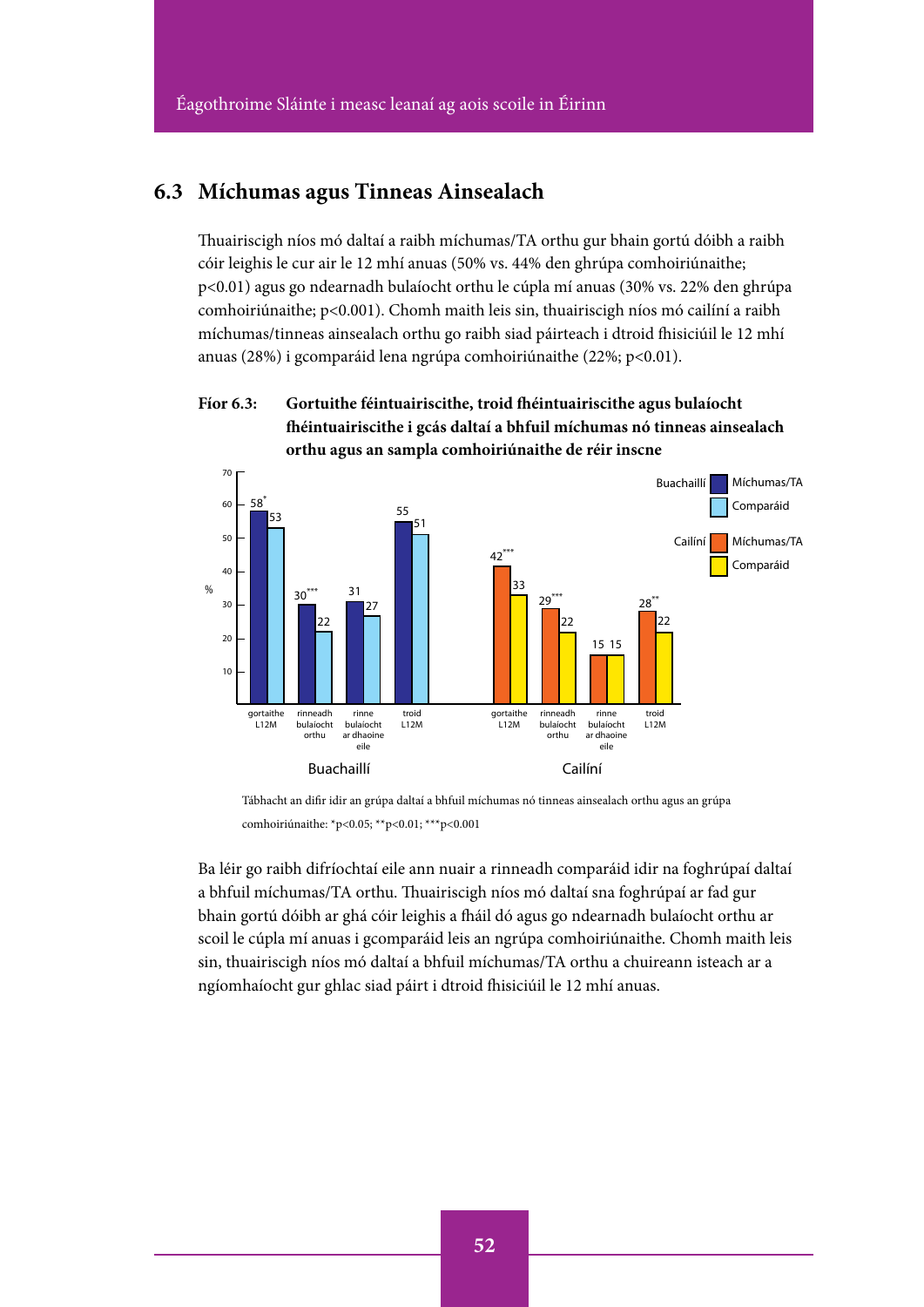## **Tábla 6.2: Gortuithe féintuairiscithe, troid fhéintuairiscithe agus bulaíocht fhéintuairiscithe i gcás foghrúpaí daltaí a bhfuil míchumas nó tinneas ainsealach orthu agus a samplaí comhoiriúnaithe**

| <b>GACH DUINE</b>                                          | %      | Tinneas Comparáid Cógas Comparáid<br>$\%$ | $\%$    | %  | Tionchar<br>aige ar<br>ghníomhaíocht<br>$\%$ | Comparáid<br>$\%$ |
|------------------------------------------------------------|--------|-------------------------------------------|---------|----|----------------------------------------------|-------------------|
| Gortú le 12 mhí anuas                                      | 50     | 44                                        | $48*$   | 43 | $56***$                                      | 44                |
| Bulaíocht déanta ort le cúpla<br>mí anuas                  | $28**$ | 22                                        | $30***$ | 23 | $32***$                                      | 22                |
| Bulaíocht déanta agat ar<br>dhaltaí eile le cúpla mí anuas | $24*$  | 20                                        | 22      | 23 | 25                                           | 22                |
| I dtroid le 12 mhí anuas                                   | 42     | 37                                        | 40      | 38 | $48***$                                      | 36                |
| <b>BUACHAILLÍ</b>                                          |        |                                           |         |    |                                              |                   |
| Gortú le 12 mhí anuas                                      | 57     | 53                                        | 55      | 52 | 63                                           | 56                |
| Bulaíocht déanta ort le cúpla<br>mí anuas                  | 26     | 21                                        | $32***$ | 22 | $33*$                                        | 25                |
| Bulaíocht déanta agat ar<br>dhaltaí eile le cúpla mí anuas | 31     | 26                                        | 30      | 29 | 32                                           | 27                |
| I dtroid le 12 mhí anuas                                   | 55     | 52                                        | 53      | 53 | $59*$                                        | 49                |
| <b>CAILÍNÍ</b>                                             |        |                                           |         |    |                                              |                   |
| Gortú le 12 mhí anuas                                      | 38     | 34                                        | $42*$   | 34 | $47***$                                      | 29                |
| Bulaíocht déanta ort le cúpla<br>mí anuas                  | $30*$  | 22                                        | 28      | 24 | $31**$                                       | 19                |
| Bulaíocht déanta agat ar<br>dhaltaí eile le cúpla mí anuas | 17     | 13                                        | 13      | 16 | 16                                           | 15                |
| I dtroid le 12 mhí anuas                                   | 28     | 22                                        | 25      | 23 | $34***$                                      | 20                |

Tábhacht an difir idir an grúpa daltaí a bhfuil míchumas nó tinneas ainsealach orthu agus an grúpa comhoiriúnaithe: \*p<0.05; \*\*p<0.01; \*\*\*p<0.001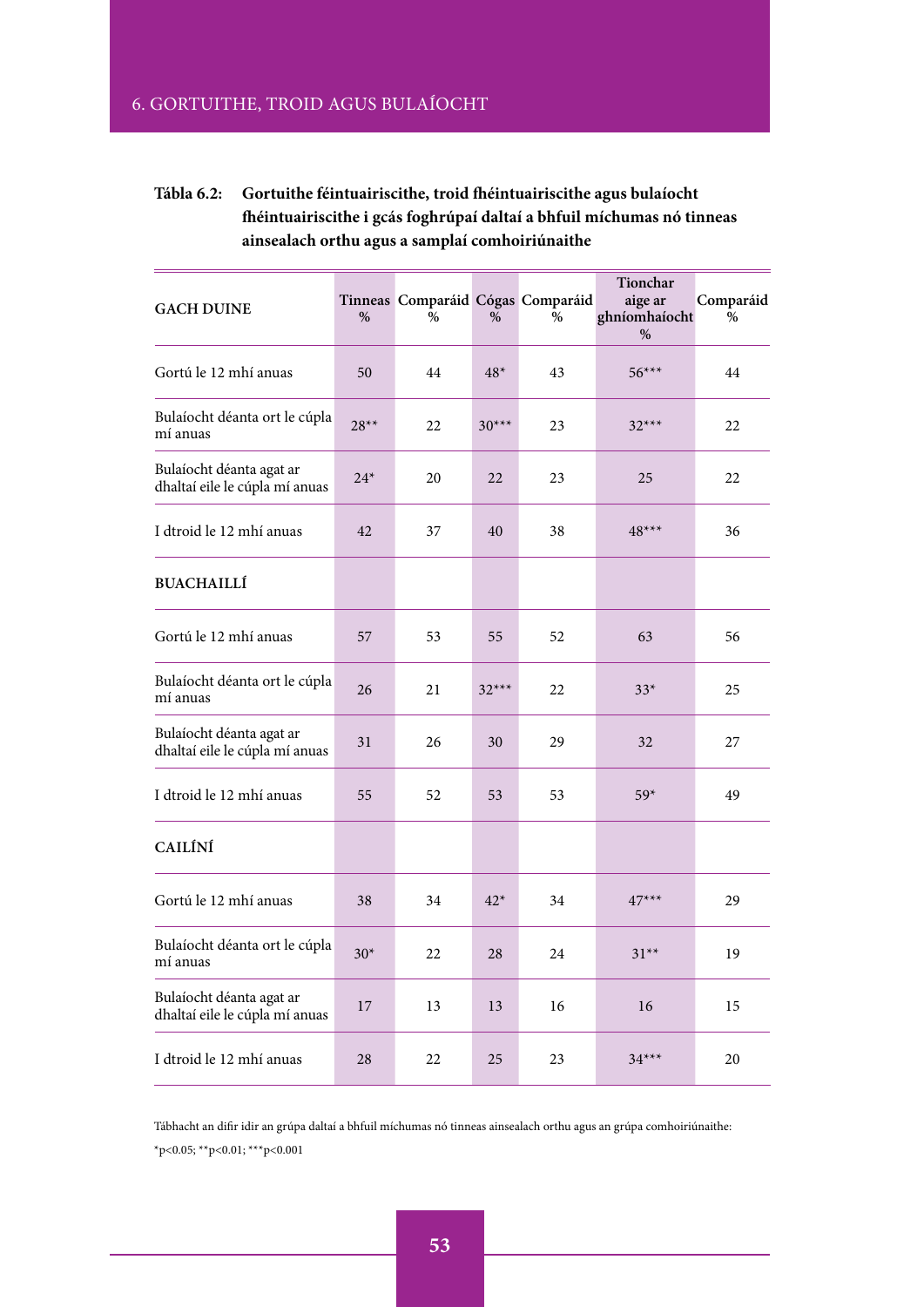# <span id="page-54-0"></span>**6.4 Scoileanna DEIS**

Bhí daltaí i scoileanna DEIS cosúil leis na daltaí ina ngrúpa comhoiriúnaithe ó thaobh an oiread gortuithe a tharla dóibh agus ó thaobh bulaíochta a bheith déanta orthu. Ach thuairiscigh níos mó cailíní i scoileanna DEIS go raibh bulaíocht déanta acu ar dhaoine eile le cúpla mí anuas (17% vs. 13% den ghrúpa comhoiriúnaithe; p<0.05) agus go raibh siad i dtroid fhisiciúil le 12 mhí anuas (30% vs. 23% den ghrúpa comhoiriúnaithe; p<0.001).

#### **Fíor 6.4: Gortuithe féintuairiscithe, troid fhéintuairiscithe agus bulaíocht fhéintuairiscithe i gcás daltaí as scoileanna DEIS agus an sampla comhoiriúnaithe de réir inscne**

![](_page_54_Figure_4.jpeg)

Tábhacht an difir idir scoileanna DEIS agus an grúpa comhoiriúnaithe: \*p<0.05; \*\*\*p<0.001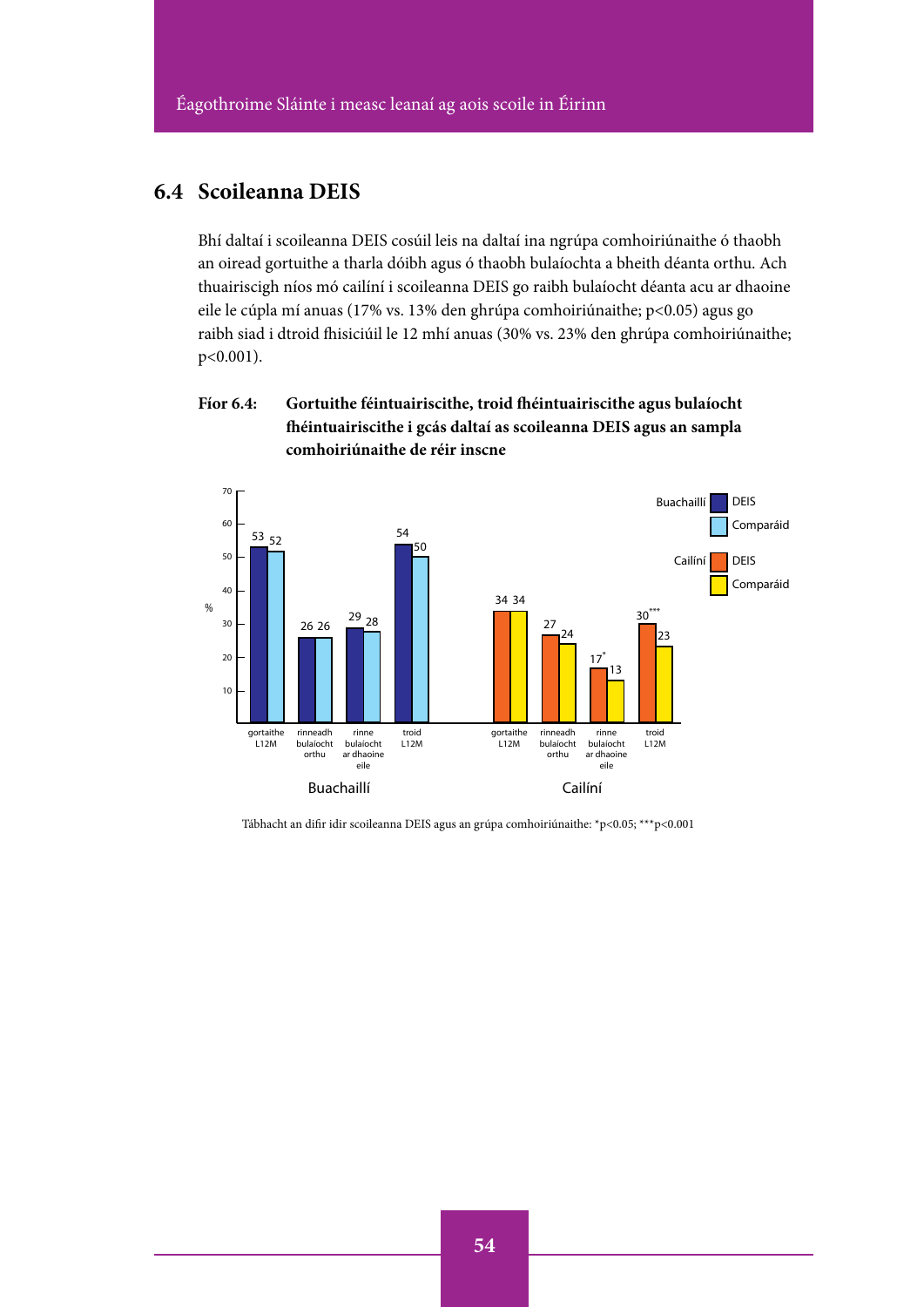# <span id="page-55-0"></span>**7. Comhthéacs Sóisialta don tSláinte**

Iarradh ar dhaltaí tuairisc a thabhairt ar an dúil atá acu sa scoil agus cuireadh sraith ceisteanna orthu faoi na daltaí a bhí sa rang leo: an maith leo bheith le chéile, an bhfuil siad cineálta agus cabhrach agus cé acu an mothaíonn siad go nglacann a gcomhdhaltaí leo. Rinneadh rangú ar dhaltaí mar dhaltaí ar maith leo an scoil má thuairiscigh siad gur maith leo í 'beagáinín' nó 'go mór', agus measadh gur aontaigh siad leis na ráitis faoina gcomhdhaltaí má luaigh siad gur 'aontaigh siad go láidir' nó gur 'aontaigh' siad. Maidir le caidreamh le daoine eile, iarradh ar dhaltaí a thuairisciú a éasca a bhí sé orthu labhairt lena n-athair agus lena máthair faoi rudaí a chuireann isteach go mór orthu, cá mhéad tráthnóna sa tseachtain a chaitheann siad le cairde agus cá mhéad cara atá acu ar den inscne chéanna iad. Tagraíonn na sonraí thíos dóibh sin a thuairiscíonn go bhfuil cumarsáid lena dtuismitheoirí 'éasca' nó 'an-éasca', a chaitheann trí thráthnóna sa tseachtain nó níos mó ná sin le cairde agus a bhfuil triúr cairde, ar a laghad, den inscne chéanna acu.

# **7.1 An Lucht Siúil**

Thuairiscigh níos lú cailíní ón Lucht Siúil gur thaitin an scoil leo (62% vs. 78% den ghrúpa comhoiriúnaithe; p<0.05) agus gur ghlac daltaí eile leo mar a bhí siad (76% vs. 89% den ghrúpa comhoiriúnaithe; p<0.01). Chomh maith leis sin thuairiscigh níos lú buachaillí ón Lucht Siúil gur maith le daltaí ina ranganna a bheith le chéile (75%) i gcomparáid leis an ngrúpa comhoiriúnaithe (86%; p<0.05).

![](_page_55_Figure_4.jpeg)

#### **Fíor 7.1: Comhthéacs scoile don tsláinte i gcás daltaí ón Lucht Siúil agus an sampla comhoiriúnaithe de réir inscne**

Tábhacht an difir idir an grúpa ón Lucht Siúil agus an grúpa comhoiriúnaithe: \*p<0.05; \*\*p<0.01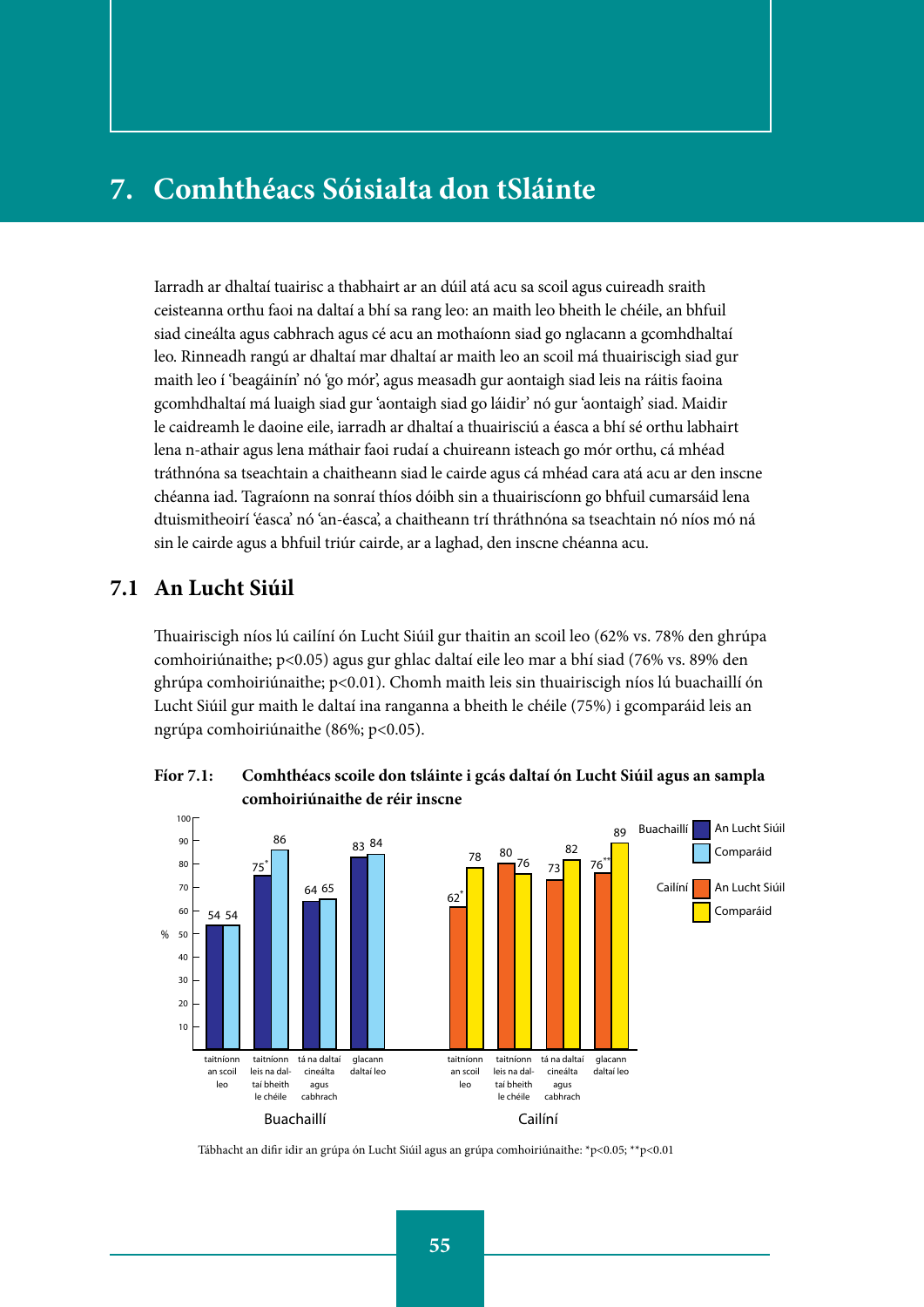<span id="page-56-0"></span>Thuairiscigh níos lú daltaí ón Lucht Siúil go bhfuil sé furasta acu labhairt lena máthair (71% vs. 80% den ghrúpa comhoiriúnaithe; p<0.05). Maidir leis an líon cairde den inscne chéanna: thuairiscigh níos lú cailíní ón Lucht Siúil go bhfuil triúr cairde nó níos mó acu den inscne chéanna i gcomparáid leis an ngrúpa comhoiriúnaithe (84% vs. 94%; p<0.05).

![](_page_56_Figure_2.jpeg)

![](_page_56_Figure_3.jpeg)

# **7.2 Inimircigh**

Tríd is tríd ba lú seans go dtuairisceodh daltaí inimirceacha dearcadh dearfach i leith na scoile. Thuairiscigh níos lú daltaí inimirceacha go raibh daltaí ina ranganna cineálta agus cabhrach (62% vs. 68% den ghrúpa comhoiriúnaithe; p<0.05) ná go nglacann daltaí sna ranganna leo mar atá siad (73% vs. 82% den ghrúpa comhoiriúnaithe; p<0.001). Thuairiscigh níos lú cailíní inimirceacha gur maith le daltaí ina ranganna a bheith le chéile (68% vs. 77% den ghrúpa comhoiriúnaithe; p<0.05).

Tábhacht an difir idir an grúpa ón Lucht Siúil agus an grúpa comhoiriúnaithe: \*p<0.05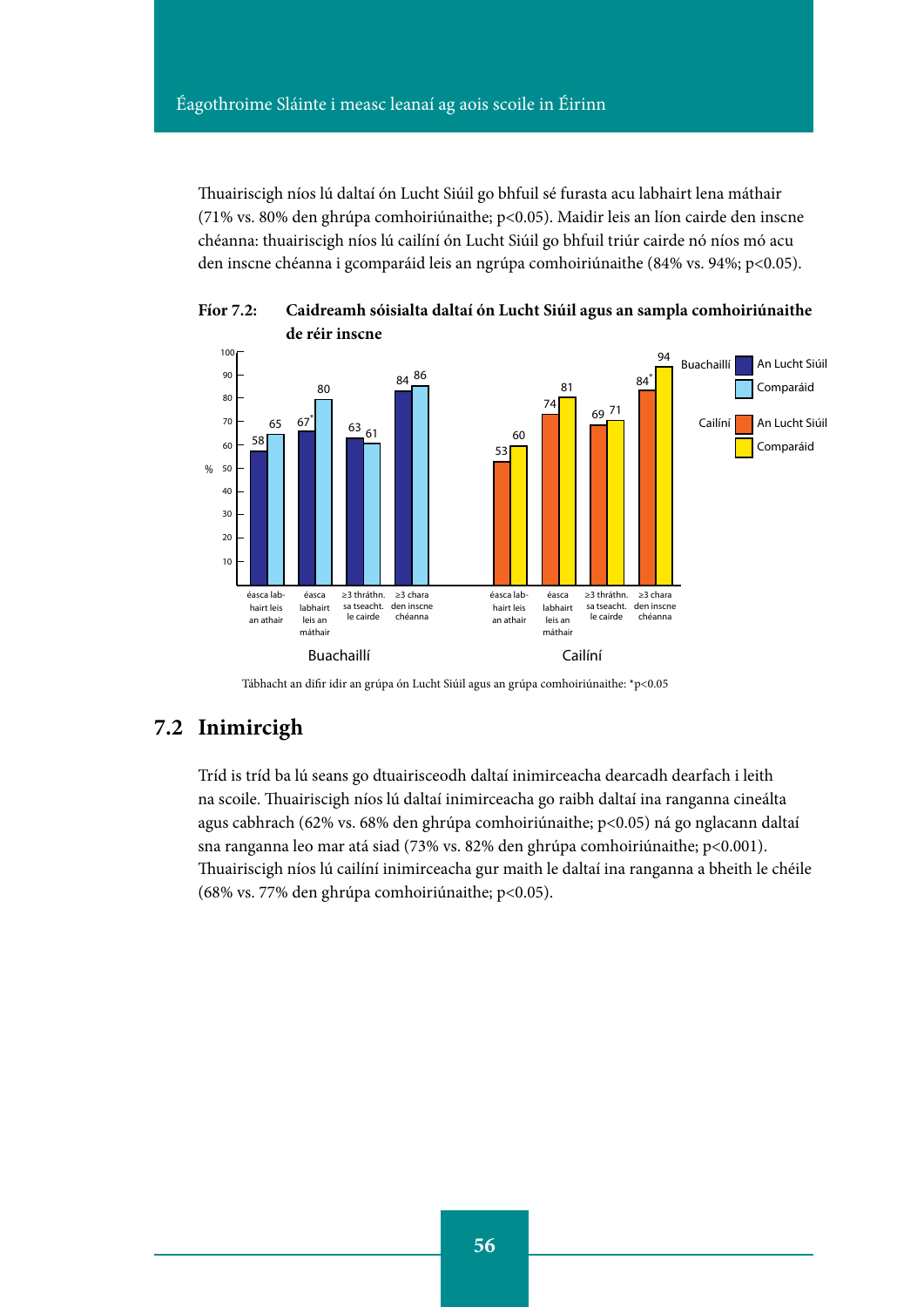![](_page_57_Figure_1.jpeg)

**Fíor 7.3: Comhthéacs scoile don tsláinte i gcás daltaí inimirceacha agus an sampla comhoiriúnaithe de réir inscne**

Ba lú seans chomh maith go dtuairisceodh daltaí inimirceacha go raibh caidreamh dearfach acu lena bpiaraí: ba lú dalta inimirceach a thuairiscigh go raibh triúr cairde nó níos mó acu den inscne chéanna (83% vs. 91% den ghrúpa comhoiriúnaithe; p<0.001).

![](_page_57_Figure_5.jpeg)

![](_page_57_Figure_6.jpeg)

Tábhacht an difir idir an grúpa inimirceach agus an grúpa comhoiriúnaithe: \*p<0.05; \*\*p<0.01; \*\*\*p<0.001

Tábhacht an difir idir an grúpa inimirceach agus an grúpa comhoiriúnaithe: \*p<0.05; \*\*p<0.01; \*\*\*p<0.001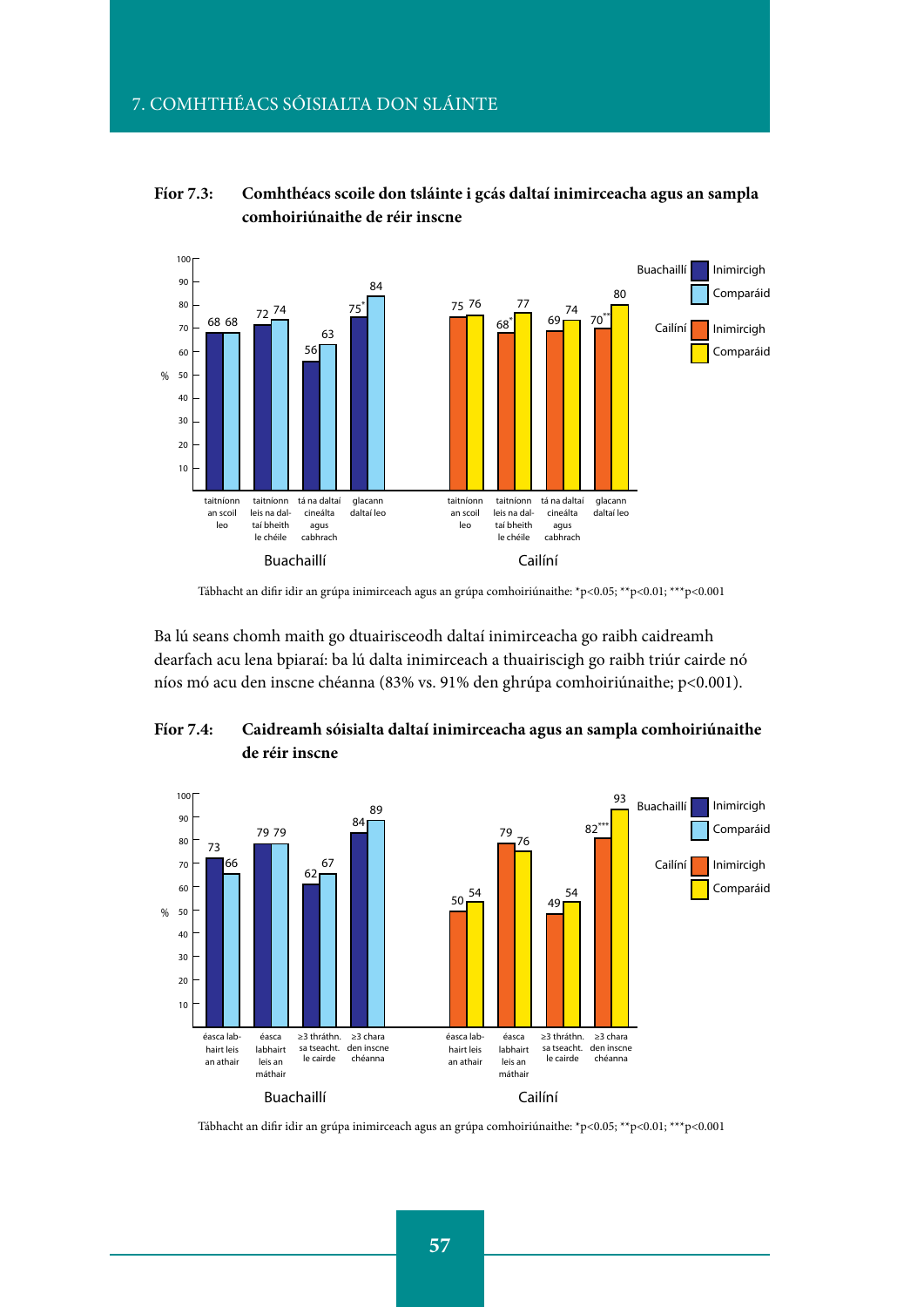Tríd is tríd ba lú seans go dtuairisceodh daltaí inimirceacha ón RA gur maith le daltaí ina gcuid ranganna a bheith le chéile, go bhfuil daltaí ina ranganna cineálta agus cabhrach nó go nglacann daltaí eile leo mar atá siad. Thuairiscigh níos lú cailíní inimirceacha nach as an RA go nglacann daltaí eile leo mar atá siad, i gcomparáid leis an ngrúpa comhoiriúnaithe.

| <b>GACH DUINE</b>                         | RA<br>$\%$ | $\%$ | Comparáid Neamh-RA Comparáid<br>$\%$ | $\frac{0}{0}$ |
|-------------------------------------------|------------|------|--------------------------------------|---------------|
| Taitníonn an scoil leo                    | 67         | 71   | 76                                   | 72            |
| Taitníonn leis na daltaí bheith le chéile | $70*$      | 79   | 69                                   | 73            |
| Tá na daltaí cineálta agus cabhrach       | $62*$      | 71   | 62                                   | 65            |
| Glacann daltaí eile leo mar atá siad      | $74*$      | 83   | $72**$                               | 81            |
| <b>BUACHAILLÍ</b>                         |            |      |                                      |               |
| Taitníonn an scoil leo                    | 65         | 66   | 71                                   | 69            |
| Taitníonn leis na daltaí bheith le chéile | 73         | 79   | 70                                   | 70            |
| Tá na daltaí cineálta agus cabhrach       | $51**$     | 68   | 59                                   | 58            |
| Glacann daltaí eile leo mar atá siad      | 75         | 84   | 75                                   | 84            |
| <b>CAILÍNÍ</b>                            |            |      |                                      |               |
| Taitníonn an scoil leo                    | 70         | 77   | 80                                   | 74            |
| Taitníonn leis na daltaí bheith le chéile | $68*$      | 80   | 68                                   | 75            |
| Tá na daltaí cineálta agus cabhrach       | 72         | 73   | 65                                   | 74            |
| Glacann daltaí eile leo mar atá siad      | 72         | 82   | $68*$                                | 79            |

#### **Tábla 7.1: Comhthéacs scoile don tsláinte i gcás foghrúpaí daltaí inimirceacha agus na samplaí comhoiriúnaithe**

Tábhacht an difir idir an grúpa inimirceach agus an grúpa comhoiriúnaithe: \*p<0.05; \*\*p<0.01

Ba lú seans go gcaithfeadh cailíní inimirceacha nach as an RA iad trí oíche nó níos mó ná sin le cairde agusgo mbeadh triúr cairde nó níos mó ná sin den inscne chéanna acu.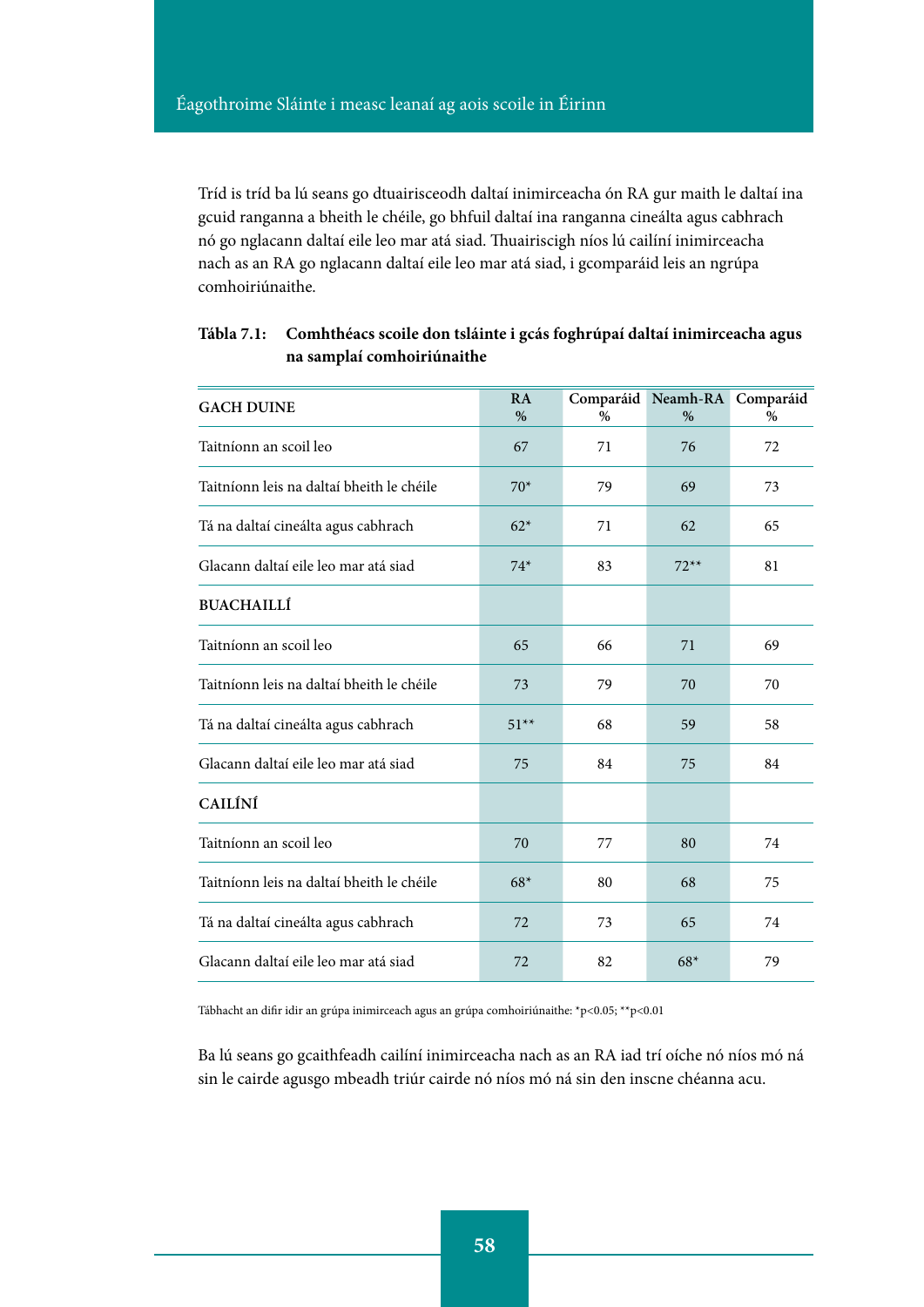| <b>GACH DUINE</b>                     | RA<br>$\%$ | Comparáid<br>$\%$ | Neamh-RA<br>$\%$ | Comparáid<br>$\%$ |
|---------------------------------------|------------|-------------------|------------------|-------------------|
| Éasca labhairt leis an athair         | 57         | 59                | 66               | 62                |
| Éasca labhairt leis an máthair        | 79         | 76                | 79               | 79                |
| 3+ thráthnóna sa tseachtain le cairde | 55         | 53                | $56***$          | 68                |
| 3+ chara den inscne chéanna           | 86         | 90                | 79***            | 92                |
| <b>BUACHAILLÍ</b>                     |            |                   |                  |                   |
| Éasca labhairt leis an athair         | 69         | 66                | 76               | 67                |
| Éasca labhairt leis an máthair        | 81         | 77                | 77               | 80                |
| 3+ thráthnóna sa tseachtain le cairde | 60         | 61                | 63               | 72                |
| 3+ chara den inscne chéanna           | 85         | 90                | 82               | 88                |
| <b>CAILÍNÍ</b>                        |            |                   |                  |                   |
| Éasca labhairt leis an athair         | 46         | 52                | 54               | 56                |
| Éasca labhairt leis an máthair        | 76         | 75                | 81               | 78                |
| 3+ thráthnóna sa tseachtain le cairde | 50         | 47                | $48*$            | 63                |
| 3+ chara den inscne chéanna           | 88         | 91                | $77***$          | 96                |

# **Tábla 7.2: Caidrimh shóisialta foghrúpaí daltaí inimirceacha agus na samplaí comhoiriúnaithe**

Tábhacht an difir idir an grúpa inimirceach agus an grúpa comhoiriúnaithe: \*p<0.05; \*\*p<0.01; \*\*\*p<0.001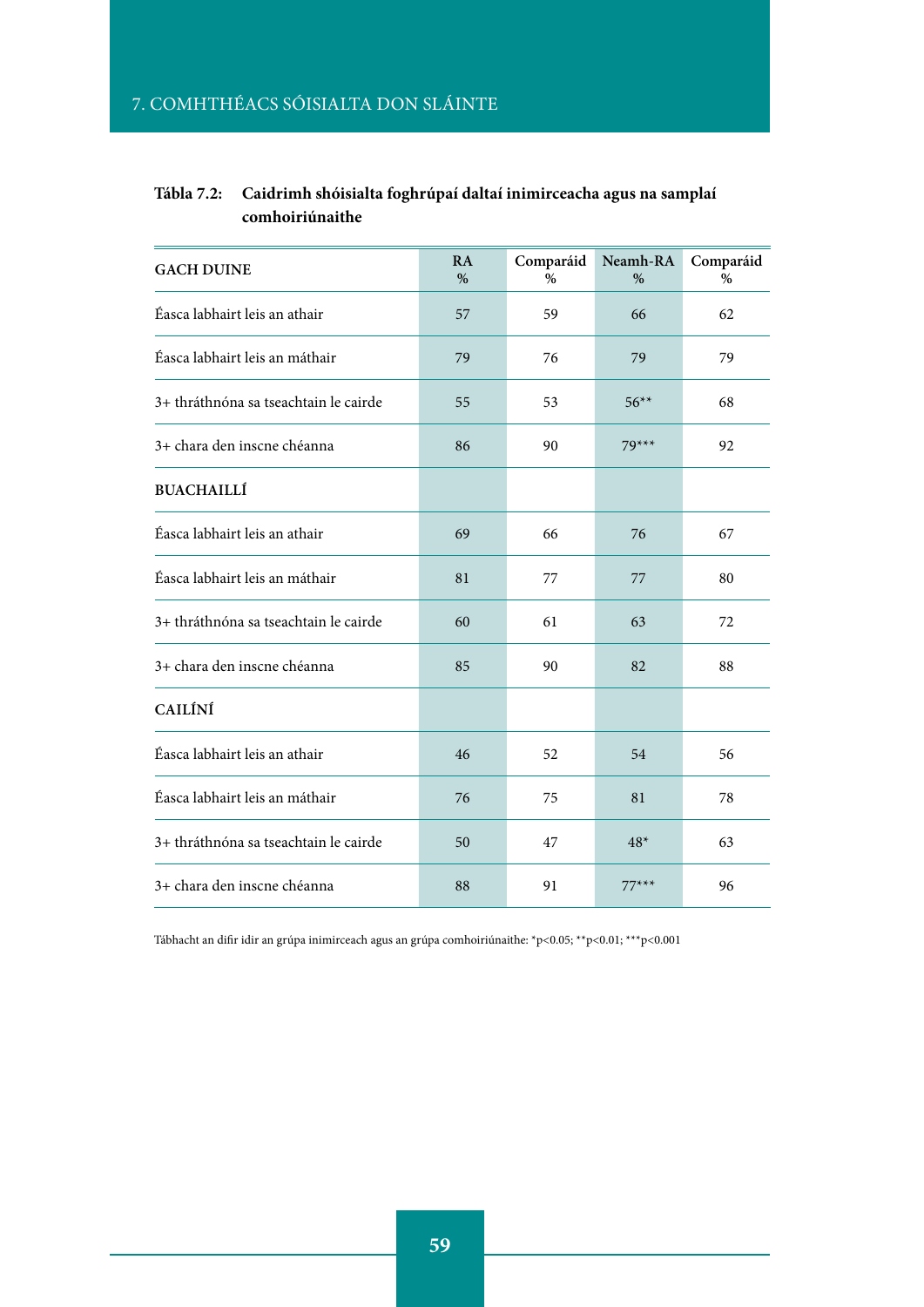# <span id="page-60-0"></span>**7.3 Míchumas agus Tinneas Ainsealach**

Thuairiscigh níos lú buachaillí a raibh míchumas/TA orthu go raibh daltaí ina ranganna cineálta agus cabhrach (61% vs. 66% den ghrúpa comhoiriúnaithe; p<0.05) agus thuairiscigh níos lú daltaí a bhfuil míchumas/TA orthu go nglacann daltaí eile leo mar atá siad (77% vs. 84% den ghrúpa comhoiriúnaithe; p<0.001).

#### **Fíor 7.5: Comhthéacs scoile don tsláinte i gcás daltaí a bhfuil míchumas nó tinneas ainsealach orthu agus an grúpa comhoiriúnaithe de réir inscne**

![](_page_60_Figure_4.jpeg)

Tábhacht an difir idir an grúpa daltaí a bhfuil míchumas nó tinneas ainsealach orthu agus an grúpa comhoiriúnaithe: \*p<0.05; \*\*\*p<0.001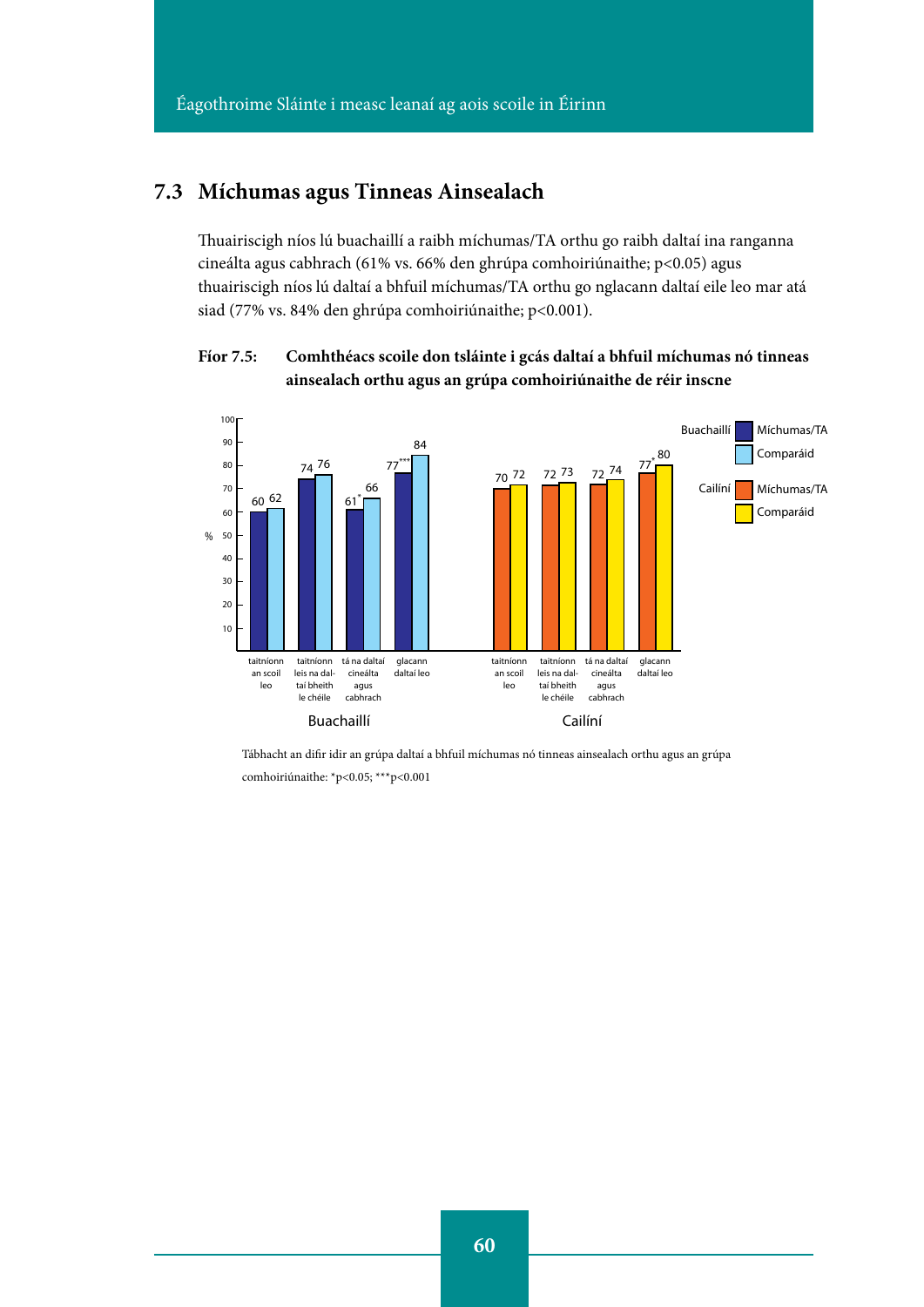![](_page_61_Figure_1.jpeg)

**Fíor 7.6: Caidrimh shóisialta daltaí a bhfuil míchumas nó tinneas ainsealach orthu agus an grúpa comhoiriúnaithe de réir inscne**

Tábhacht an difir idir an grúpa daltaí a bhfuil míchumas nó tinneas ainsealach orthu agus an grúpa comhoiriúnaithe: \*p<0.05

Thuairiscigh níos lú daltaí a bhfuil míchumas/TA orthu a chuireann isteach ar a ngníomhaíocht laethúil gur thaitin an scoil leo, agus thuairiscigh níos lú daltaí a bhfuil míchumas nó tinneas ainsealach orthu, agus a bhfuil míchumas/TA orthu a chuireann as do ghníomhaíocht go nglacann daltaí eile leo mar atá siad.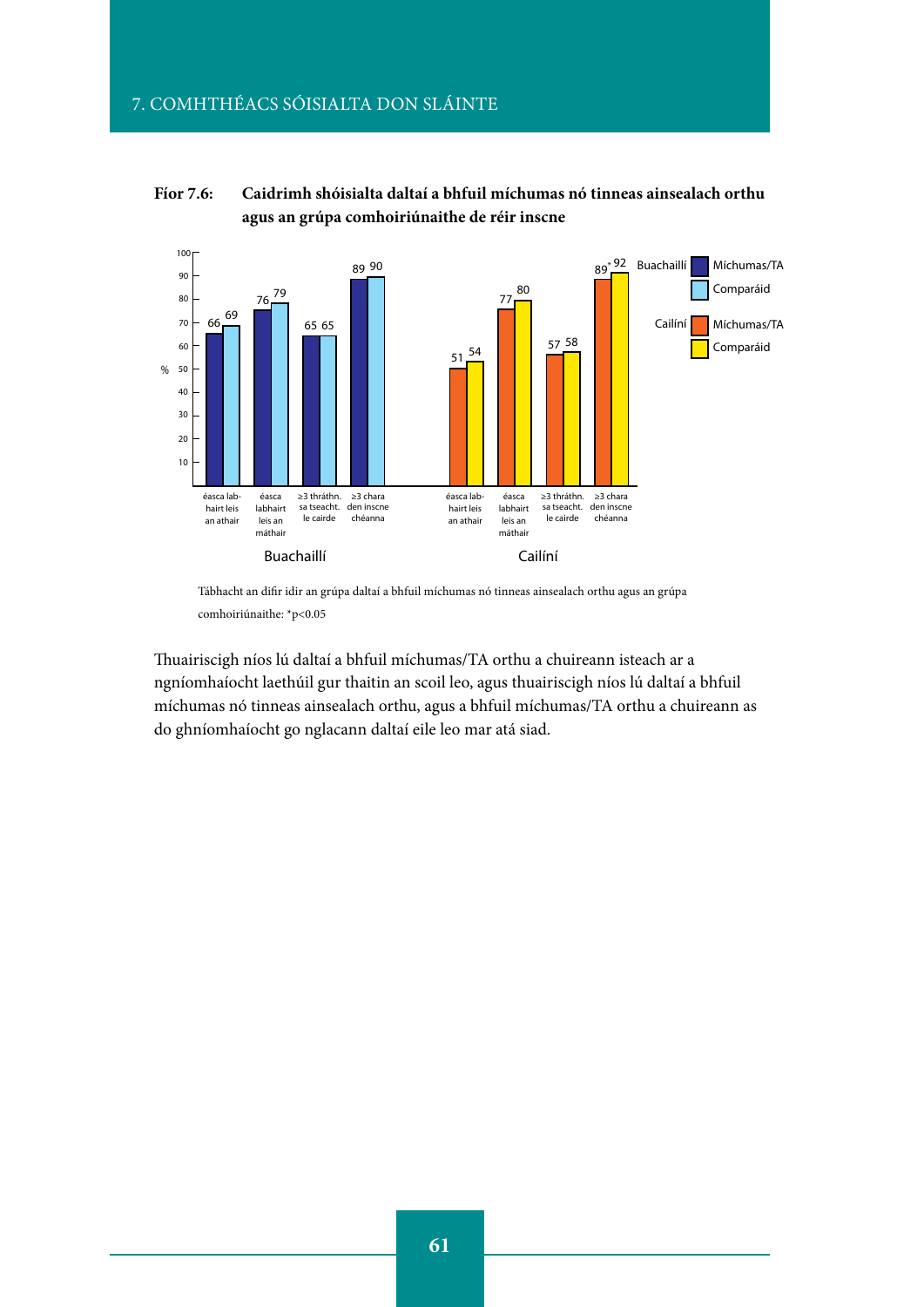| <b>GACH DUINE</b>                            | %       | Tinneas Comparáid Cógas Comparáid<br>$\%$ | $\%$    | $\%$   | Tionchar aige ar Comparáid<br>ghníomhaíocht<br>% | $\%$ |
|----------------------------------------------|---------|-------------------------------------------|---------|--------|--------------------------------------------------|------|
| Taitníonn an scoil leo                       | 66      | 66                                        | 69      | 68     | $55***$                                          | 67   |
| Taitníonn leis na daltaí<br>bheith le chéile | 74      | 76                                        | 72      | 75     | 73                                               | 73   |
| Tá na daltaí cineálta agus<br>cabhrach       | 67      | 70                                        | 67      | 71     | 64                                               | 68   |
| Glacann daltaí eile leo<br>mar atá siad      | $77***$ | 83                                        | 78      | 81     | $74**$                                           | 83   |
| <b>BUACHAILLÍ</b>                            |         |                                           |         |        |                                                  |      |
| Taitníonn an scoil leo                       | 61      | 59                                        | 64      | 64     | $53*$                                            | 64   |
| Taitníonn leis na daltaí<br>bheith le chéile | 77      | 78                                        | 70      | 74     | 78                                               | 77   |
| Tá na daltaí cineálta agus<br>cabhrach       | 62      | 67                                        | $61*$   | 67     | 61                                               | 63   |
| Glacann daltaí eile leo<br>mar atá siad      | 79      | 83                                        | $77***$ | 84     | $75***$                                          | 84   |
| <b>CAILÍNÍ</b>                               |         |                                           |         |        |                                                  |      |
| Taitníonn an scoil leo                       | 71      | 72                                        | 76      | 73     | $57**$                                           | 71   |
| Taitníonn leis na daltaí<br>bheith le chéile | 71      | 74                                        | 75      | 76     | 66                                               | 67   |
| Tá na daltaí cineálta agus<br>cabhrach       | $71\,$  | $72\,$                                    | $74\,$  | 76     | 66                                               | 74   |
| Glacann daltaí eile leo<br>mar atá siad      | $75*$   | 82                                        | 79      | $78\,$ | $74\,$                                           | 82   |

#### **Tábla 7.3: Comhthéacs scoile don tsláinte i gcás foghrúpaí daltaí a bhfuil míchumas nó tinneas ainsealach orthu agus a samplaí comhoiriúnaithe**

Tábhacht an difir idir an grúpa daltaí a bhfuil míchumas nó tinneas ainsealach orthu agus an grúpa comhoiriúnaithe:  $*p<0.05$ ;  $***p<0.001$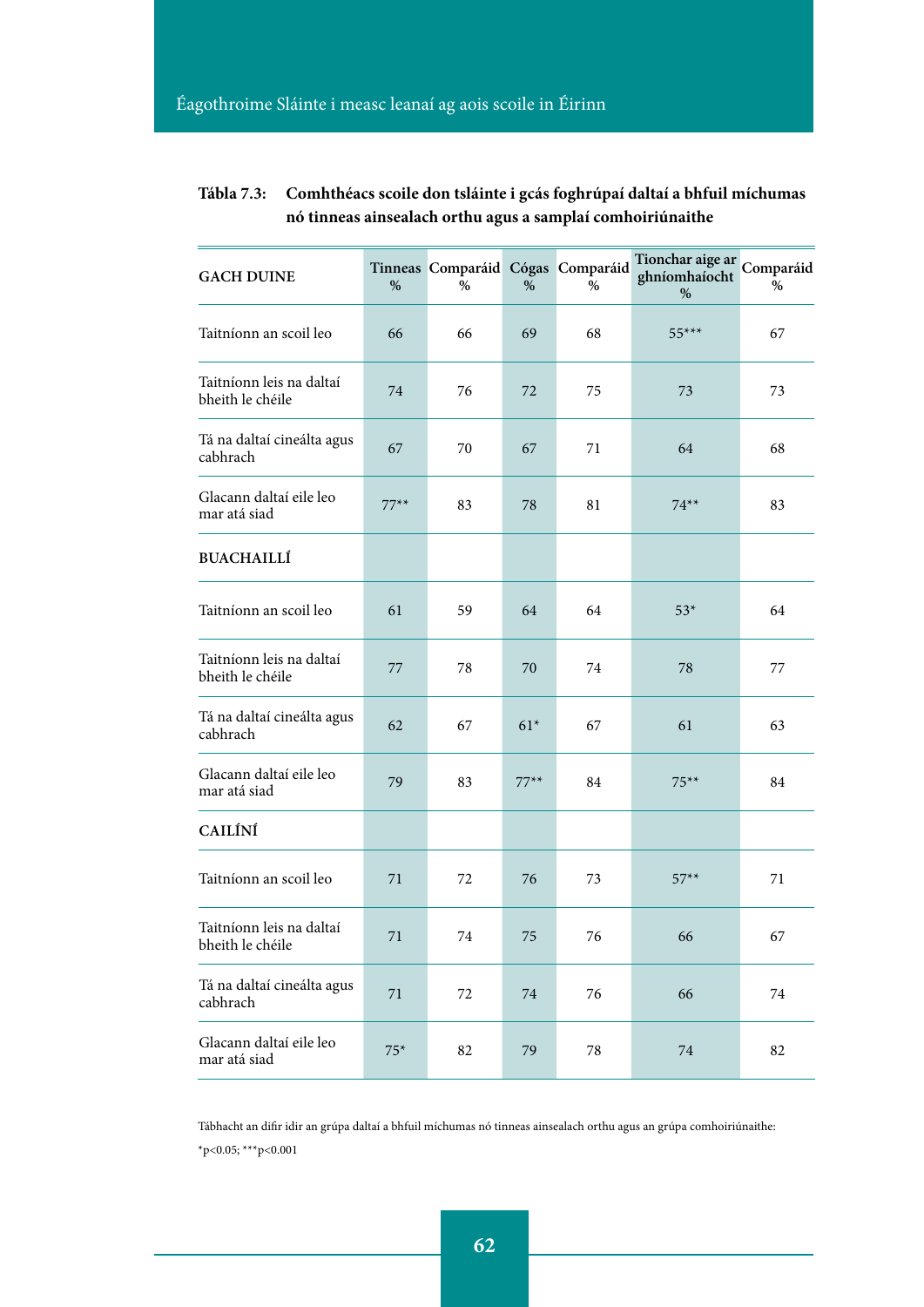Thuairiscigh níos lú buachaillí a bhfuil míchumas/TA orthu a mbíonn tionchar aige ar ghníomhaíocht laethúil go mbíonn sé éasca orthu nó an-éasca orthu labhairt lena n-athair agus thuairiscigh níos lú cailíní a bhfuil míchumas/TA orthu a mbíonn tionchar aige ar a ngníomhaíocht laethúil go bhfuil sé éasca nó an-éasca acu labhairt lena máthair.

| <b>GACH DUINE</b>                        | $\%$ | Tinneas Comparáid Cógas Comparáid<br>$\%$ | $\%$  | $\%$ | Tionchar aige ar Comparáid<br>ghníomhaíocht<br>% | %  |
|------------------------------------------|------|-------------------------------------------|-------|------|--------------------------------------------------|----|
| Éasca labhairt leis an<br>athair         | 60   | 60                                        | 62    | 63   | $53**$                                           | 61 |
| Éasca labhairt leis an<br>máthair        | 78   | 81                                        | 79    | 78   | $72**$                                           | 79 |
| 3+ thráthnóna sa<br>tseachtain le cairde | 60   | 59                                        | 60    | 62   | 66                                               | 64 |
| 3+ chara den inscne<br>chéanna           | 91   | 92                                        | $89*$ | 92   | 86                                               | 87 |
| <b>BUACHAILLÍ</b>                        |      |                                           |       |      |                                                  |    |
| Éasca labhairt leis an<br>athair         | 67   | 67                                        | 68    | 72   | $59*$                                            | 68 |
| Éasca labhairt leis an<br>máthair        | 78   | 79                                        | 77    | 81   | 73                                               | 76 |
| 3+ thráthnóna sa<br>tseachtain le cairde | 63   | 64                                        | 64    | 63   | 69                                               | 69 |
| 3+ chara den inscne<br>chéanna           | 92   | 92                                        | 88    | 91   | 87                                               | 86 |
| <b>CAILÍNÍ</b>                           |      |                                           |       |      |                                                  |    |
| Éasca labhairt leis an<br>athair         | 57   | 54                                        | 54    | 54   | 44                                               | 53 |
| Éasca labhairt leis an<br>máthair        | 78   | 82                                        | 81    | 76   | $70^{**}$                                        | 83 |
| 3+ thráthnóna sa<br>tseachtain le cairde | 52   | 53                                        | 55    | 61   | 62                                               | 58 |
| 3+ chara den inscne<br>chéanna           | 90   | 92                                        | 90    | 93   | 85                                               | 88 |

#### **Tábla 7.4: Caidrimh shóisialta foghrúpaí daltaí a bhfuil míchumas nó tinneas ainsealach orthu agus a samplaí comhoiriúnaithe**

Tábhacht an difir idir an grúpa daltaí a bhfuil míchumas nó tinneas ainsealach orthu agus an grúpa comhoiriúnaithe:  $*_{p<0.05}$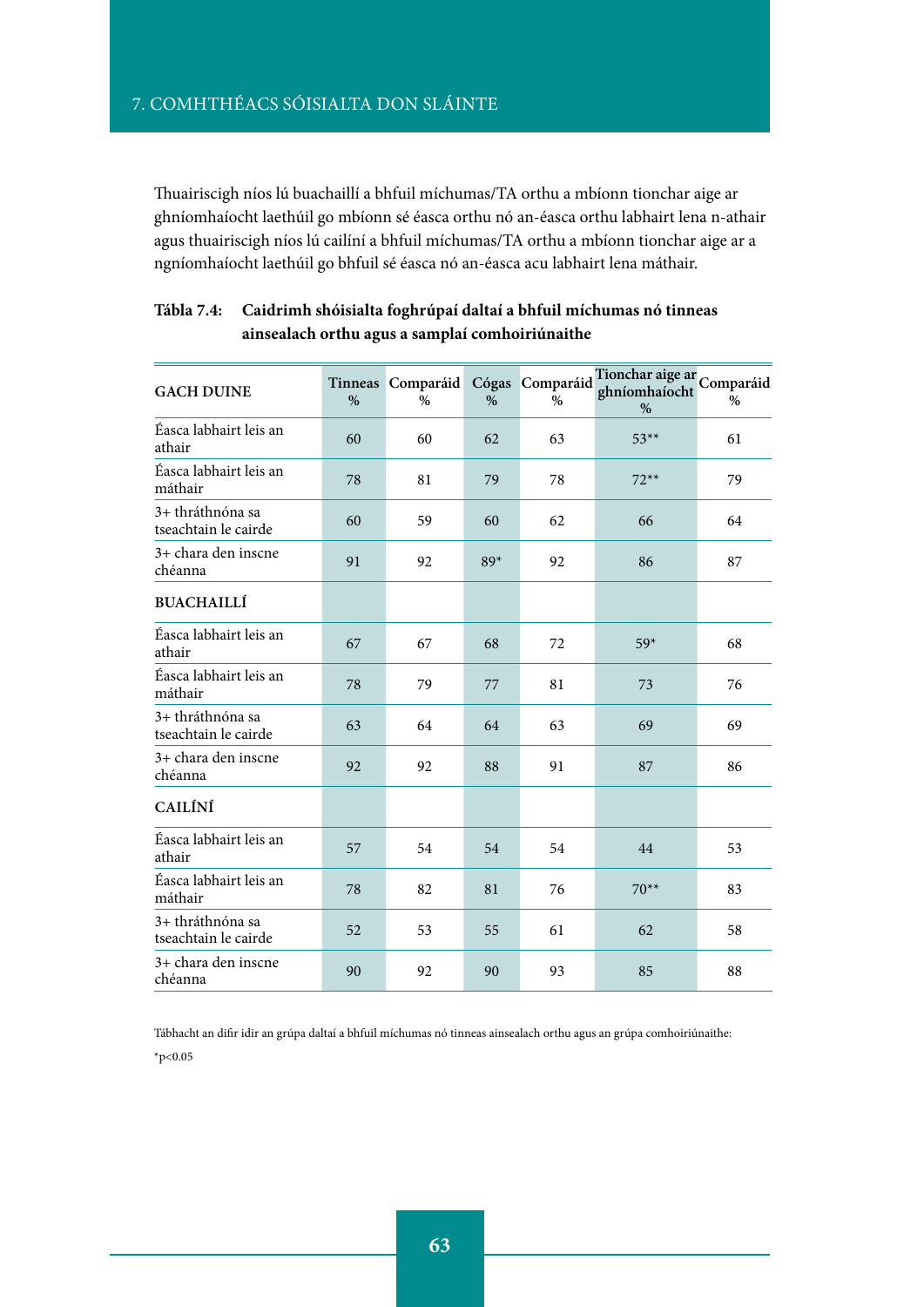# <span id="page-64-0"></span>**7.4 Scoileanna DEIS**

Tríd is tríd, ba lú seans go dtuairisceodh buachaillí i scoileanna DEIS dearcadh dearfach faoin scoil ná a ngrúpa comhoiriúnaithe. I gcomparáid leis an ngrúpa comhoiriúnaithe, thuairiscigh níos lú buachaillí i scoileanna DEIS gur thaitin an scoil leo (58% vs. 66% den ghrúpa comhoiriúnaithe; p<0.001); gur maith le daltaí ina rang a bheith le chéíle (73% vs. 78% den ghrúpa comhoiriúnaithe; p<0.05); nó go bhfuil daltaí ina rang cineálta agus cabhrach (59% vs. 67% den ghrúpa comhoiriúnaithe; p<0.01).

#### **Fíor 7.7: Comhthéacs scoile don tsláinte i gcás daltaí i scoileanna DEIS agus an sampla comhoiriúnaithe de réir inscne**

![](_page_64_Figure_4.jpeg)

Tábhacht an difir idir scoileanna DEIS agus an grúpa comhoiriúnaithe: \*p<0.05; \*\*p<0.01; \*\*\*p<0.001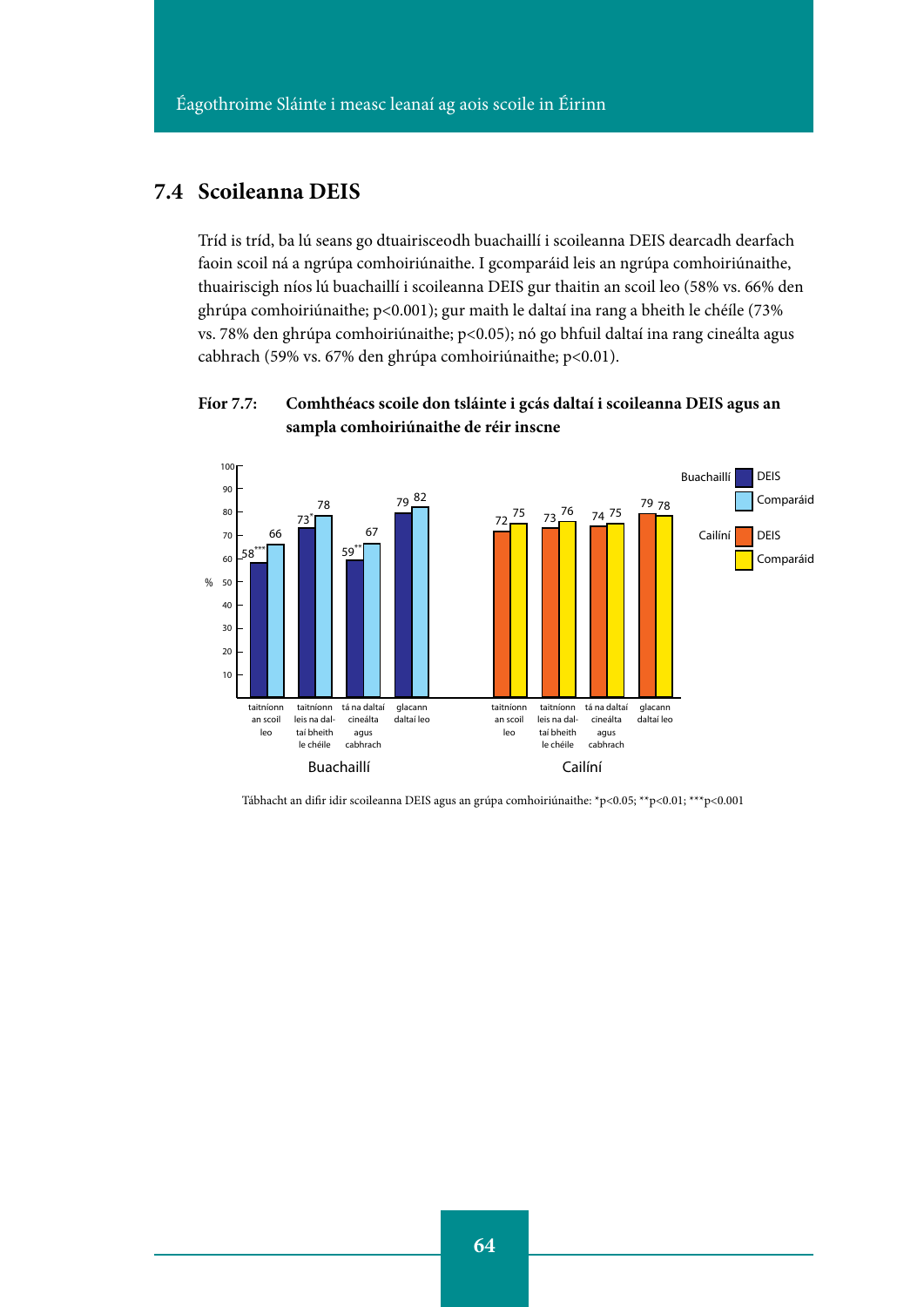Thuairiscigh níos mó daltaí i scoileanna DEISgur chaith siad trí thráthnóna nó níos mó ná sin le cairde (70%) ná a ngrúpa comhoiriúnaithe (56%; p<0.001).

![](_page_65_Figure_2.jpeg)

**Fíor 7.8: Caidreamh sóisialta daltaí i scoileanna DEIS agus an sampla comhoiriúnaithe de réir inscne**

Tábhacht an difir idir scoileanna DEIS agus an grúpa comhoiriúnaithe: \*\*\*p<0.001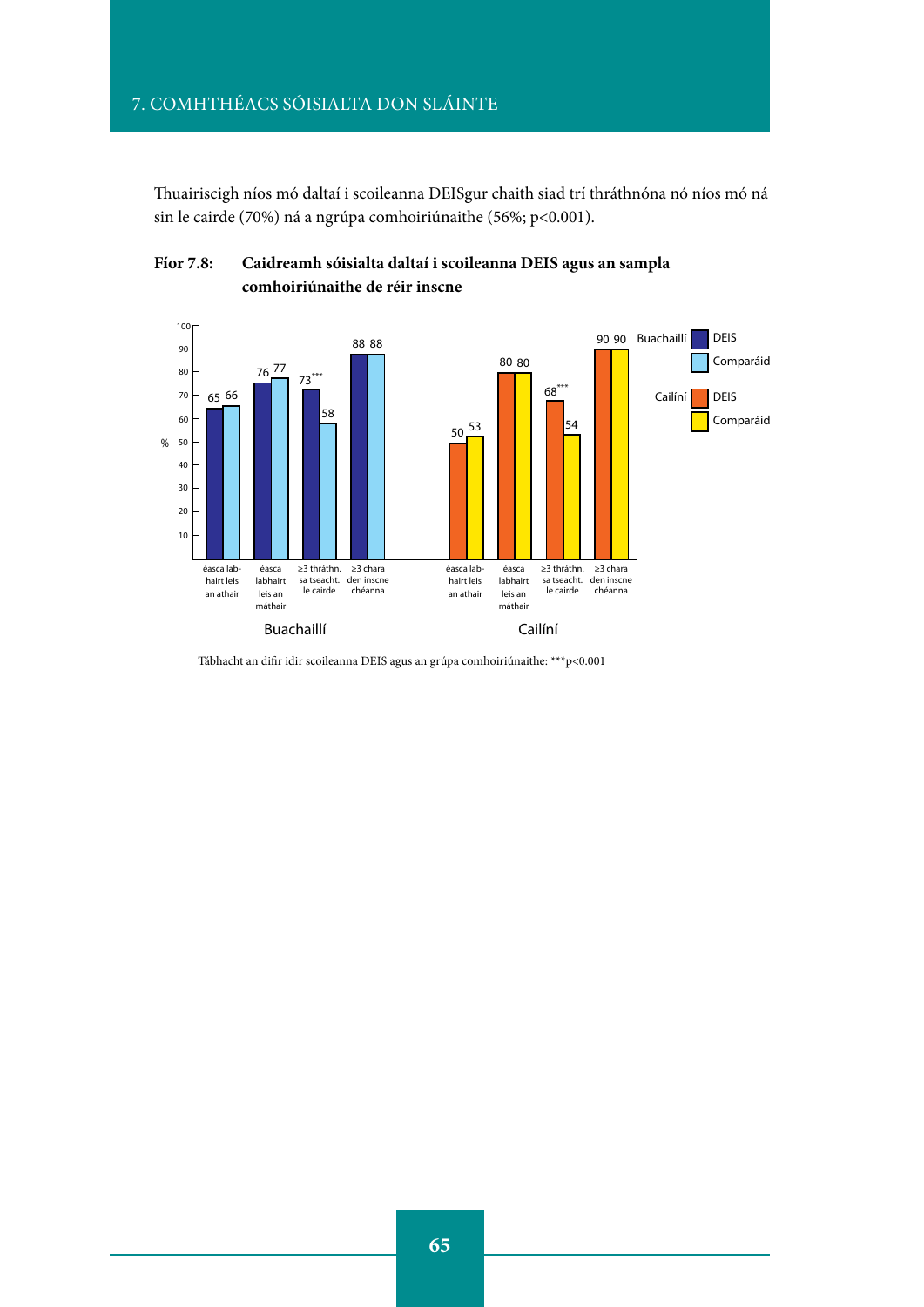![](_page_66_Picture_1.jpeg)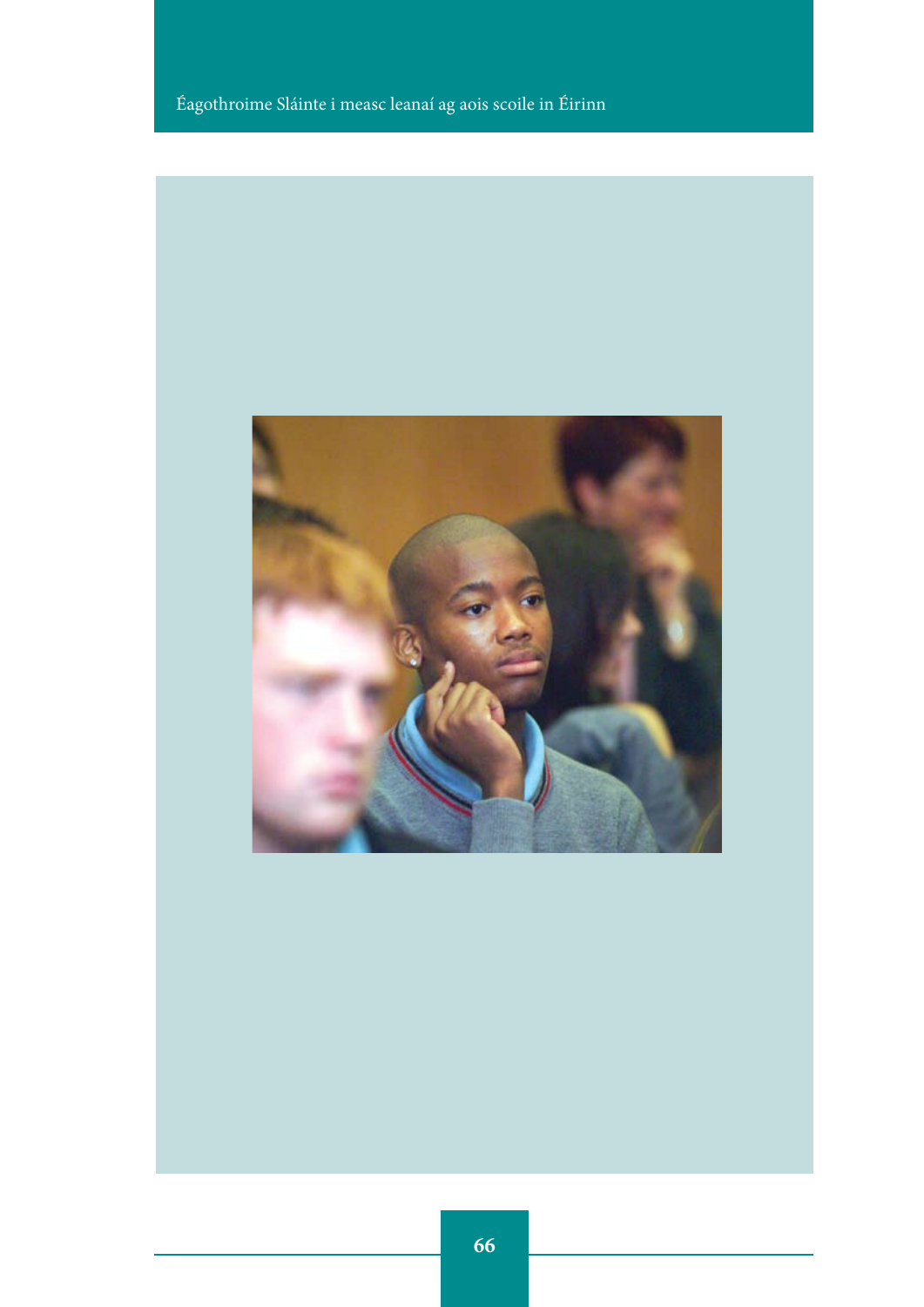# <span id="page-67-0"></span>**Foireann an Tionscadail**

#### **An tIonad Taighde um Chothú Sláinte, Ollscoil na hÉireann, Gaillimh**

| An Dr Saoirse Nic Gabhainn | Príomhthaighdeoir, HBSC (Poblacht na hÉireann)                    |
|----------------------------|-------------------------------------------------------------------|
| An Dr Michal Molcho        | Leas-Phríomhthaighdeoir HBSC                                      |
| An Dr Colette Kelly        | Bainisteoir tionscadail/taighdeoir sinsearach HBSC                |
| Aoife Gavin, Uasal         | Taighdeoir                                                        |
| Pauline Clerkin, Uasal     | Taighdeoir                                                        |
| Marie Galvin, Uasal        | Taighdeoir                                                        |
| Geraldine Nolan, Uasal     | Taighdeoir                                                        |
| Siobhan O'Higgins, Uasal   | Taighdeoir                                                        |
| Lorraine Walker, Uasal     | Taighdeoir                                                        |
| Christina Costello, Uasal  | Tacaíocht Riaracháin                                              |
| <b>Coiste Comhairleach</b> |                                                                   |
| An tUasal Robbie Breen     | An Roinn Sláinte agus Leanaí                                      |
| An Dr Seán Denyer          | Stiúrthóir Sláinte Poiblí, Feidhmeannacht na Seirbhíse<br>Sláinte |
| An Dr John Devlin          | Leas-Phríomhoifigeach Leighis, An Roinn Sláinte agus<br>Leanaí    |
| An Dr Sinéad Hanafin       | An Ceann Taighde, Oifig an Aire do Leanaí                         |
| An tUasal Hugh Magee       | Staitisteoir Sinsearach, An Roinn Sláinte agus Leanaí             |
| Olive McGovern, Uasal      | An Roinn Sláinte agus Leanaí                                      |
| An tUasal Brian Mullen     | An Roinn Sláinte agus Leanaí                                      |
| An tUasal Brian Neeson     | Bainisteoir Feidhmeach, Taighde agus Forbairt um Chothú           |
|                            | Sláinte, Feidhmeannacht na Seirbhíse Sláinte                      |

#### **Buíochas**

Na Tuismitheoirí agus Leanaí a ghlac páirt sa suirbhé

Na hÚdaráis Bhainistíochta, Príomhoidí agus Múinteoirí sna scoileanna ar fad a ghlac páirt Comhordaitheoir Idirnáisiúnta: An tOllamh Candace Currie, Ollscoil Dhún Éideann Bainisteoir an Bhainc Shonraí Idirnáisiúnta: An Dr Oddrun Samdal, Ollscoil Bergen An Oifig Aistriúcháin, Acadamh na hOllscolaíochta Gaeilge, OÉ Gaillimh An Roinn Sláinte agus Leanaí Oifig an Aire Leanaí agus Gnóthai Óige An Roinn Oideachais agus Eolaíochta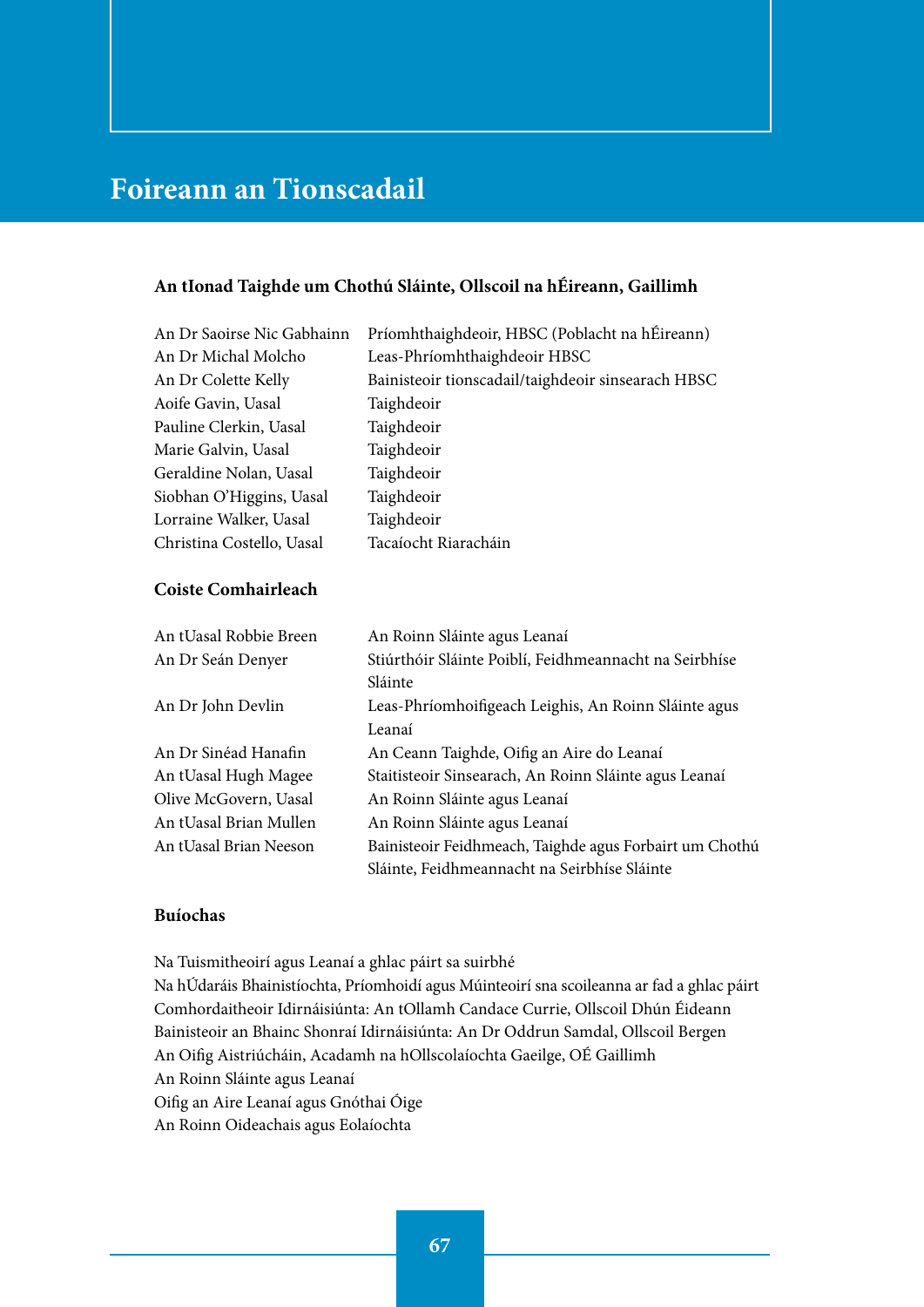# Éagothroime Sláinte i measc leanaí ag aois scoile in Éirinn

Ina theannta sin, is mian linn buíochas a ghabháil leis an Uasal Greg Conlon, Gabrielle Ferris, Uasal, Tatziana Fries, Uasal, An tUasal Gerard Maloney, An tUasal Trevor Moylan, Elaine Shannon, Uasal, Catriona Boyle, Uasal, Patricia Brien, Uasal, Sonja-Mareike Freiling, Uasal, as ucht an chabhair a thug siad dúinn le linn dúinn a bheith i mbun oibre.

Iontráil Sonraí: Research Data, Co. Ard Mhacha agus Lorraine Walker.